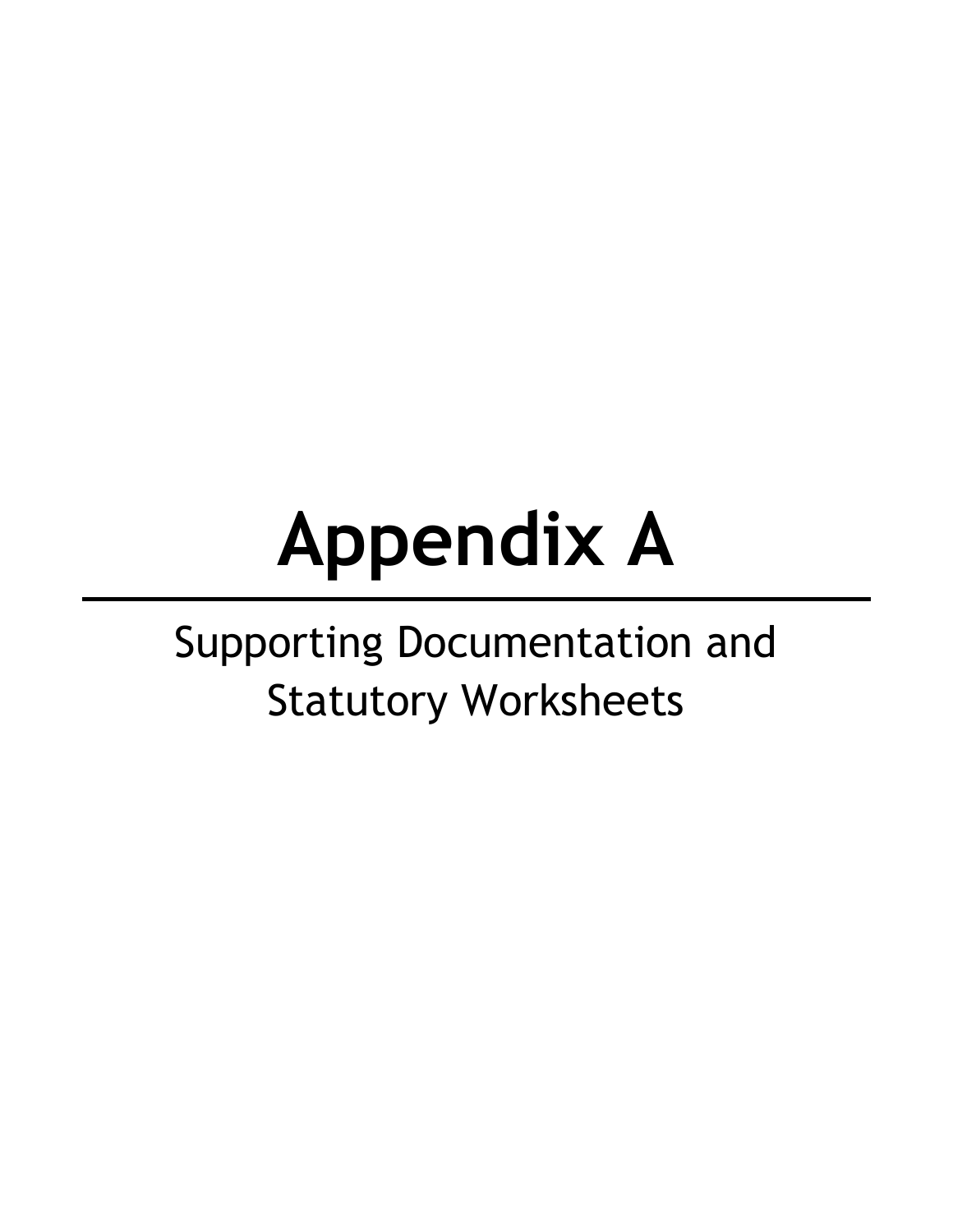

This Worksheet was designed to be used by those "Partners" (including Public Housing Authorities, consultants, contractors, and nonprofits) who assist Responsible Entities and HUD in preparing environmental reviews, but legally cannot take full responsibilities for these reviews themselves. Responsible Entities and HUD should use the RE/HUD version of the Worksheet.

# **Air Quality (CEST and EA) – PARTNER**

<https://www.hudexchange.info/environmental-review/air-quality>

**1. Does your project include new construction or conversion of land use facilitating the development of public, commercial, or industrial facilities OR five or more dwelling units?** 

 $\boxtimes$  Yes  $\rightarrow$  Continue to Question 2.

- $\Box$  No  $\rightarrow$  If the RE/HUD agrees with this recommendation, the review is in compliance with this *section. Provide any documents used to make your determination.*
- **2. Is your project's air quality management district or county in non-attainment or maintenance status for any criteria pollutants?**

Follow the link below to determine compliance status of project county or air quality management district:

<https://www.epa.gov/green-book>

- $\Box$  No, project's county or air quality management district is in attainment status for all criteria pollutants
	- $\rightarrow$  If the RE/HUD agrees with this recommendation, the review is in compliance with this *section. Continue to the Worksheet Summary below. Provide any documents used to make your determination.*
- $\boxtimes$  Yes, project's management district or county is in non-attainment or maintenance status for one or more criteria pollutants.  $\rightarrow$  Continue to Question 3.
- **3. Determine the estimated emissions levels of your project for each of those criteria pollutants that are in non-attainment or maintenance status on your project area. Will your project exceed any of the** *de minimis or threshold* **emissions levels of non-attainment and maintenance level pollutants or exceed the screening levels established by the state or air quality management district?**

 $\boxtimes$  No, the project will not exceed *de minimis* or threshold emissions levels or screening levels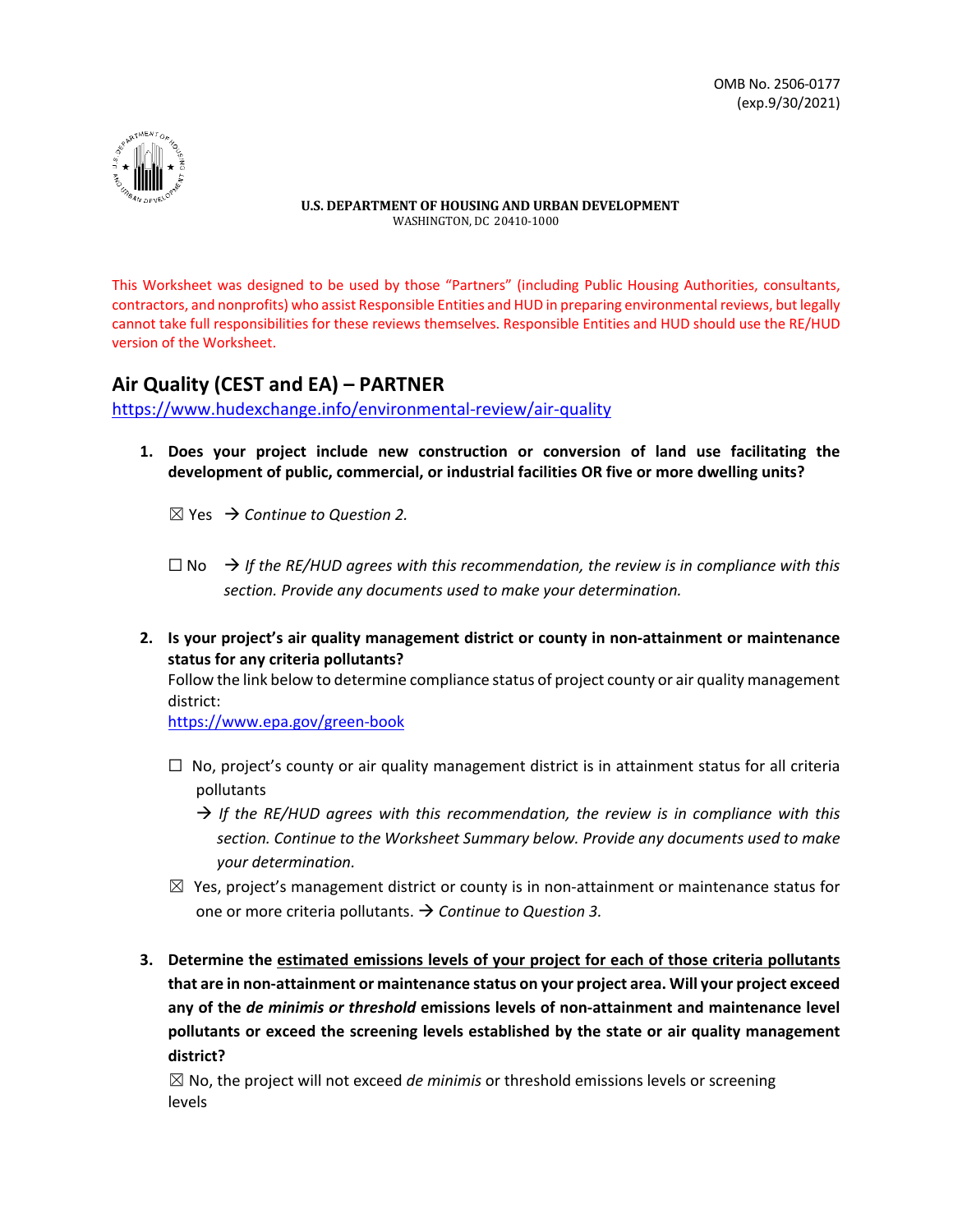- *If the RE/HUD agrees with this recommendation, the review is in compliance with this section. Explain how you determined that the project would not exceed de minimis or threshold emissions.*
- ☐ Yes, the project exceeds *de minimis* emissions levels or screening levels.
	- $\rightarrow$  Continue to Question 4. Explain how you determined that the project would not exceed de *minimis or threshold emissions in the Worksheet Summary.*
- **4. For the project to be brought into compliance with this section, all adverse impacts must be mitigated. Explain in detail the exact measures that must be implemented to mitigate for the impact or effect, including the timeline for implementation.**

Click here to enter text.

#### **Worksheet Summary**

Provide a full description of your determination and a synopsis of the information that it was based on, such as:

- Map panel numbers and dates
- Names of all consulted parties and relevant consultation dates
- Names of plans or reports and relevant page numbers
- Any additional requirements specific to your program or region

#### **Include all documentation supporting your findings in your submission to HUD.**

See attached Air Quality Study and Greenhouse Gas Emissions Study.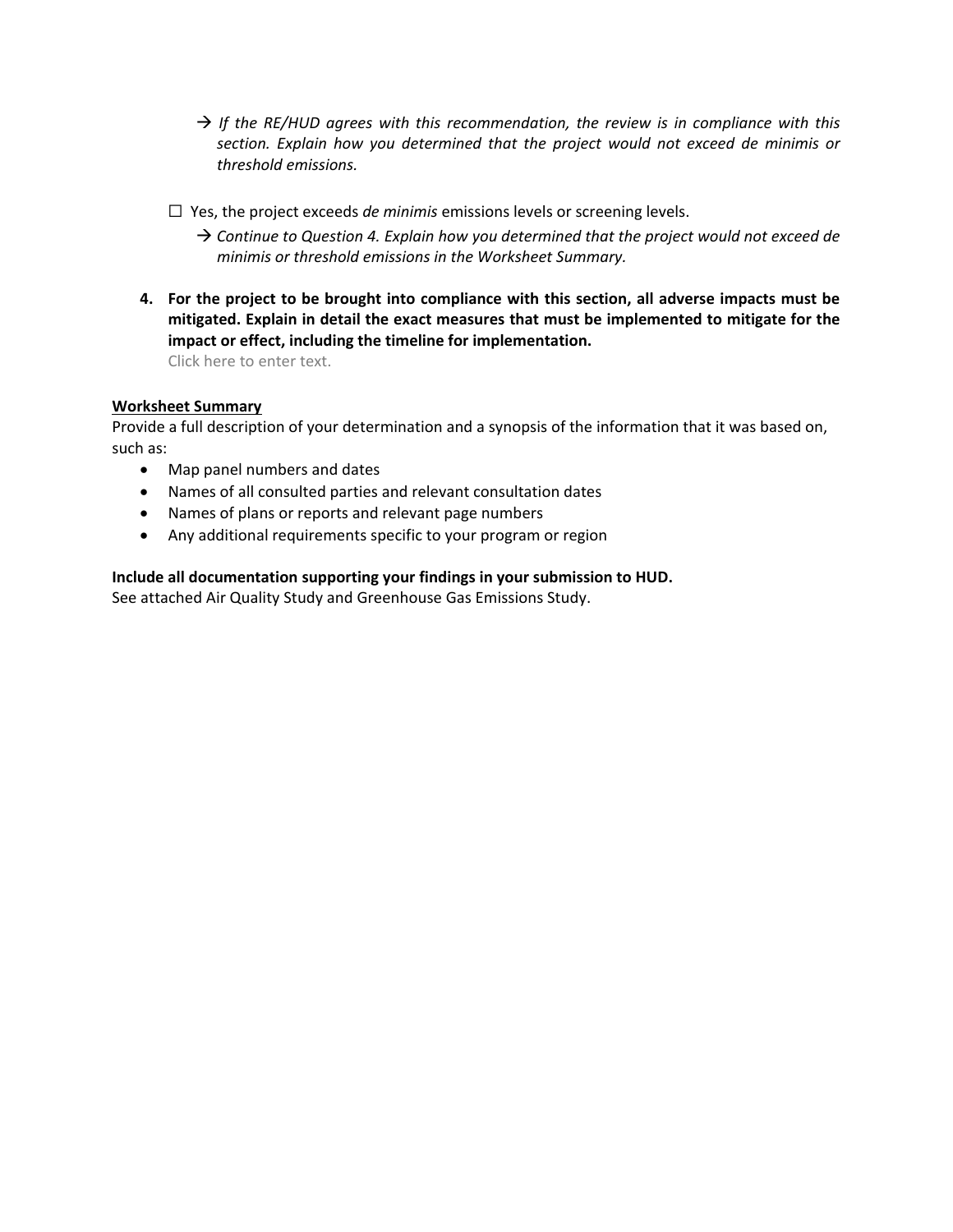

This Worksheet was designed to be used by those "Partners" (including Public Housing Authorities, consultants, contractors, and nonprofits) who assist Responsible Entities and HUD in preparing environmental reviews, but legally cannot take full responsibilities for these reviews themselves. Responsible Entities and HUD should use the RE/HUD version of the Worksheet.

# **Airport Hazards (CEST and EA) – PARTNER**

<https://www.hudexchange.info/environmental-review/airport-hazards>

- **1. To ensure compatible land use development, you must determine your site's proximity to civil and military airports. Is your project within 15,000 feet of a military airport or 2,500 feet of a civilian airport?** 
	- $\boxtimes$ No  $\rightarrow$  If the RE/HUD agrees with this recommendation, the review is in compliance with this *section. Continue to the Worksheet Summary below. Provide a map showing that the site iNeas not within the applicable distances to a military or civilian airport.*
	- $\Box$ Yes  $\rightarrow$  *Continue to Question 2.*
- **2. Is your project located within a Runway Potential Zone/Clear Zone (RPZ/CZ) or Accident Potential Zone (APZ)?**

☐Yes, project is in an APZ *Continue to Question 3.*

☐Yes, project is an RPZ/CZ *Project cannot proceed at this location.* 

☐No, project is not within an APZ or RPZ/CZ

- *If the RE/HUD agrees with this recommendation, the review is in compliance with this section. Continue to the Worksheet Summary below. Provide a map showing that the site is not within either zone.*
- **3. Is the project in conformance with DOD guidelines for APZ?**

☐Yes, project is consistent with DOD guidelines without further action.

 $\rightarrow$  If the RE/HUD agrees with this recommendation, the review is in compliance with this section. *Continue to the Worksheet Summary below. Provide any documentation supporting this determination.*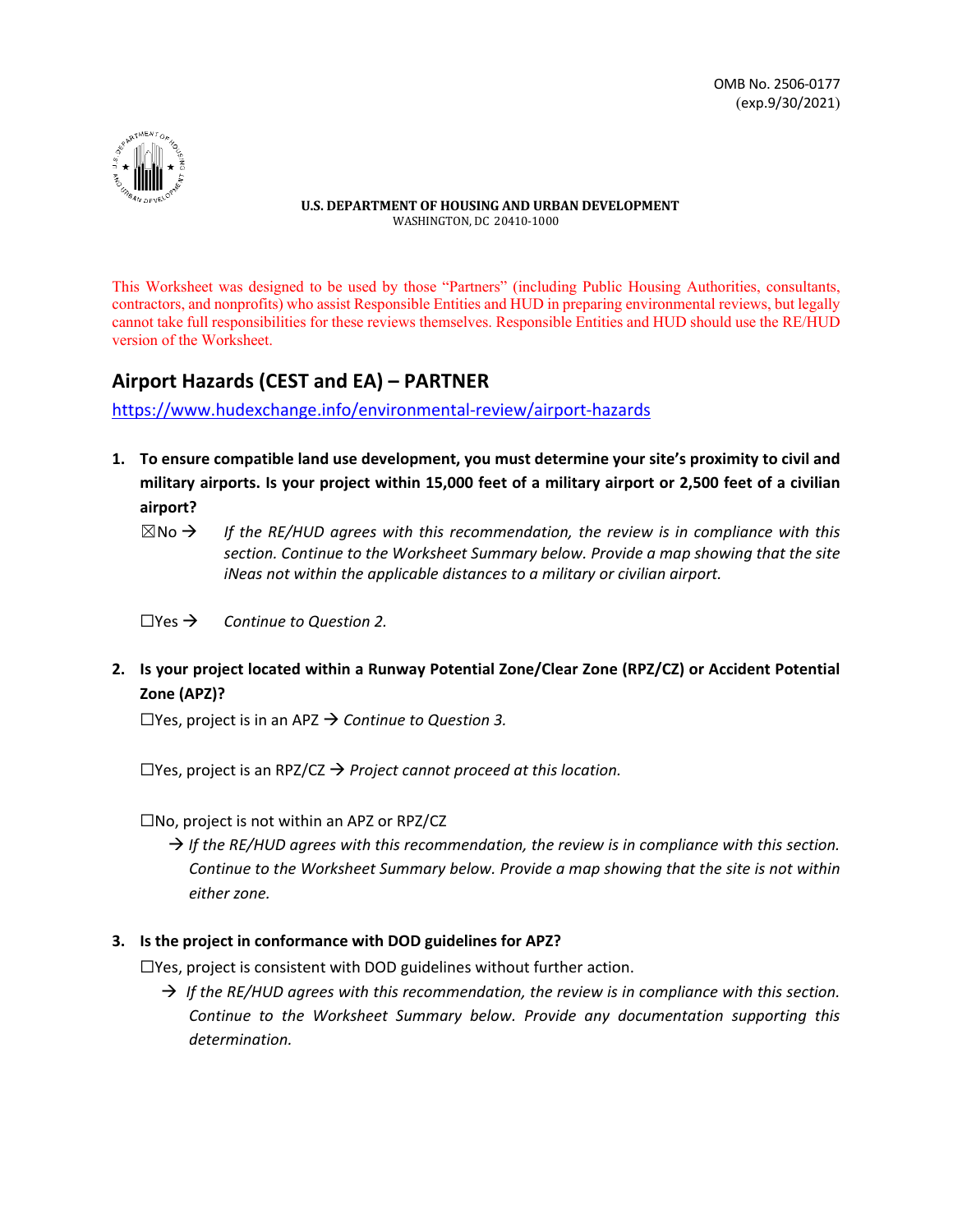$\square$ No, the project cannot be brought into conformance with DOD guidelines and has not been approved. *Project cannot proceed at this location.* 

# **If mitigation measures have been or will be taken, explain in detail the proposed measures that must be implemented to mitigate for the impact or effect, including the timeline for implementation.**

Click here to enter text.

 *Work with the RE/HUD to develop mitigation measures. Continue to the Worksheet Summary below. Provide any documentation supporting this determination.*

#### **Worksheet Summary**

Provide a full description of your determination and a synopsis of the information that it was based on, such as:

- Map panel numbers and dates
- Names of all consulted parties and relevant consultation dates
- Names of plans or reports and relevant page numbers
- Any additional requirements specific to your program or region

#### **Include all documentation supporting your findings in your submission to HUD.**

The nearest airport to the project, Columbia Airport, is located approximately 7 miles northwest of the project site (see attached map). A helipad supporting the Sonora Regional Medical Center Emergency Room is located approximately 3.3 miles northwest of the project site (see attached map). The project would be located at a distance far enough from the airstrip that it does not encroach in any airport Runway Clear or Accident Potential Zones and would not create a unique safety hazard for people working within the project site.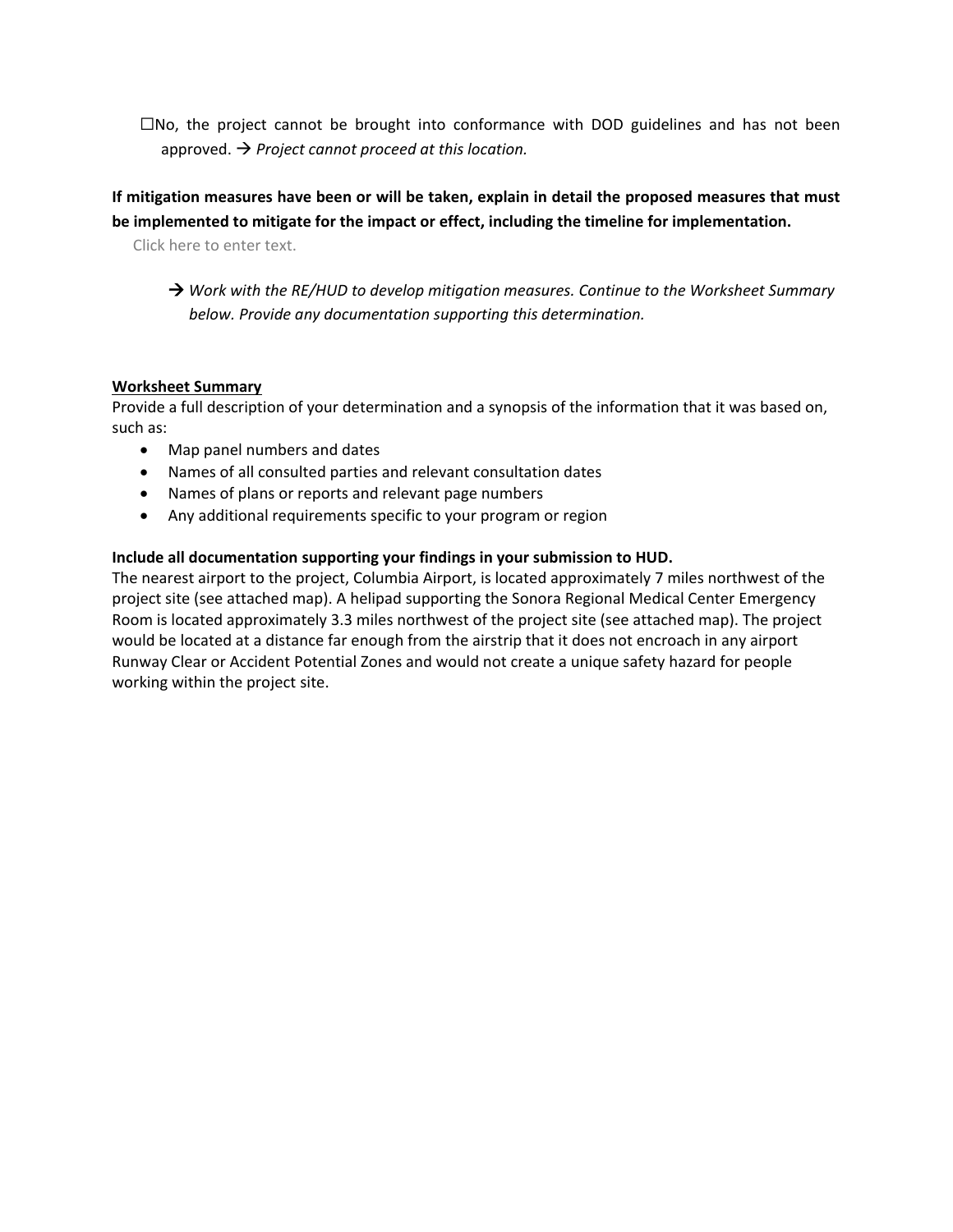

This Worksheet was designed to be used by those "Partners" (including Public Housing Authorities, consultants, contractors, and nonprofits) who assist Responsible Entities and HUD in preparing environmental reviews, but legally cannot take full responsibilities for these reviews themselves. Responsible Entities and HUD should use the RE/HUD version of the Worksheet.

# **Airport Runway Clear Zones (CENST) – PARTNER**

<https://www.hudexchange.info/environmental-review/airport-hazards>

#### **1. Does the project involve the sale or acquisition of developed property?**

- $\boxtimes$ No  $\rightarrow$  *If the RE/HUD agrees with this recommendation, the review is in compliance with this section. Continue to the Worksheet Summary below.*
- $\Box$ Yes  $\rightarrow$  *Continue to Question 2.*

#### **2. Is the project in the Runway Protection Zone/Clear Zone (RPZ/CZ)[1](#page-5-0) ?**

- ☐No *If the RE/HUD agrees with this recommendation, the review is in compliance with this section. Continue to the Worksheet Summary below. Provide a map showing that the site is not within either zone.*
- $\Box$ Yes  $\rightarrow$  Written notice must be provided to prospective buyers to inform them of the potential hazards from airplane accidents as well as the potential for the property to be purchased as part of an airport expansion project. [A sample notice is](https://www.hudexchange.info/resource/2758/notice-prospective-buyers-properties-in-runway-clear-zones/)  [available through the HUD Exchange.](https://www.hudexchange.info/resource/2758/notice-prospective-buyers-properties-in-runway-clear-zones/)

*Provide a map showing that the site within RPZ/CZ. Work with the RE/HUD to provide written notice to the prospective buyers. Continue to the Worksheet Summary below.* 

#### **Worksheet Summary**

Provide a full description of your determination and a synopsis of the information that it was based on, such as:

- Map panel numbers and dates
- Names of all consulted parties and relevant consultation dates
- Names of plans or reports and relevant page numbers
- Any additional requirements specific to your program or region

<span id="page-5-0"></span><sup>1</sup> Runway Protection Zone/Clear Zones are defined as areas immediately beyond the ends of runways. The standards are established by FAA regulations. The term in 24 CFR Part 51, Runway Clear Zones, was redefined in FAA's Airport Design Advisory Circular (AC) 150/5300-13 to refer to Runway Protection Zones for civil airports. See link above for additional information.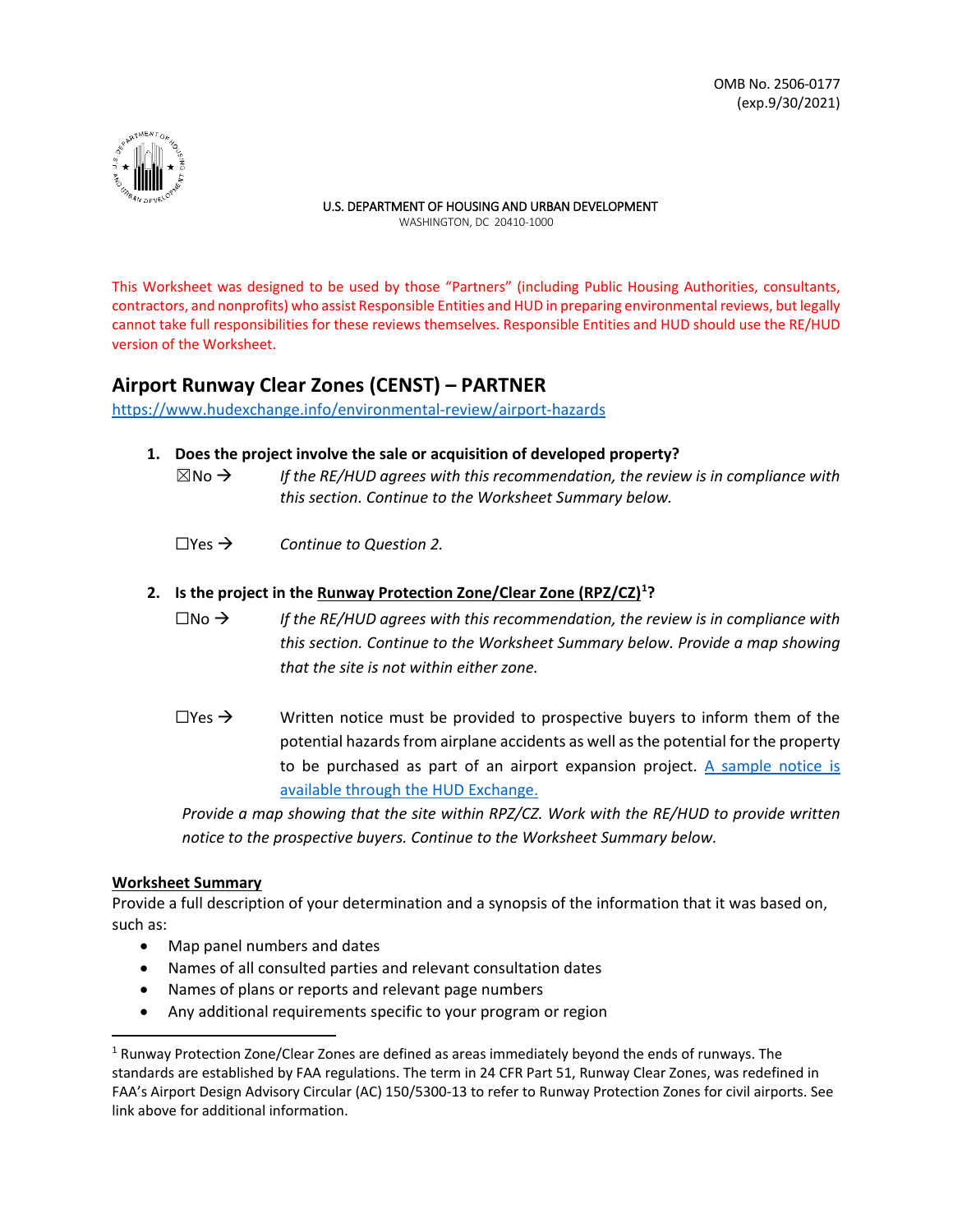#### **Include all documentation supporting your findings in your submission to HUD.**

The nearest airport to the project, Columbia Airport, is located approximately 7 miles northwest of the project site (see attached map). The project would be located at a distance far enough from the airstrip that it does not encroach in any airport Runway Clear Zones and would not create a unique safety hazard for people working within the project site.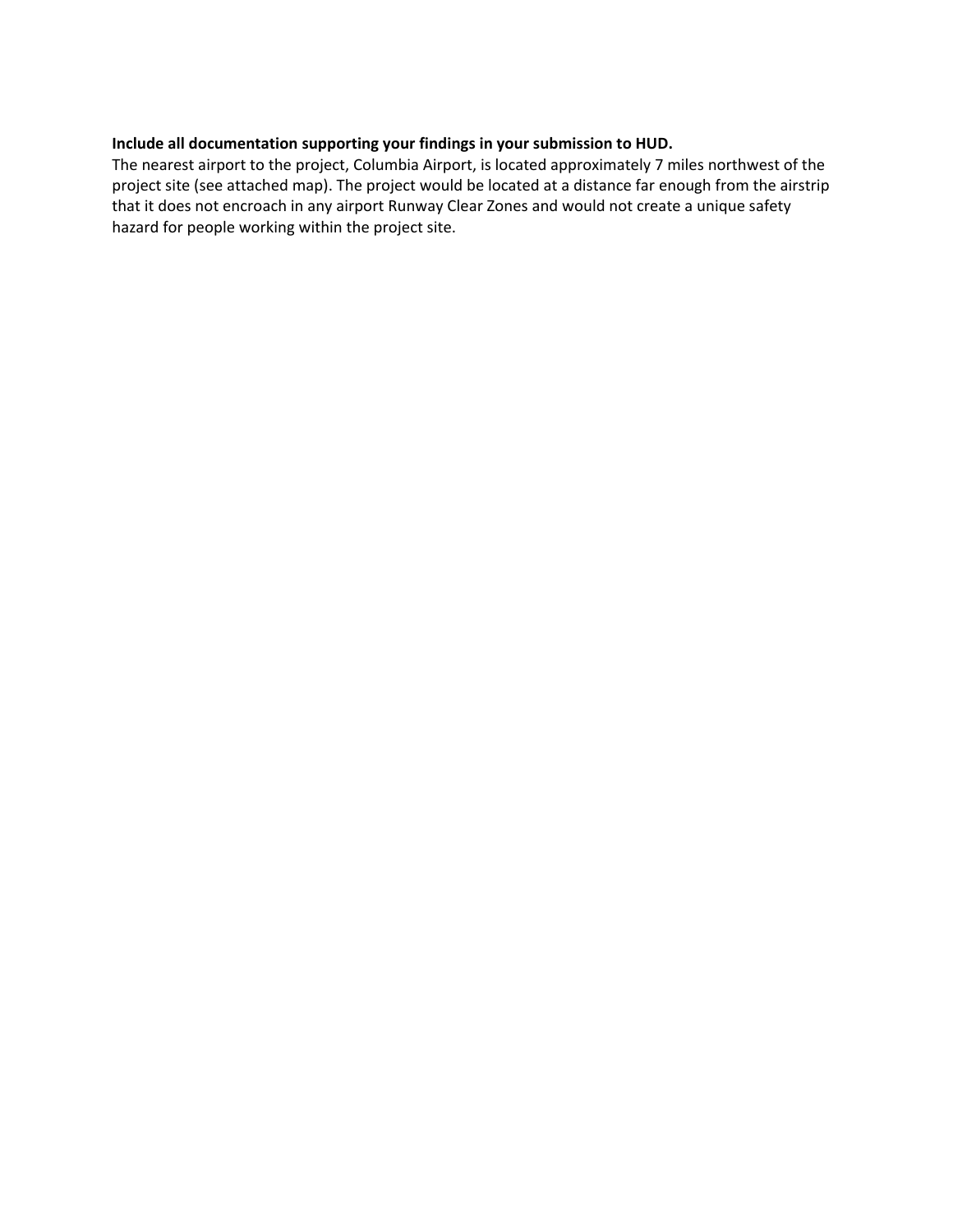

This Worksheet was designed to be used by those "Partners" (including Public Housing Authorities, consultants, contractors, and nonprofits) who assist Responsible Entities and HUD in preparing environmental reviews, but legally cannot take full responsibilities for these reviews themselves. Responsible Entities and HUD should use the RE/HUD version of the Worksheet.

# **Coastal Barrier Resources (CEST and EA) – PARTNER**

https://www.hudexchange.info/environmental-review/coastal-barrier-resources

| Alabama        | Georgia      | Massachusetts | New Jersey            | <b>Puerto Rico</b> | Virgin Islands |
|----------------|--------------|---------------|-----------------------|--------------------|----------------|
| Connecticut    | Louisiana    | Michigan      | New York              | Rhode Island       | Virginia       |
| Delaware       | <b>Maine</b> | Minnesota     | <b>North Carolina</b> | South Carolina     | Wisconsin      |
| <b>Florida</b> | Maryland     | Mississippi   | Ohio                  | Texas              |                |

Projects located in the following states must complete this form.

#### **1. Is the project located in a CBRS Unit?**

- $\boxtimes$ No  $\rightarrow$  If the RE/HUD agrees with this recommendation, the review is in compliance with this *section. Continue to the Worksheet Summary below. Provide a map showing that the site is not within a CBRS Unit.*
- $\Box$ Yes  $\rightarrow$  *Continue to 2.*

Federal assistance for most activities may not be used at this location. You must either choose an alternate site or cancel the project. In very rare cases, federal monies can be spent within CBRS units for certain exempted activities (e.g., a nature trail), after consultation with the Fish and Wildlife Service (FWS) (see [16 USC 3505](http://www.gpo.gov/fdsys/pkg/USCODE-2010-title16/pdf/USCODE-2010-title16-chap55-sec3505.pdf) for exceptions to limitations on expenditures).

#### **2. Indicate your recommended course of action for the RE/HUD**

□ Consultation with the FWS

 $\Box$  Cancel the project

#### **Worksheet Summary**

Provide a full description of your determination and a synopsis of the information that it was based on, such as:

- Map panel numbers and dates
- Names of all consulted parties and relevant consultation dates
- Names of plans or reports and relevant page numbers
- Any additional requirements specific to your program or region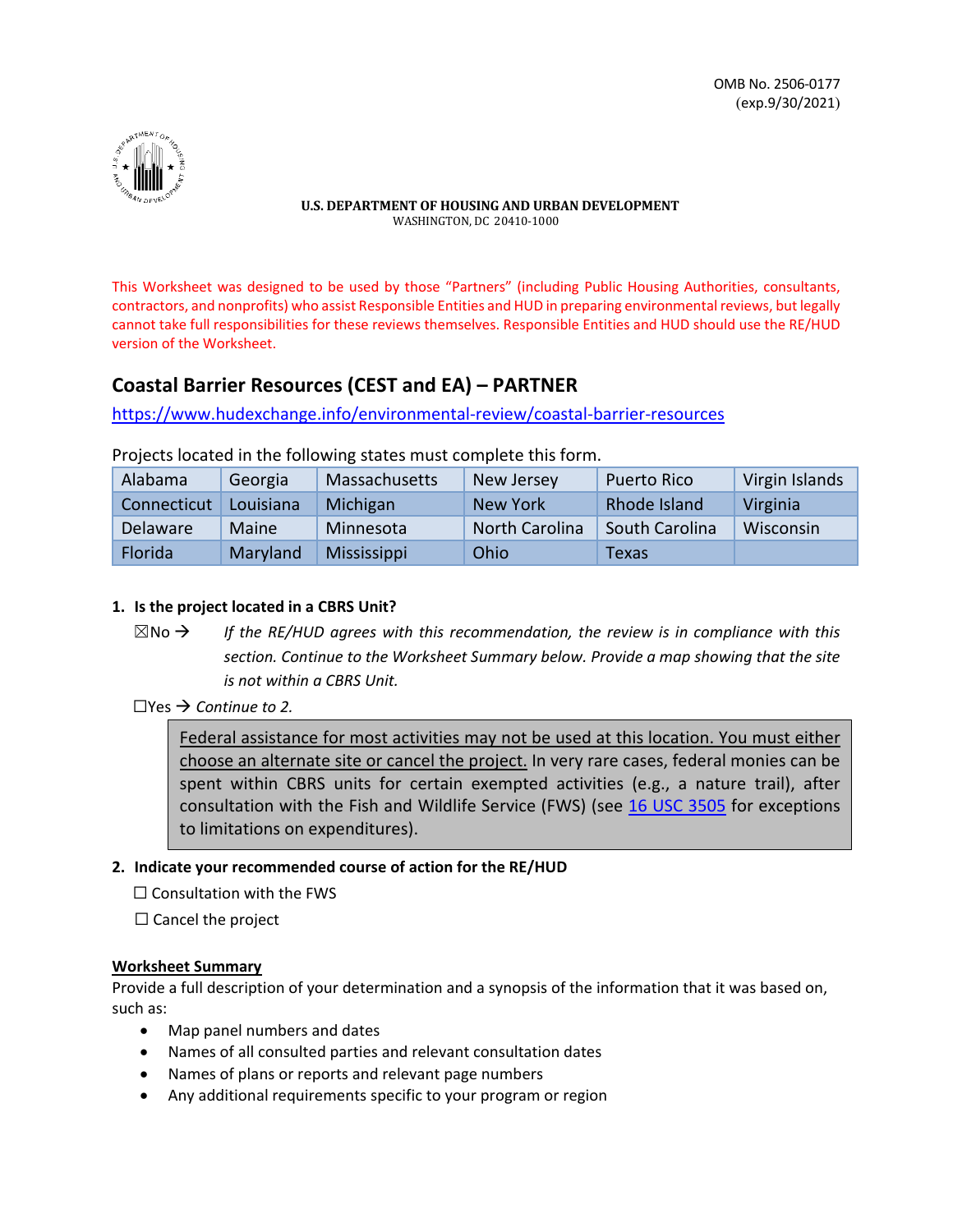

This Worksheet was designed to be used by those "Partners" (including Public Housing Authorities, consultants, contractors, and nonprofits) who assist Responsible Entities and HUD in preparing environmental reviews, but legally cannot take full responsibilities for these reviews themselves. Responsible Entities and HUD should use the RE/HUD version of the Worksheet.

#### **Include all documentation supporting your findings in your submission to HUD.**

This project is located in California, a state that does not contain CBRS units and is not located in proximity to any coastal area (see attached map). The project would not conflict with the Coastal Barrier Resources Act.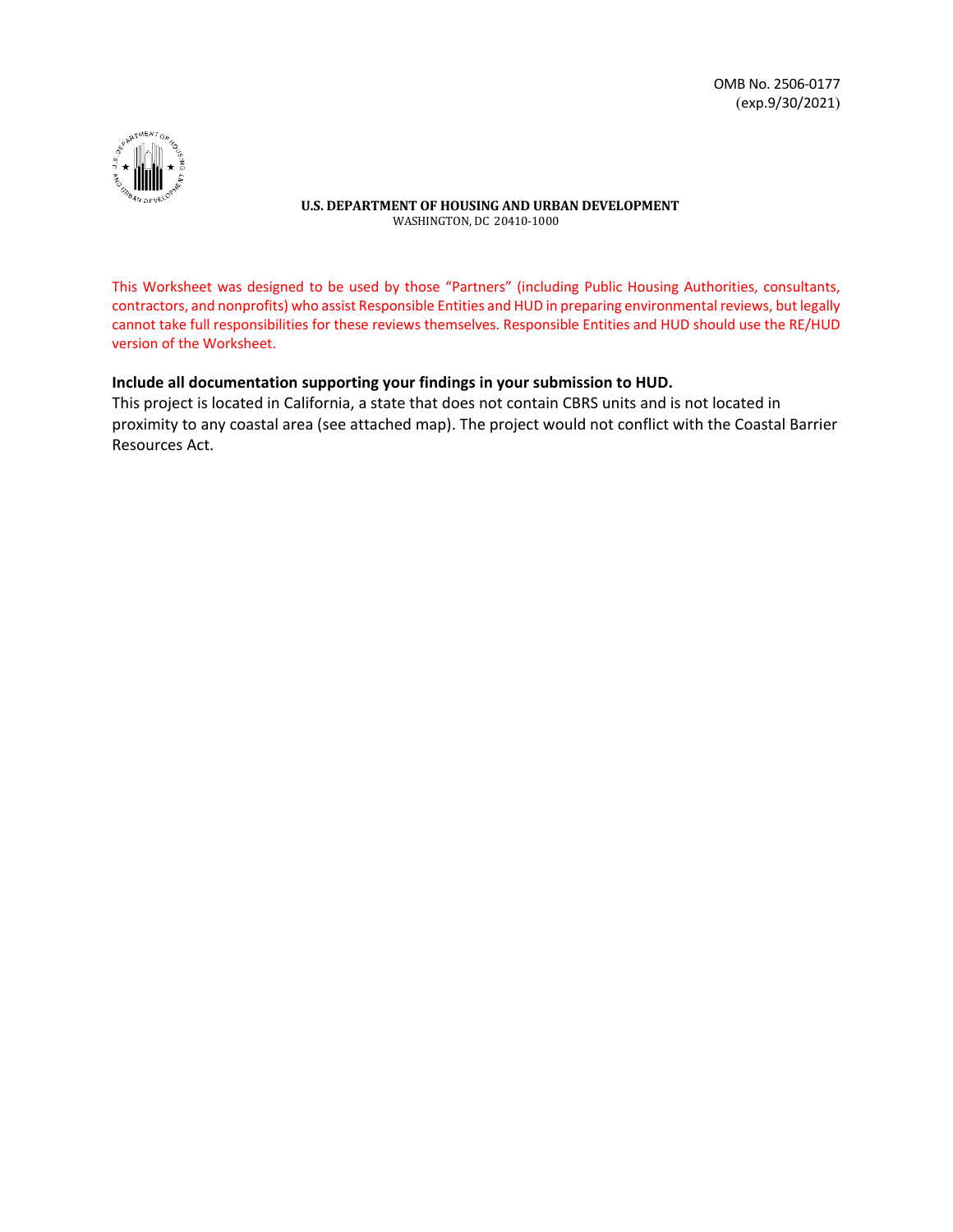

This Worksheet was designed to be used by those "Partners" (including Public Housing Authorities, consultants, contractors, and nonprofits) who assist Responsible Entities and HUD in preparing environmental reviews, but legally cannot take full responsibilities for these reviews themselves. Responsible Entities and HUD should use the RE/HUD version of the Worksheet.

# **Coastal Zone Management Act (CEST and EA) – PARTNER**

[https://www.hudexchange.info/environmental-review/coastal-zone-managementh](https://www.hudexchange.info/environmental-review/coastal-zone-management)

| Alabama           | Florida         | Louisiana            | Mississippi                        | Ohio                  | Texas          |
|-------------------|-----------------|----------------------|------------------------------------|-----------------------|----------------|
| Alaska            | Georgia         | <b>Maine</b>         | <b>New Hampshire</b>               | Oregon                | Virgin Islands |
| American<br>Samoa | Guam            | Maryland             | New Jersey                         | Pennsylvania          | Virginia       |
| California        | Hawaii          | <b>Massachusetts</b> | New York                           | <b>Puerto Rico</b>    | Washington     |
| Connecticut       | <b>Illinois</b> | Michigan             | <b>North Carolina</b>              | Rhode Island          | Wisconsin      |
| <b>Delaware</b>   | Indiana         | Minnesota            | <b>Northern</b><br>Mariana Islands | <b>South Carolina</b> |                |

Projects located in the following states must complete this form.

- **1. Is the project located in, or does it affect, a Coastal Zone as defined in your state Coastal Management Plan?**
	- $\Box$ Yes  $\rightarrow$  *Continue to Question 2.*
	- $\boxtimes$ No  $\rightarrow$  If the RE/HUD agrees with this recommendation, the review is in compliance with this *section. Continue to the Worksheet Summary below. Provide a map showing that the site is not within a Coastal Zone.*
- **2. Does this project include activities that are subject to state review**?
	- $\Box$ Yes  $\rightarrow$  *Continue to Question 3.*
	- $\square$ No  $\rightarrow$  If the RE/HUD agrees with this recommendation, the review is in compliance with this *section. Continue to the Worksheet Summary below. Provide documentation used to make your determination.*
- **3. Has this project been determined to be consistent with the State Coastal Management Program**?  $\Box$  Yes, with mitigation.  $\rightarrow$  The RE/HUD must work with the State Coastal Management *Program to develop mitigation measures to mitigate the impact or effect of the project.*

 $□Yes$ , without mitigation.  $\rightarrow$  *If the RE/HUD agrees with this recommendation, the review is in compliance with this section. Continue to the Worksheet Summary below. Provide documentation used to make your determination.*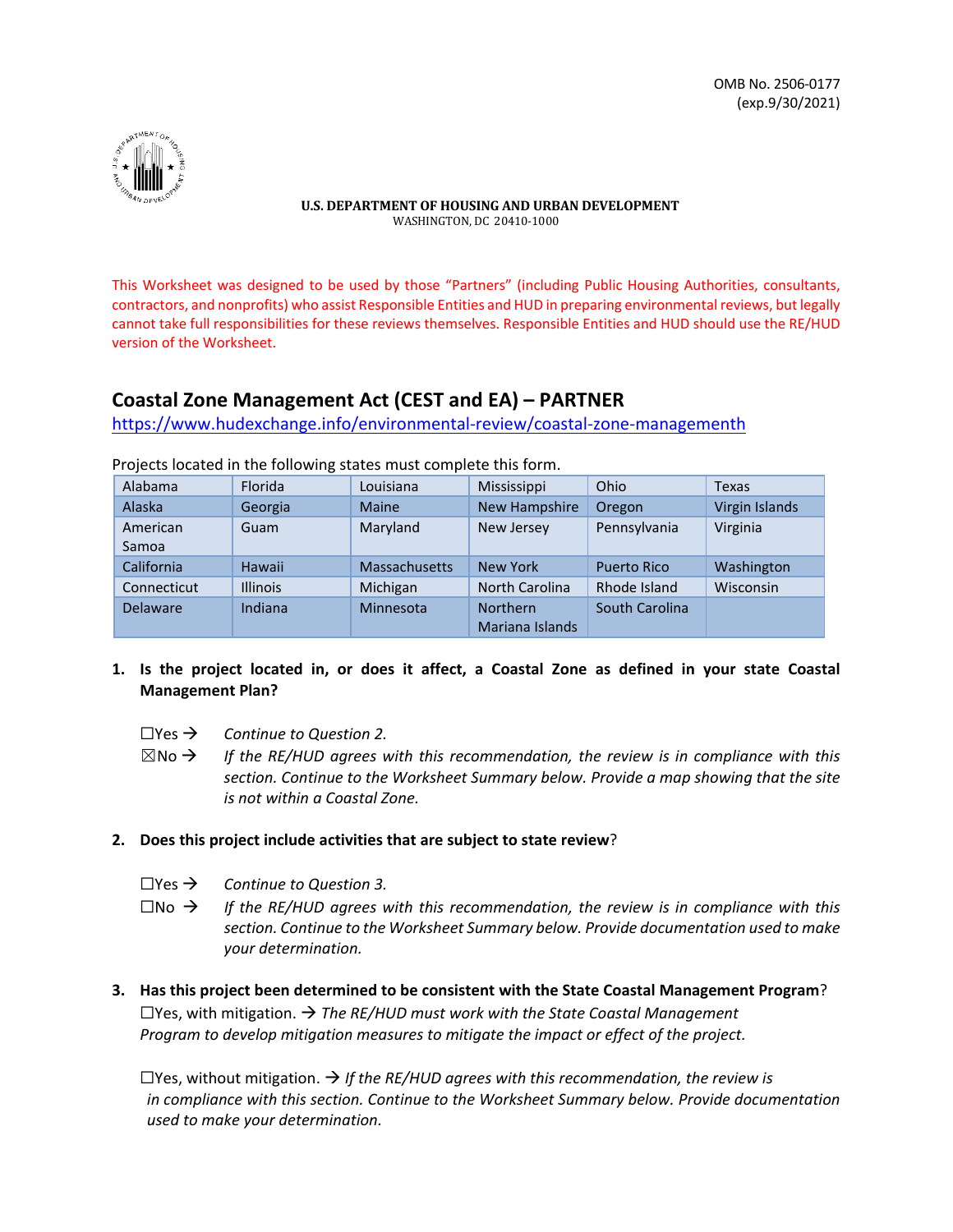#### $\square$ No  $\rightarrow$  Project cannot proceed at this location.

#### **Worksheet Summary**

Provide a full description of your determination and a synopsis of the information that it was based on, such as:

- Map panel numbers and dates
- Names of all consulted parties and relevant consultation dates
- Names of plans or reports and relevant page numbers
- Any additional requirements specific to your program or region

#### **Include all documentation supporting your findings in your submission to HUD.**

The project site is located over 100 miles from the nearest Coastal Zone (see attached map) and would therefore have no impact related to Coastal Zones.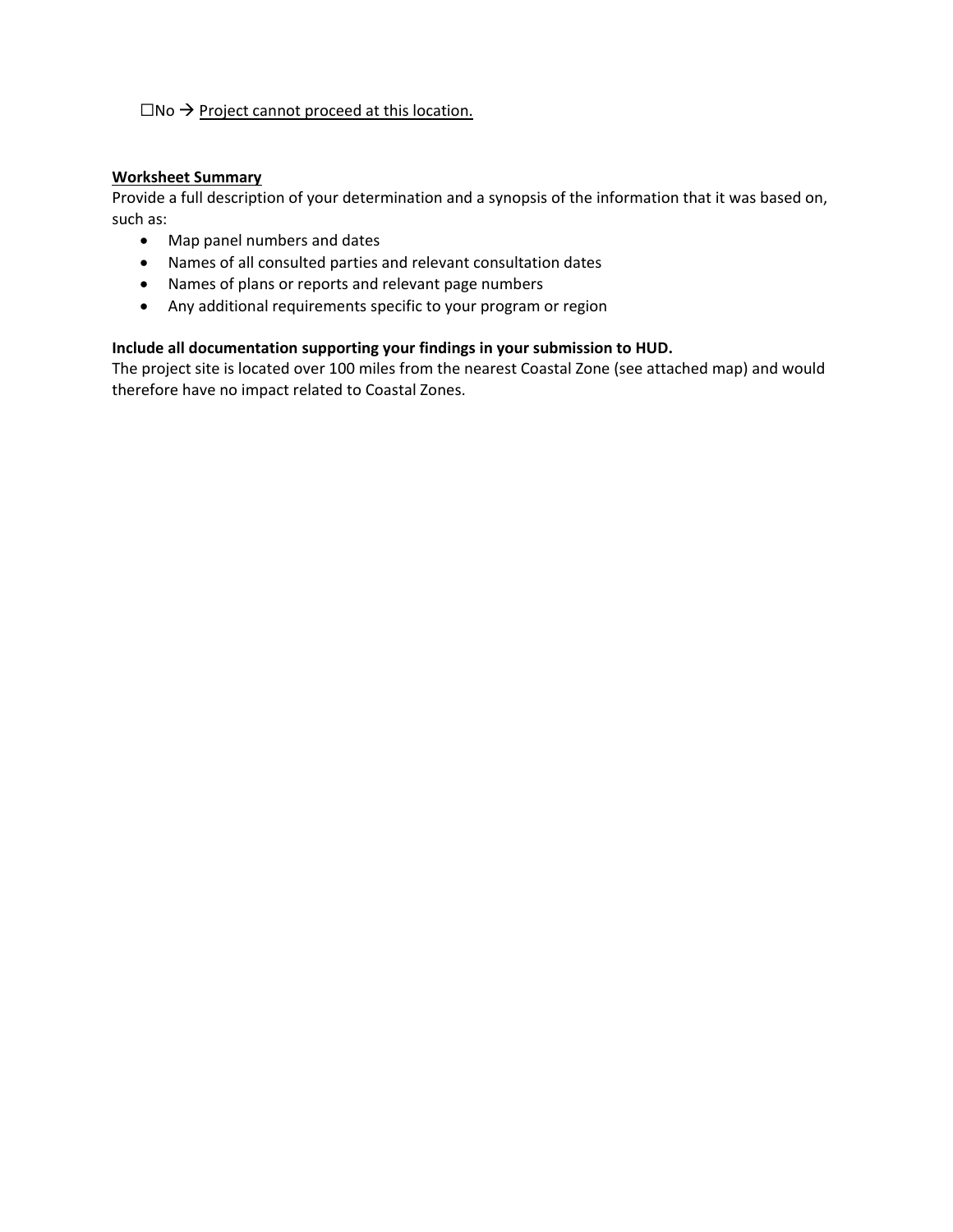

This Worksheet was designed to be used by those "Partners" (including Public Housing Authorities, consultants, contractors, and nonprofits) who assist Responsible Entities and HUD in preparing environmental reviews, but legally cannot take full responsibilities for these reviews themselves. Responsible Entities and HUD should use the RE/HUD version of the Worksheet.

# **Contamination and Toxic Substances (Single Family Properties) – PARTNER**

<https://www.hudexchange.info/programs/environmental-review/site-contamination>

**1. Evaluate the site for contamination. Were any on-site or nearby toxic, hazardous, or radioactive substances found that could affect the health and safety of project occupants or conflict with the intended use of the property?** 

Provide a map or other documentation of absence or presence of contamination<sup>[1](#page-11-0)</sup> and explain evaluation of site contamination in the Worksheet below.

#### $\boxtimes$  No  $\rightarrow$  Explain below.

NEPAssist was used to conduct an initial search of potential hazardous waste sites in proximity to the project. The tool searches inventories that contain sites regulated by Resource Conservation and Recovery Act (RCRA); air pollution data (ICIS-AIR); water dischargers covered by the National Pollutant Discharge Elimination System (NPDES); the Toxic Release Inventory (TRI), which contains information on toxic chemical releases and waste management reported by industries; and Superfund sites covered by the Comprehensive Environmental Response, Compensation, and Liability Act (CERCLA) (see attached documentation).

Two sites known to handle hazardous waste were located within 0.25 mile of the proposed project. One facility is a Waste Management recycling center and business office with an NDPES discharge permit. The site is located at 14959 Camage Avenue. No record of specific effluents or site violations were found, and no violations were recorded. Potential for contamination of the project site from this facility is anticipated to be low. A paint and supply store known to handle hazardous materials is located at 18484 Striker Ct. No record of violations, spills, or soil contamination are recorded for this site (see attached documentation). Potential for contamination from is anticipated to be low.

The Envirostar database maintained by California's Department of Toxic Substance was consulted to identify hazardous waste and contaminated sites within 0.25 mile of the project site. Envirostar draws data from DTS' regulatory database, as well as on the information contained in the State Water Resources Control Board's GeoTracker, and the California Environmental Protection Agency's Office of Environmental Health Hazard Assessment's CalEnviroScreen tool. No sites were identified within 0.25 mile of the project site using this tool (see attached documentation).

<span id="page-11-0"></span> $1$  Utilize EPA's Enviromapper and state/tribal databases to identify nearby dumps, junk yards, landfills, hazardous waste sites, and industrial sites, including EPA National Priorities List Sites (Superfund sites), CERCLA or stateequivalent sites, RCRA Corrective Action sites with release(s) or suspected release(s) requiring clean-up action and/or further investigation. Additional supporting documentation may include other inspections and reports.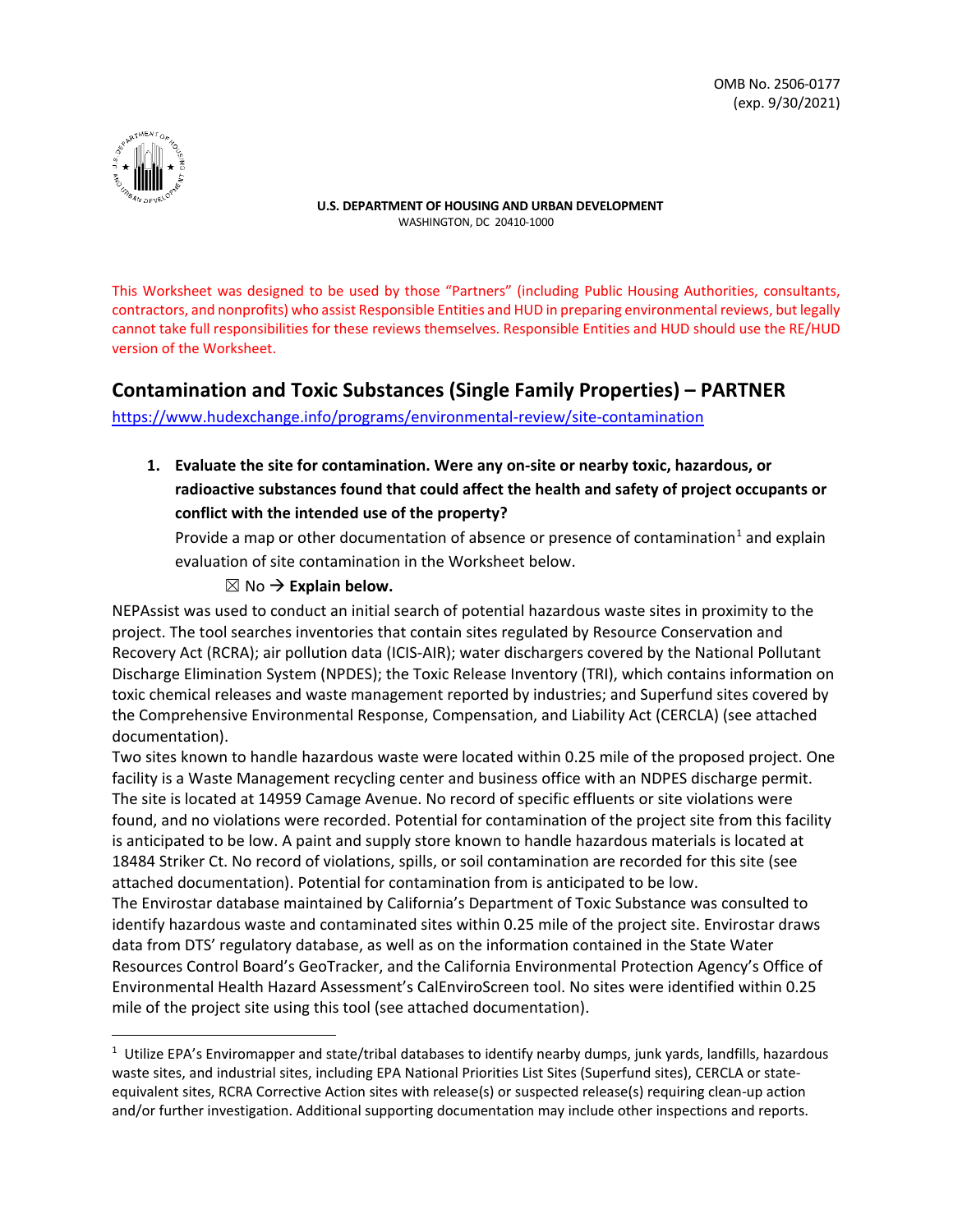$\rightarrow$  If the RE/HUD agrees with this recommendation, the review is in compliance with *this section. Continue to the Worksheet Summary below.*

 $\Box$  Yes  $\rightarrow$  Describe the findings, including any recognized environmental conditions *(RECs), in Worksheet Summary below. Continue to Question 2.*

 $\Box$  Check here if an ASTM Phase I Environmental Site Assessment (ESA) report was utilized. [Note: HUD regulations does not require an ASTM Phase I ESA report for single family homes]

#### **2. Can adverse environmental impacts be mitigated?**

 $□$  Adverse environmental impacts cannot feasibly be mitigated  $\rightarrow$  HUD assistance may not be used for the project at this site. Project cannot proceed at this location.

☐ Yes, adverse environmental impacts can be eliminated through mitigation. → Provide all mitigation requirements<sup>[2](#page-12-0)</sup> and documents. Continue to Question 3.

**3. Describe how compliance was achieved. Include any of the following that apply: State**  Voluntary Clean-up Program, a No Further Action letter, use of engineering controls<sup>[3](#page-12-1)</sup>, or use **of institutional controls**[4](#page-12-2) **.**

Click here to enter text.

#### **If a remediation plan or clean-up program was necessary, which standard does it follow?**

- □ Complete removal
- $\Box$  Risk-based corrective action (RBCA)
- *Continue to the Worksheet Summary.*

#### **Worksheet Summary**

Provide a full description of your determination and a synopsis of the information that it was based on, such as:

- Map panel numbers and dates
- Names of all consulted parties and relevant consultation dates

<span id="page-12-0"></span> $2$  Mitigation requirements include all clean-up actions required by applicable federal, state, tribal, or local law. Additionally, provide, as applicable, the long-term operations and maintenance plan, Remedial Action Work Plan, and other equivalent documents.<br><sup>3</sup> Engineering controls are any physical mechanism used to contain or stabilize contamination or ensure the

<span id="page-12-1"></span>effectiveness of a remedial action. Engineering controls may include, without limitation, caps, covers, dikes, trenches, leachate collection systems, signs, fences, physical access controls, ground water monitoring systems and ground water containment systems including, without limitation, slurry walls and ground water pumping systems.

<span id="page-12-2"></span><sup>4</sup> Institutional controls are mechanisms used to limit human activities at or near a contaminated site, or to ensure the effectiveness of the remedial action over time, when contaminants remain at a site at levels above the applicable remediation standard which would allow for unrestricted use of the property. Institutional controls may include structure, land, and natural resource use restrictions, well restriction areas, classification exception areas, deed notices, and declarations of environmental restrictions.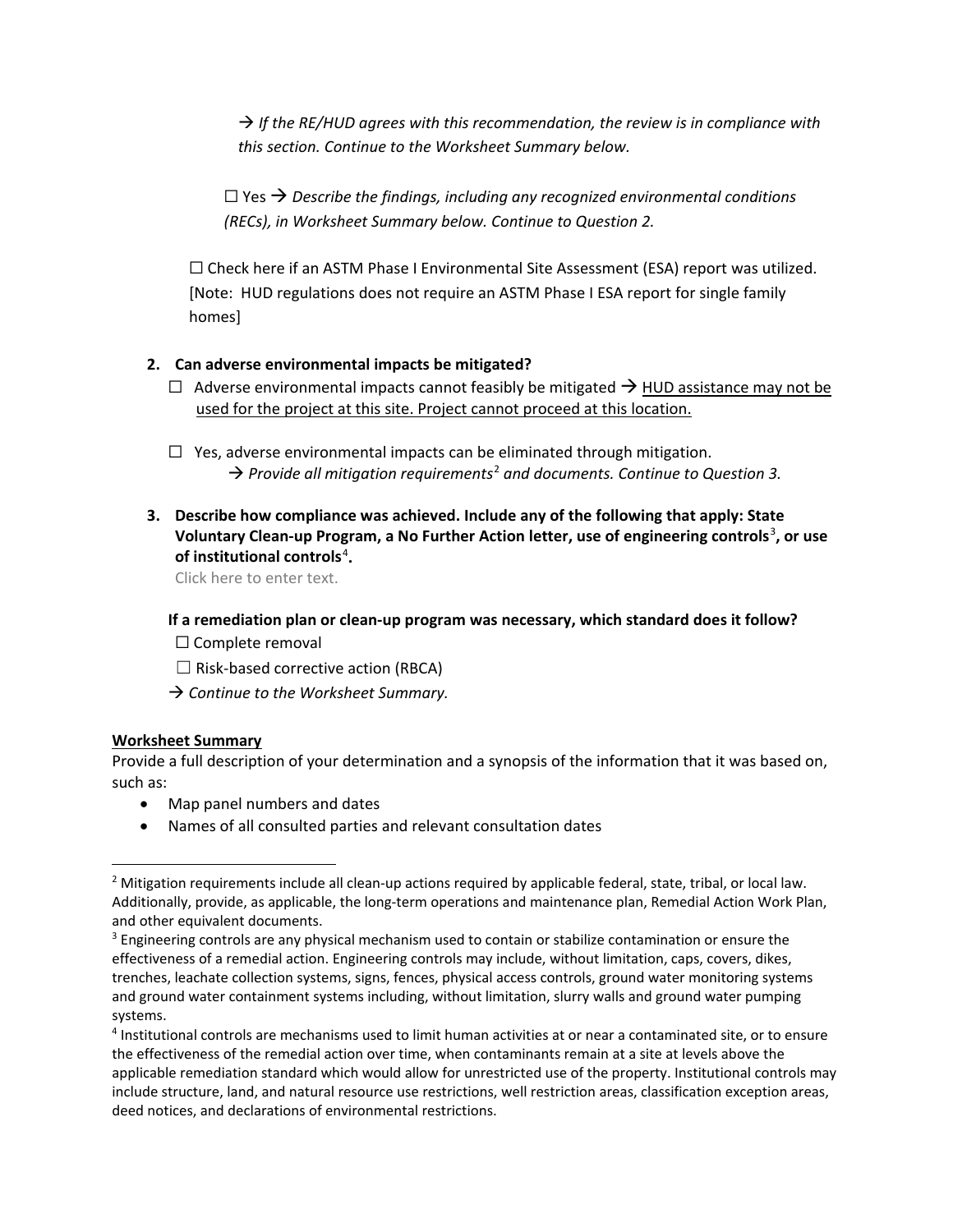- Names of plans or reports and relevant page numbers
- Any additional requirements specific to your program or region

#### **Include all documentation supporting your findings in your submission to HUD.**

NEPAssist was used to conduct an initial search of potential hazardous waste sites in proximity to the project. The tool searches inventories that contain sites regulated by Resource Conservation and Recovery Act (RCRA); air pollution data (ICIS-AIR); water dischargers covered by the National Pollutant Discharge Elimination System (NPDES); the Toxic Release Inventory (TRI), which contains information on toxic chemical releases and waste management reported by industries; and Superfund sites covered by the Comprehensive Environmental Response, Compensation, and Liability Act (CERCLA) (see attached map).

Two sites known to handle hazardous waste were located within 0.25 mile of the proposed project. One facility is a Waste Management recycling center and business office with an NDPES discharge permit. The site is located at 14959 Camage Avenue. No record of specific effluents or site violations were found, and no violations were recorded. Potential for contamination of the project site from this facility is anticipated to be low. A paint and supply store known to handle hazardous materials is located at 18484 Striker Ct. No record of violations, spills, or soil contamination are recorded for this site (see attached). Potential for contamination from is anticipated to be low.

The Envirostar database maintained by California's Department of Toxic Substance was consulted to identify hazardous waste and contaminated sites within 0.25 mile of the project site. Envirostar draws data from DTS' regulatory database, as well as on the information contained in the State Water Resources Control Board's GeoTracker, and the California Environmental Protection Agency's Office of Environmental Health Hazard Assessment's CalEnviroScreen tool. No sites were identified within 0.25 mile of the project site using this tool (see attached map).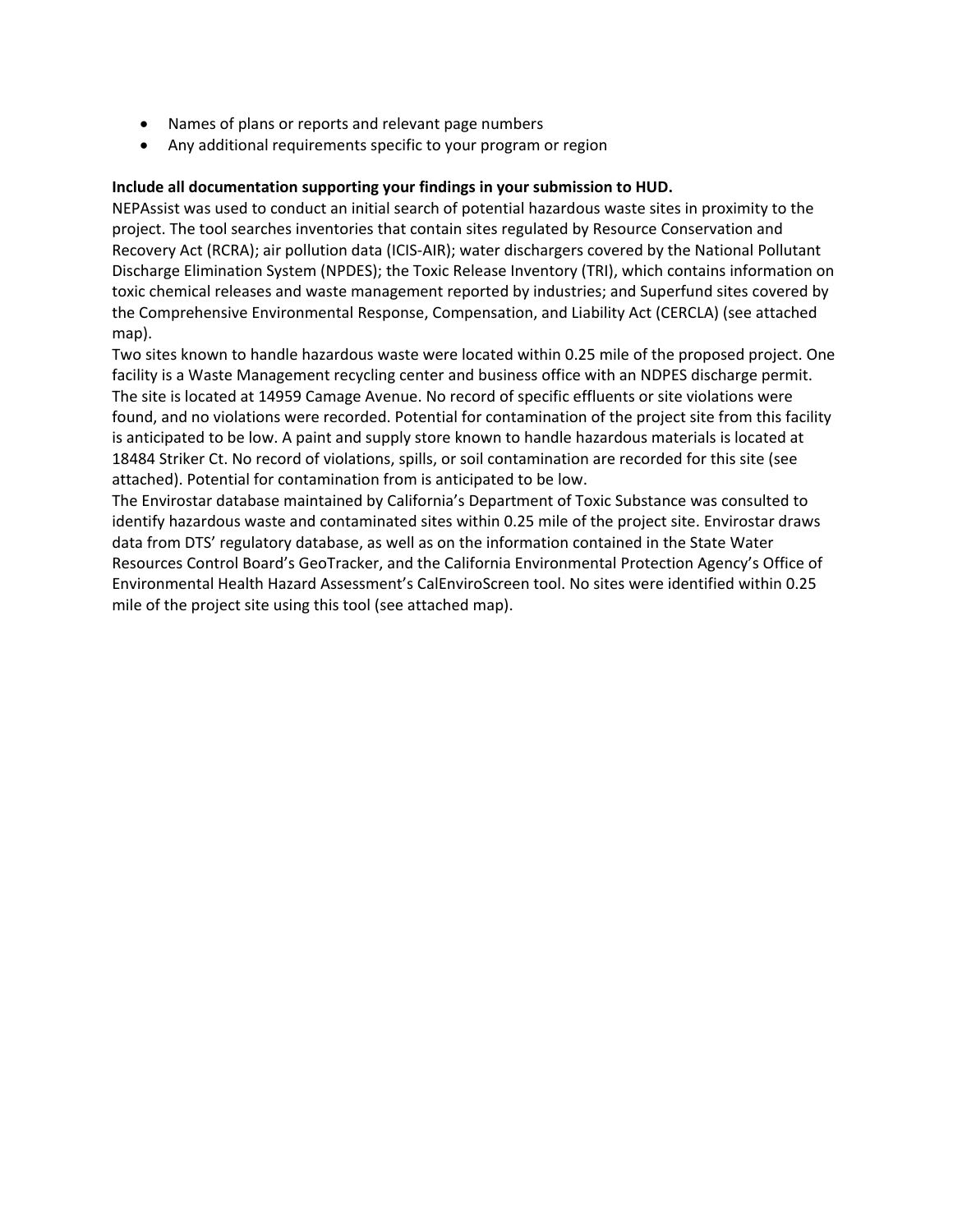

This Worksheet was designed to be used by those "Partners" (including Public Housing Authorities, consultants, contractors, and nonprofits) who assist Responsible Entities and HUD in preparing environmental reviews, but legally cannot take full responsibilities for these reviews themselves. Responsible Entities and HUD should use the RE/HUD version of the Worksheet.

# **Endangered Species Act (CEST and EA) – PARTNER**

https://www.hudexchange.info/environmental-review/endangered-species

- **1. Does the project involve any activities that have the potential to affect species or habitats?** 
	- ☐No, the project will have No Effect due to the nature of the activities involved in the project.  $\rightarrow$  If the RE/HUD agrees with this recommendation, the review is in compliance with this section. *Continue to the Worksheet Summary below. Provide any documents used to make your determination.*
	- $\square$ No, the project will have No Effect based on a letter of understanding, memorandum of agreement, programmatic agreement, or checklist provided by local HUD office.

**Explain your determination:** 

Click here to enter text.

 $\rightarrow$  If the RE/HUD agrees with this recommendation, the review is in compliance with this section. *Continue to the Worksheet Summary below. Provide any documents used to make your determination.* 

 $\boxtimes$ Yes, the activities involved in the project have the potential to affect species and/or habitats. → Continue to Question 2.

**2. Are federally listed species or designated critical habitats present in the action area?**

Obtain a list of protected species from the Services. This information is available on the **FWS Website**.

 $\boxtimes$ No, the project will have No Effect due to the absence of federally listed species and designated critical habitat.

 $\rightarrow$  If the RE/HUD agrees with this recommendation, the review is in compliance with this section. *Continue to the Worksheet Summary below. Provide any documents used to make your determination. Documentation may include letters from the Services, species lists from the Services' websites, surveys or other documents and analysis showing that there are no species in the action area.*

 $\Box$ Yes, there are federally listed species or designated critical habitats present in the action area.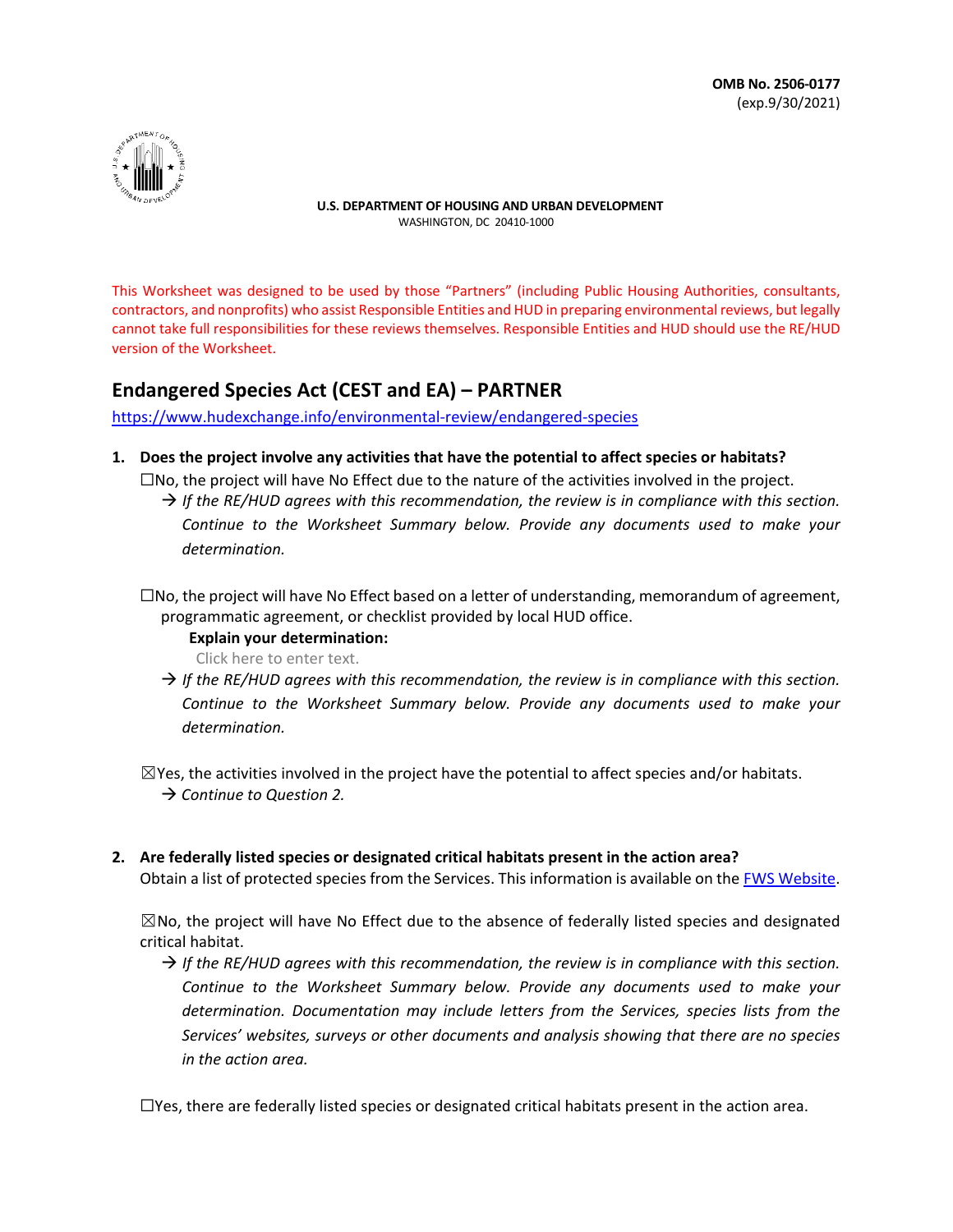- *Continue to Question 3.*
- **3. Recommend one of the following effects that the project will have on federally listed species or designated critical habitat:**
	- $\boxtimes$ No Effect: Based on the specifics of both the project and any federally listed species in the action area, you have determined that the project will have absolutely no effect on listed species or critical habitat.
		- $\rightarrow$  If the RE/HUD agrees with this recommendation, the review is in compliance with this section. *Continue to the Worksheet Summary below. Provide any documents used to make your determination. Documentation should include a species list and explanation of your conclusion, and may require maps, photographs, and surveys as appropriate.*
	- ☐May Affect, Not Likely to Adversely Affect: Any effects that the project may have on federally listed species or critical habitats would be beneficial, discountable, or insignificant.
		- Partner entities should not contact the Services directly. *If the RE/HUD agrees with this recommendation, they will have to complete Informal Consultation. Provide the RE/HUD with a biological evaluation or equivalent document. They may request additional information, including surveys and professional analysis, to complete their consultation.*
	- ☐Likely to Adversely Affect: The project may have negative effects on one or more listed species or critical habitat.
		- → Partner entities should not contact the Services directly. If the RE/HUD agrees with this *recommendation, they will have to complete Formal Consultation. Provide the RE/HUD with a biological evaluation or equivalent document. They may request additional information, including surveys and professional analysis, to complete their consultation.*

#### **Worksheet Summary**

Provide a full description of your determination and a synopsis of the information that it was based on, such as:

- Map panel numbers and dates
- Names of all consulted parties and relevant consultation dates
- Names of plans or reports and relevant page numbers
- Any additional requirements specific to your program or region

#### **Include all documentation supporting your findings in your submission to HUD.**

The full analysis of impacts on biological resources is provided in the project Biological Resources Report (see attached). A summary of the results of the analysis that pertain to federally listed species and designated critical habitat is provided below.

Several resources pertaining to biological resources (i.e., sensitive habitats, sensitive species) were reviewed for this project, including records searches of the California Natural Diversity Database, the California Native Plant Society Inventory of Rare and Endangered Plants, and the U.S. Fish and Wildlife Service Information for Planning and Consultation (IPaC) database. Sensitive species lists, including those species listed under the federal Endangered Species Act, were compiled using the results of these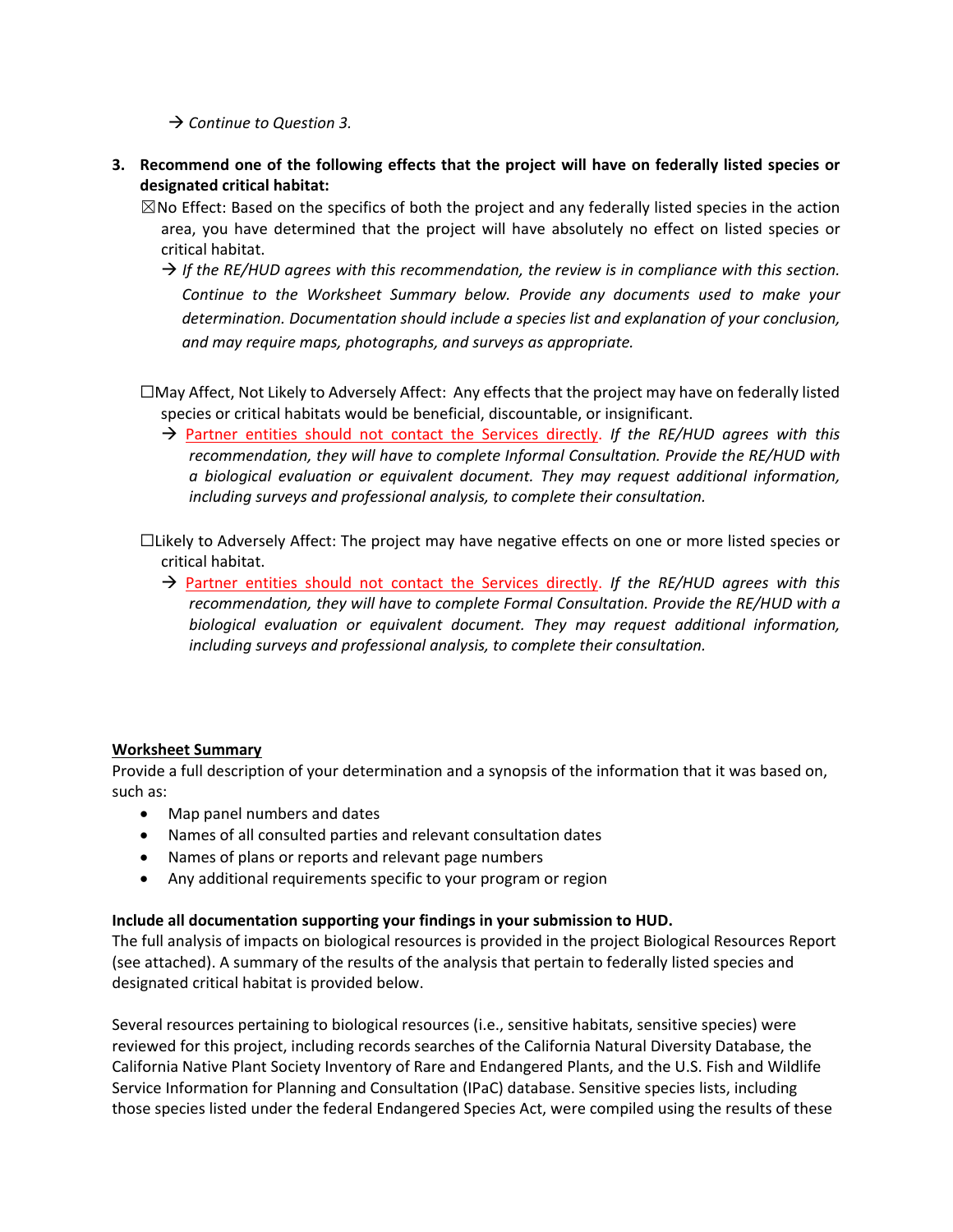records searches. Presence of designated critical habitat was also determined through the U.S. Fish and Wildlife Service IPaC database query results. No designated critical habitat is present in the action area.

A reconnaissance-level survey of the action area for biological resources was conducted by a qualified biologist on May 27, 2021. The biologist verified land cover types within the action area as well as the suitability of habitats in the action area for sensitive species. The action area is predominately developed and disturbed. The natural habitat in the action area, which includes a portion of Curtis Creek and associated riparian habitat, will be completely avoided during project implementation. No habitat suitable for species listed under the federal Endangered Species Act is present in the action area.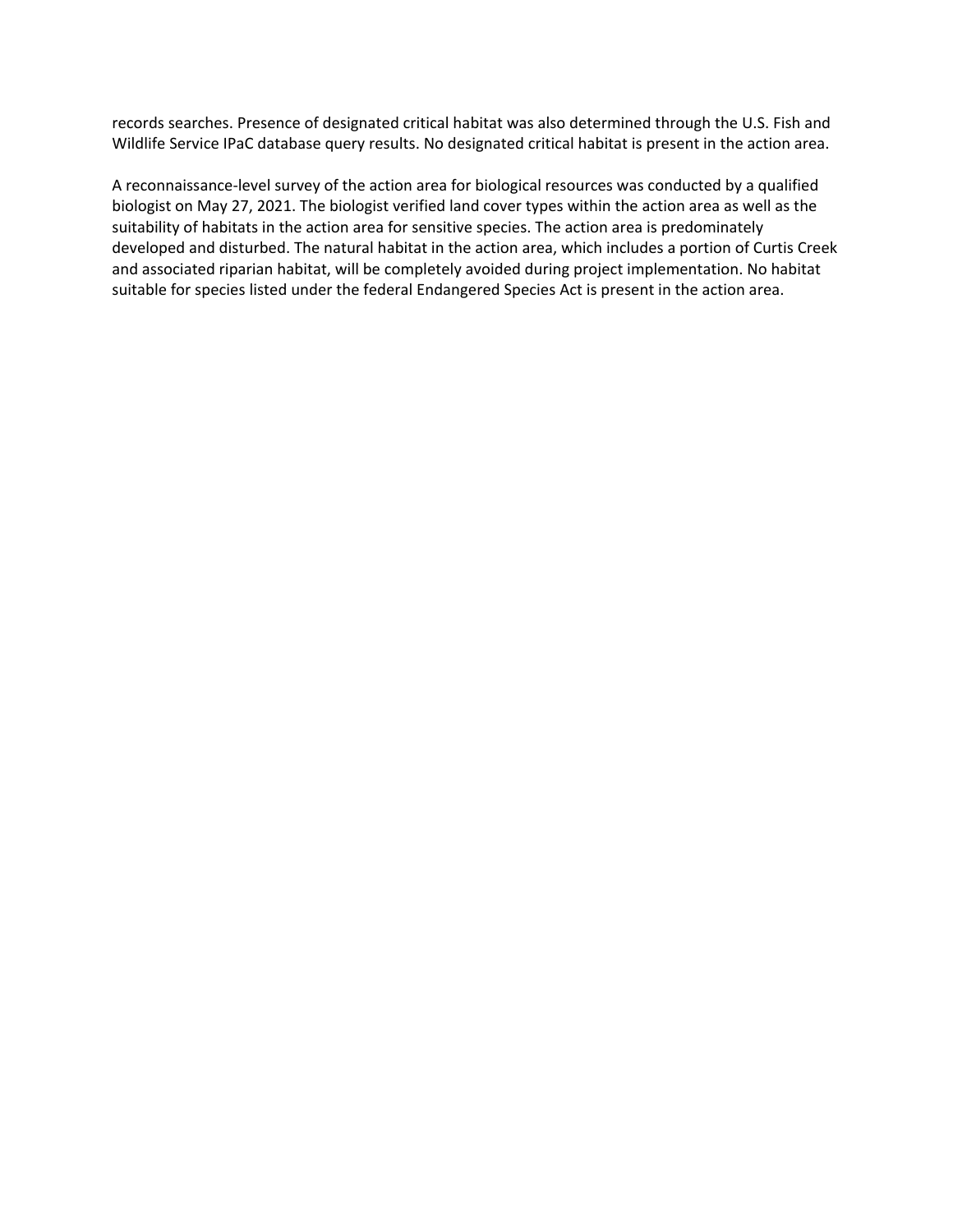

This Worksheet was designed to be used by those "Partners" (including Public Housing Authorities, consultants, contractors, and nonprofits) who assist Responsible Entities and HUD in preparing environmental reviews, but legally cannot take full responsibilities for these reviews themselves. Responsible Entities and HUD should use the RE/HUD version of the Worksheet.

# **Environmental Justice (CEST and EA) – PARTNER**

https://www.hudexchange.info/environmental-review/environmental-justice

**HUD strongly encourages starting the Environmental Justice analysis only after all other laws and authorities, including Environmental Assessment factors if necessary, have been completed.** 

- **1. Were any adverse environmental impacts identified in any other compliance review portion of this project's total environmental review?** 
	- ☐Yes *Continue to Question 2.*
	- $\boxtimes$ No  $\rightarrow$  If the RE/HUD agrees with this recommendation, the review is in compliance with this *section. Continue to the Worksheet Summary below.*
- **2. Were these adverse environmental impacts disproportionately high for low-income and/or minority communities?**

☐Yes

#### **Explain:**

Click here to enter text.

 $\rightarrow$  The RE/HUD must work with the affected low-income or minority community to decide *what mitigation actions, if any, will be taken. Provide any supporting documentation.* 

#### ☒No

#### **Explain:**

Communities may be considered "minority" under Executive Order (EO) 12898 if any of the following characteristics apply:

- the cumulative percentage of minorities within the affected community is greater than 50 percent (this is the primary method of determining whether a community is a minority community), or
- the cumulative percentage of minorities within the affected community is meaningfully greater than the minority population percentage in the general population or other appropriate unit of geographic analysis (this is a secondary method of determining whether a community is a minority community).

According to EPA, either the county or state percentages can be used when considering the scope of the "general population." A definition of "meaningfully greater" is not given by CEQ or EPA. EPA notes,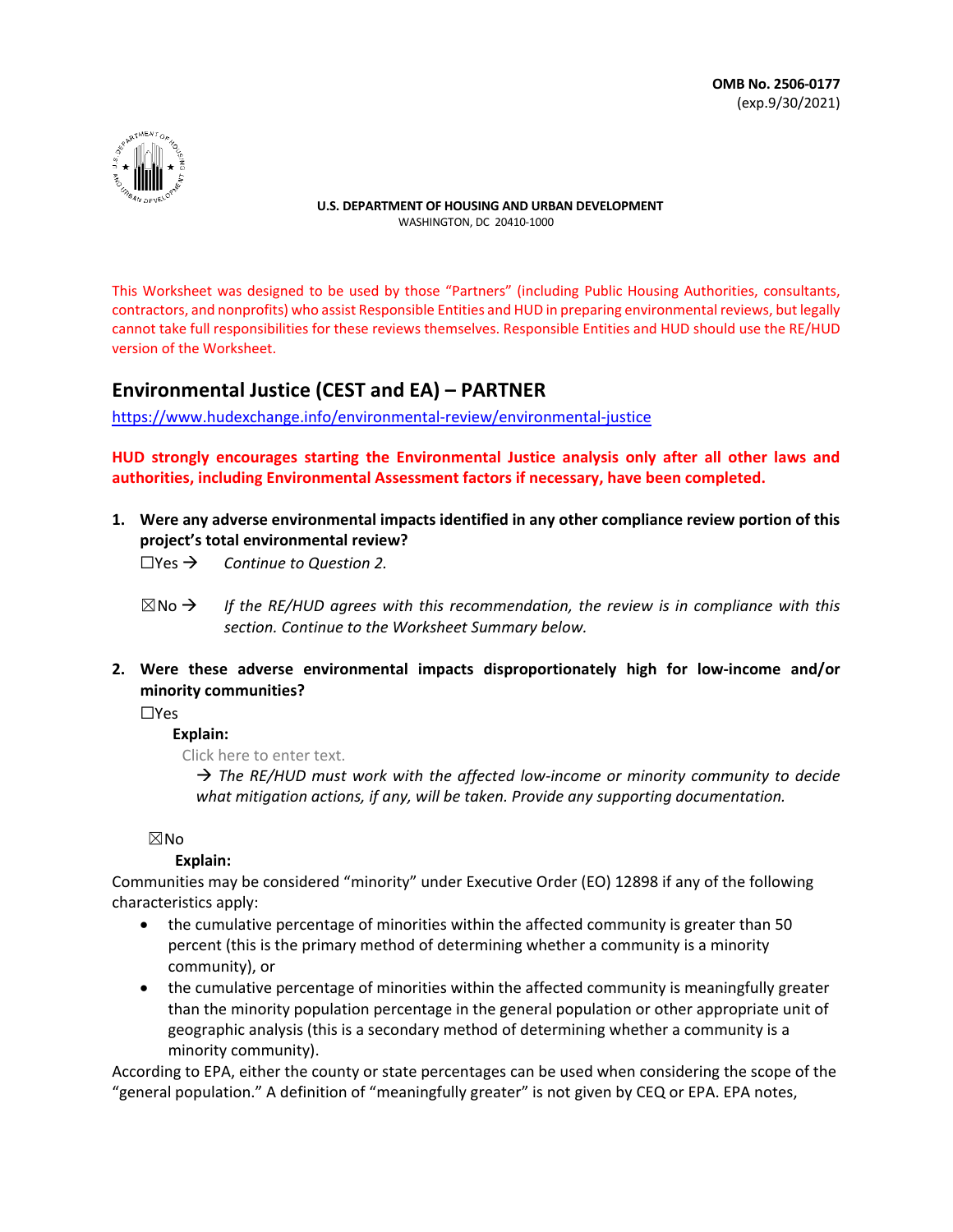however, that any affected area with a percentage of minorities greater than the state's percentage is potentially a minority community, and any affected area with a minority percentage at least double that of the state is definitely a minority community under EO 12898.

The project area is within Census Tract 003100, which is 14.48 percent minority population (i.e., individuals reporting races as black, Hispanic, Asian, Native America, other, and two or more races), while California as a whole is 76.05 percent minority (Census Tract data available from: www.usa.com/CA109003100.html). Therefore, the project area does not qualify a minority community under either criterion under EO 12898.

Communities may be considered "low income" under EO 12898 if the community's median household income is at or below the U.S. Department of Health and Human Services poverty guidelines. The median household income in Census Tract 003100 is \$46,512 (Census Tract data available from: www.usa.com/CA109003100.html), U.S. Department of Health and Human Services 2021 poverty guideline for a family of four is \$26,500, well below the median income in the census tract containing the project area. Thus, the project area is not within a low-income community.

> $\rightarrow$  If the RE/HUD agrees with this recommendation, the review is in compliance with this *section. Continue to the Worksheet Summary below.*

#### **Worksheet Summary**

Provide a full description of your determination and a synopsis of the information that it was based on, such as:

- Map panel numbers and dates
- Names of all consulted parties and relevant consultation dates
- Names of plans or reports and relevant page numbers
- Any additional requirements specific to your program or region

#### **Include all documentation supporting your findings in your submission to HUD.**

The project property is located in a light-industrial area with no nearby housing. The project area is located in a census tract that does not meet the definition of a low-income or minority community pursuant to Executive Order 12898. No adverse environmental impacts were identified in the project's environmental review that could expose existing communities to adverse environmental conditions (e.g., pollution, hazards). The project would comply with Executive Order 12898.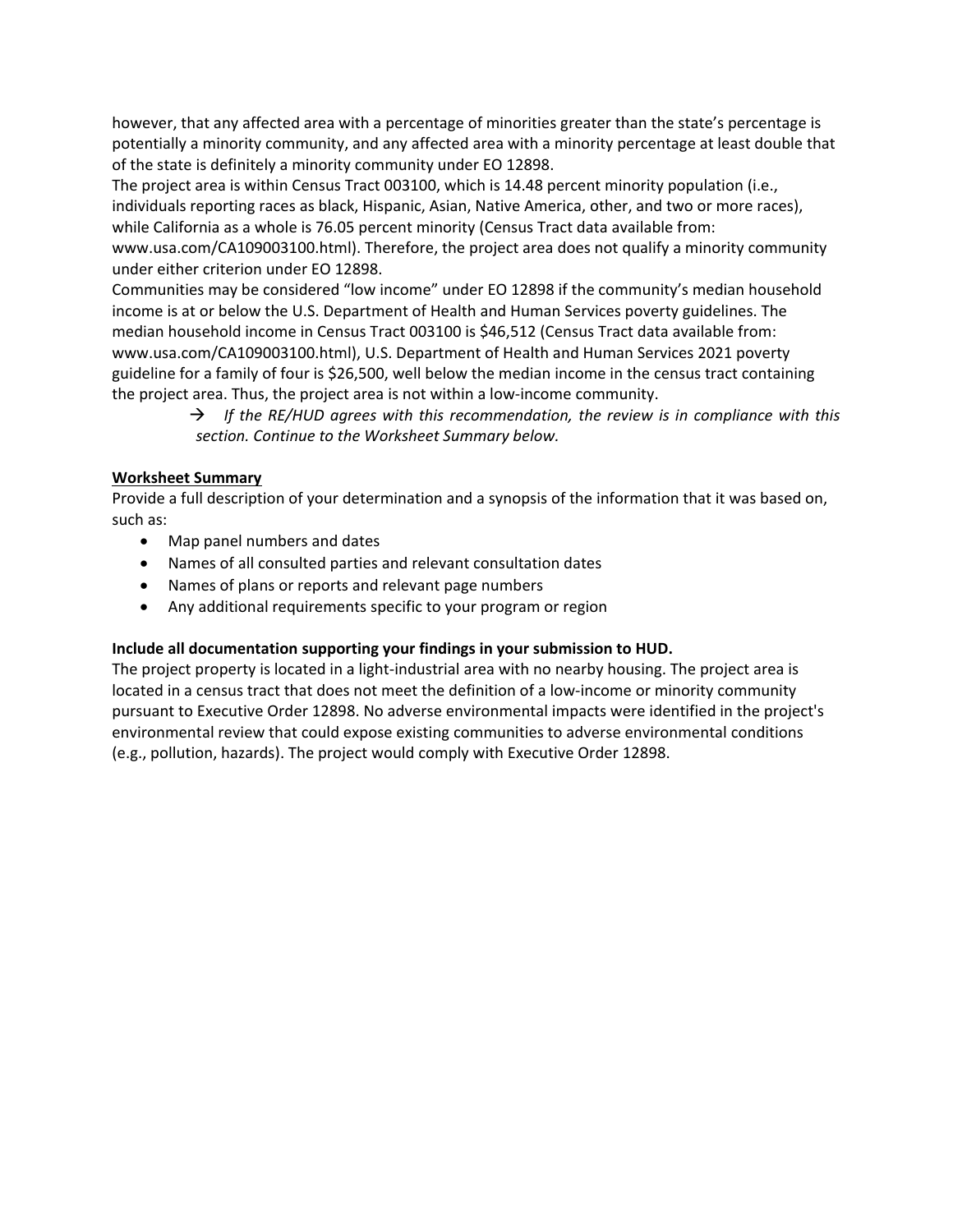

This Worksheet was designed to be used by those "Partners" (including Public Housing Authorities, consultants, contractors, and nonprofits) who assist Responsible Entities and HUD in preparing environmental reviews, but legally cannot take full responsibilities for these reviews themselves. Responsible Entities and HUD should use the RE/HUD version of the Worksheet.

#### **Explosive and Flammable Hazards (CEST and EA) – PARTNER**

<https://www.hudexchange.info/environmental-review/explosive-and-flammable-facilities>

**1. Is the proposed HUD-assisted project itself the development of a hazardous facility (a facility that mainly stores, handles or processes flammable or combustible chemicals such as bulk fuel storage facilities and refineries)?** 

> $\boxtimes$  No *Continue to Question 2.*   $\Box$  Yes

| l I Yes                                  |
|------------------------------------------|
| Explain:                                 |
| Click here to enter text.                |
| $\rightarrow$ Go directly to Question 5. |

**2. Does this project include any of the following activities: development, construction, rehabilitation that will increase residential densities, or conversion?** 

 $\boxtimes$  No  $\rightarrow$  If the RE/HUD agrees with this recommendation, the review is in compliance with this *section. Continue to the Worksheet Summary below.*

☐ Yes *Continue to Question 3.* 

- **3. Within 1 mile of the project site, are there any current** *or planned* **stationary aboveground storage containers that are covered by 24 CFR 51C? Containers that are NOT covered under the regulation include:**
	- **Containers 100 gallons or less in capacity, containing common liquid industrial fuels OR**
	- **Containers of liquified petroleum gas (LPG) or propane with a water volume capacity of 1,000 gallons or less that meet the requirements of the 2017 version of National Fire Protection Association (NFPA) Code 58.**

**If all containers within the search area fit the above criteria, answer "no." For any other type of aboveground storage container within the search area that holds one of the flammable or explosive materials listed in Appendix I of 24 CFR Part 51 Subpart C, answer "yes."**

 $\square$  No

 $\rightarrow$  Based on the response, the review is in compliance with this section. Continue to the *Worksheet Summary below. Provide all documents used to make your determination.*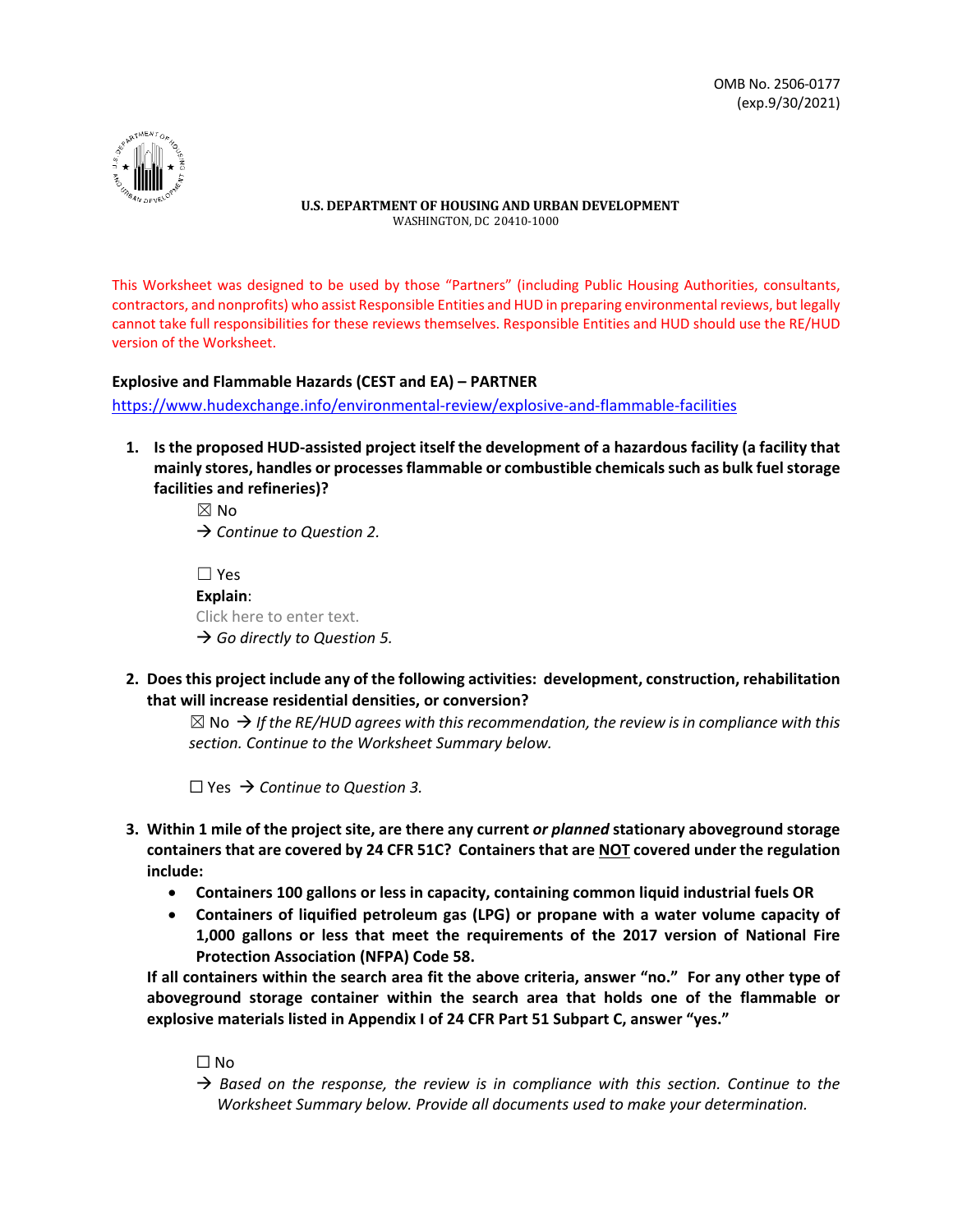☐ Yes → *Continue to Question 4.* 

- **4. Visit [HUD's website](https://www.onecpd.info/environmental-review/explosive-and-flammable-facilities) to identify the appropriate tank or tanks to assess and to calculate the required separation distance using the [electronic assessment tool.](https://www.hudexchange.info/programs/environmental-review/asd-calculator/) To document this step in the analysis, please attach the following supporting documents to this screen:**
	- **Map identifying the tank selected for assessment, and showing the distance from the tank to the proposed HUD-assisted project site; and**
	- **Electronic assessment tool calculation of the required separation distance.**

**Based on the analysis, is the proposed HUD-assisted project site located at or beyond the required separation distance from all covered tanks?**

☐ Yes

 $\rightarrow$  Based on the response, the review is in compliance with this section. Continue to the *Worksheet Summary below.*

☐ No

→ Go directly to Question 6.

**5. Is the hazardous facility located at an acceptable separation distance from residences and any other facility or area where people may congregate or be present?** 

Please visi[t HUD's website](https://www.onecpd.info/environmental-review/explosive-and-flammable-facilities) for information on calculating Acceptable Separation Distance.

☐ Yes

 $\rightarrow$  If the RE/HUD agrees with this recommendation, the review is in compliance with this *section. Continue to the Worksheet Summary below.* 

*Provide map(s) showing the location of the project site relative to residences and any other facility or area where people congregate or are present and your separation distance calculations.* 

☐ No

*Continue to Question 6.* 

*Provide map(s) showing the location of the project site relative to residences and any other facility or area where people congregate or are present and your separation distance calculations.* 

**6. For the project to be brought into compliance with this section, all adverse impacts must be mitigated. Mitigation measures may include both natural and manmade barriers, modification of the project design, burial or removal of the hazard, or other engineered solutions. Describe selected mitigation measures, including the timeline for implementation, and attach an implementation plan. If negative effects cannot be mitigated, cancel the project at this location.**  Note that only licensed professional engineers should design and implement blast barriers. If a barrier will be used or the project will be modified to compensate for an unacceptable separation distance, provide approval from a licensed professional engineer. Click here to enter text.

#### **Worksheet Summary**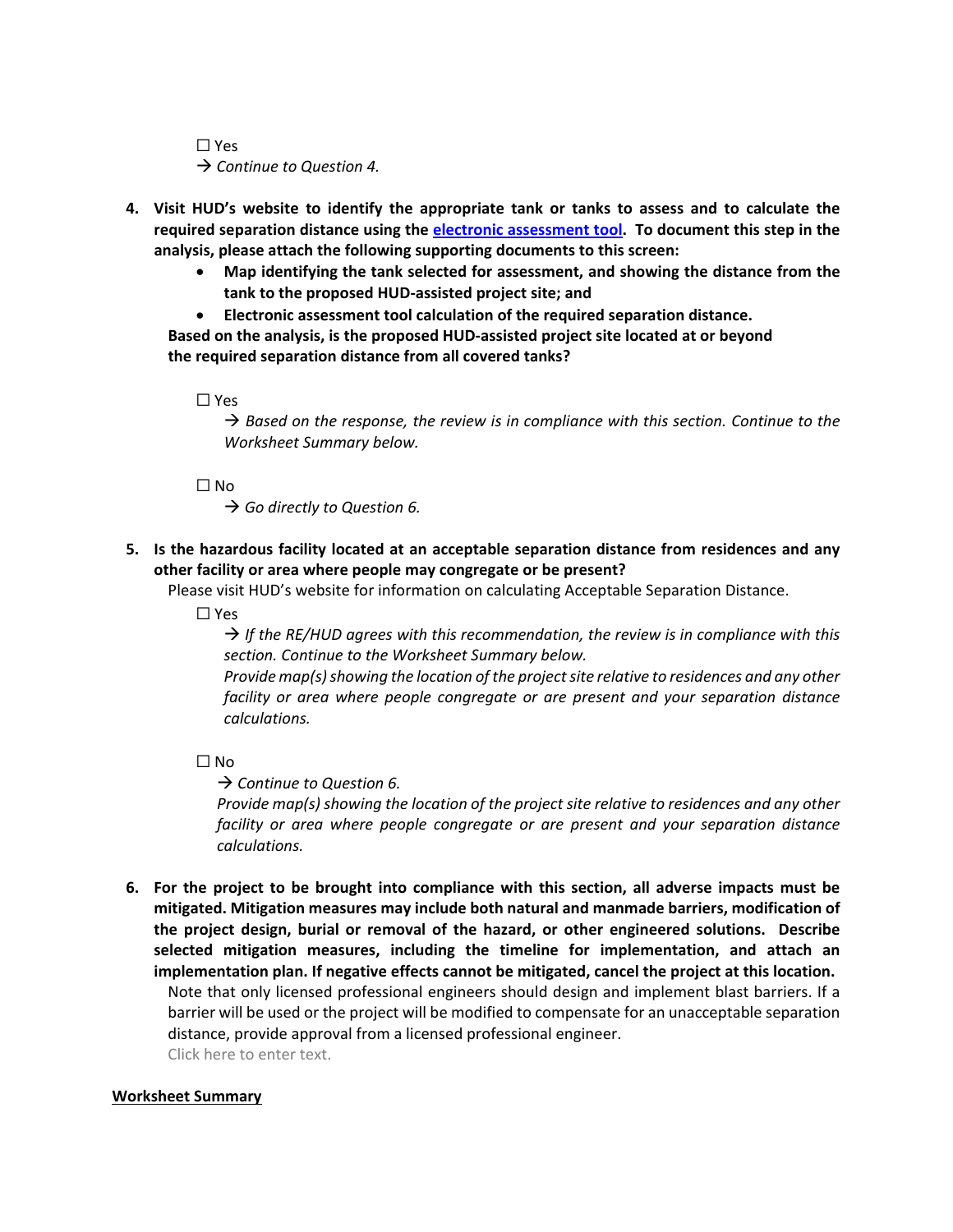Provide a full description of your determination and a synopsis of the information that it was based on, such as:

- Map panel numbers and dates
- Names of all consulted parties and relevant consultation dates
- Names of plans or reports and relevant page numbers
- Any additional requirements specific to your program or region

#### **Include all documentation supporting your findings in your submission to HUD.**

The project site consists of two vacant parcels within an industrially zoned area that are not currently developed. Adjacent land uses include offices for an energy and flooring company, and storage space. There are no residential land uses, schools, or hospitals within 1,000 feet of the project area. Nearby land uses include an outdoor baseball park facility (Standard Park) and a community service facility, Interfaith Community Social Services.

Proposed project construction and operations would involve use, transport, and storage of flammable solid materials, but would not involve the handling, storage, manufacture, or processing of flammable or combustible liquid or gaseous chemicals; as such, it is not a defined hazardous facility under this subpart.

The facility would involve storage of dry biomass chips, which are small wood fragments generated by the chipping of woody forest material and are a combustible material. The project would generate a combustible product, woody biomass pellets, for market. The project would also involve operation of heat-generating components including a battery, a biomass dryer, an explosion-proof heater (HEX), and a furnace. No fuel tanks, other flammable liquids, or explosive materials would be stored on site. Project implementation would place office buildings and other facility components on the project site, adjacent to potentially flammable hazards, and within 1,000 feet of the abovementioned sensitive land uses. Potential hazards relating to construction and project operation activities would be addressed through compliance with the 2019 California Fire Code and Chapter 15.20 of the Tuolumne County Ordinance, "Fire Safety Standards," including requirements for fire hydrant locations, defensible space, fire flow and other water supply standards, and building fire safety requirements. Buildings would also meet county requirements for fire sprinkler and fire alarm systems.

Maintenance of operational equipment on site would be carried according to manufacturer requirements, and handling of flammable materials would be consistent with existing regulations to reduce the risk of fire. Furthermore, project activities would be subject to California Health and Safety Code, Chapter 6.5, Division 20; California Administration Code, Title 22, relating to Handling, Storage, and Treatment of Hazardous Materials; and 29 Code of Federal Regulation 1910.120 relating to Hazardous Waste Operation Safety Training. Safety training includes hazards related to flammable substances.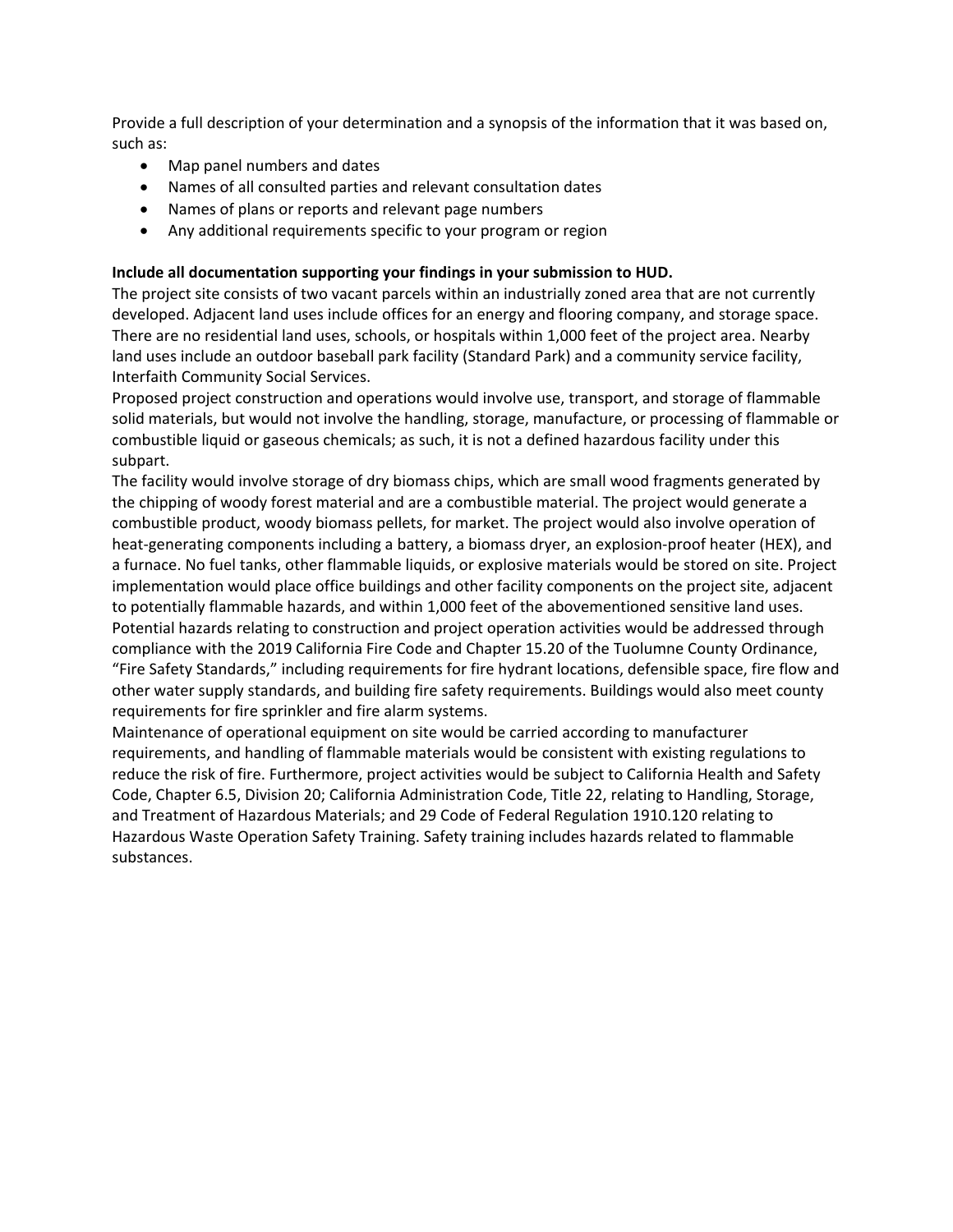

This Worksheet was designed to be used by those "Partners" (including Public Housing Authorities, consultants, contractors, and nonprofits) who assist Responsible Entities and HUD in preparing environmental reviews, but legally cannot take full responsibilities for these reviews themselves. Responsible Entities and HUD should use the RE/HUD version of the Worksheet.

# **Farmlands Protection (CEST and EA) - PARTNER**

https://www.hudexchange.info/environmental-review/farmlands-protection

- **1. Does your project include any activities, including new construction, acquisition of undeveloped land or conversion, that could convert agricultural land to a non-agricultural use?**
	- $\Box$  Yes  $\rightarrow$  Continue to Question 2.
	- ☒ No

 *If the RE/HUD agrees with this recommendation, the review is in compliance with this section. Continue to the Worksheet Summary below.* 

- **2. Does "important farmland," including prime farmland, unique farmland, or farmland of statewide or local importance regulated under the Farmland Protection Policy Act, occur on the project site?**  You may use the links below to determine important farmland occurs on the project site:
	- Utilize USDA Natural Resources Conservation Service's (NRCS) Web Soil Survey <http://websoilsurvey.nrcs.usda.gov/app/HomePage.htm>
	- Check with your city or county's planning department and ask them to document if the project is on land regulated by the FPPA (zoning important farmland as non-agricultural does not exempt it from FPPA requirements)
	- Contact NRCS at the local USDA service center <http://offices.sc.egov.usda.gov/locator/app?agency=nrcs> or your NRCS state soil scientist [https://www.nrcs.usda.gov/wps/portal/nrcs/detail/soils/contactus/?cid=nrcs142p2\\_053951](https://www.nrcs.usda.gov/wps/portal/nrcs/detail/soils/contactus/?cid=nrcs142p2_053951%20) for assistance
	- $\Box$  No  $\rightarrow$  If the RE/HUD agrees with this recommendation, the review is in compliance with this *section. Continue to the Worksheet Summary below. Provide any documents used to make your determination.*
	- $\Box$  Yes  $\rightarrow$  Continue to Question 3.
- **3. Consider alternatives to completing the project on important farmland and means of avoiding impacts to important farmland.** 
	- Complete form **AD-1006**[, "Farmland Conversion Impact Rating" a](http://www.nrcs.usda.gov/Internet/FSE_DOCUMENTS/stelprdb1045394.pdf)nd contact the state soil scientist before sending it to the local NRCS District Conservationist.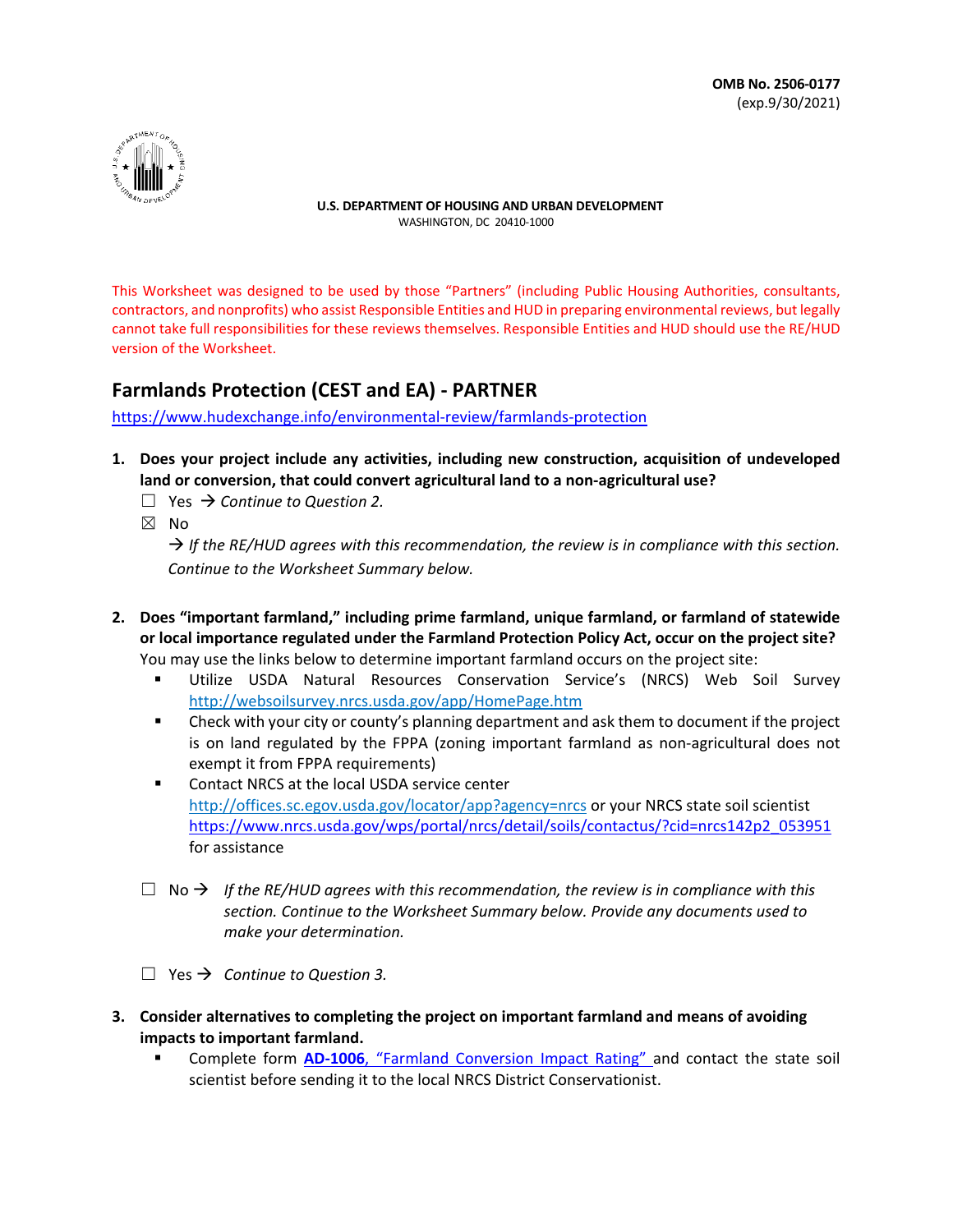Work with NRCS to minimize the impact of the project on the protected farmland. When you have finished with your analysis, return a copy of form AD-1006 to the USDA-NRCS State Soil Scientist or his/her designee informing them of your determination.

#### **Work with the RE/HUD to determine how the project will proceed. Document the conclusion:** ☐Project will proceed with mitigation.

**Explain in detail the proposed measures that must be implemented to mitigate for the impact or effect, including the timeline for implementation.** 

Click here to enter text.

 *If the RE/HUD agrees with this recommendation, the review is in compliance with this section. Continue to the Worksheet Summary below. Provide form AD-1006 and all other documents used to make your determination.*

#### ☐Project will proceed without mitigation.

#### **Explain why mitigation will not be made here:**

Click here to enter text.

 $\rightarrow$  If the RE/HUD agrees with this recommendation, the review is in compliance with this section. *Continue to the Worksheet Summary below. Provide form AD-1006 and all other documents used to make your determination.*

#### **Worksheet Summary**

Provide a full description of your determination and a synopsis of the information that it was based on, such as:

- Map panel numbers and dates
- Names of all consulted parties and relevant consultation dates
- Names of plans or reports and relevant page numbers
- Any additional requirements specific to your program or region

#### **Include all documentation supporting your findings in your submission to HUD.**

Available data for designated Important Farmland is provided by the California Department of Conservation. There is no designated farmland located east of Sonora within the town of Standard in Tuolumne County, California, including within the vicinity of the project site (see attached map). Therefore, there are no areas designated as Prime Farmland, Unique Farmland, or Farmland of Statewide Importance within the project site or project vicinity. Further, the project site is not currently designated or zoned for farmland uses. No farmland is located adjacent to the project site. The project would not convert farmland to a nonagricultural use.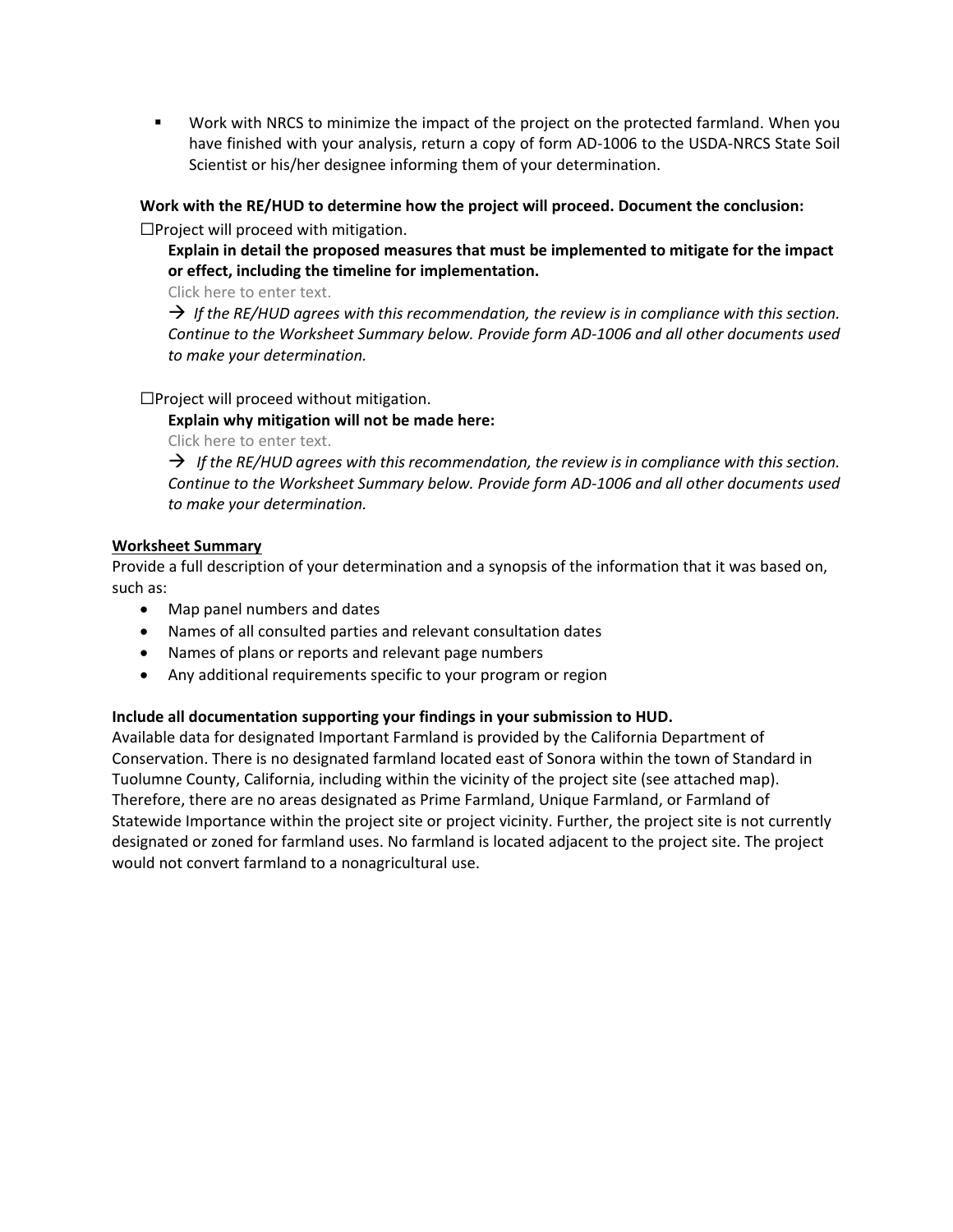**OMB No. 2506-0177** (exp. 9/30/2021)



U.S. DEPARTMENT OF HOUSING AND URBAN DEVELOPMENT WASHINGTON, DC 20410-1000

This Worksheet was designed to be used by those "Partners" (including Public Housing Authorities, consultants, contractors, and nonprofits) who assist Responsible Entities and HUD in preparing environmental reviews, but legally cannot take full responsibilities for these reviews themselves. Responsible Entities and HUD should use the RE/HUD version of the Worksheet.

# **Flood Insurance (CEST and EA) – PARTNER**

<https://www.hudexchange.info/environmental-review/flood-insurance>

**1. Does this project involve mortgage insurance, refinance, acquisition, repairs, rehabilitation, or construction of a structure, mobile home, or insurable personal property**?

 $\boxtimes$ No. This project does not require flood insurance or is excepted from flood insurance. → Continue to the Worksheet Summary.

☐Yes *Continue to Question 2.*

**2. Provide a FEMA/FIRM map showing the site.**

The Federal Emergency Management Agency (FEMA) designates floodplains. The FEMA Map Service [Center](https://msc.fema.gov/portal/home) provides this information in the form of FEMA Flood Insurance Rate Maps (FIRMs).

#### **Is the structure, part of the structure, or insurable property located in a FEMA-designated Special Flood Hazard Area?**

- $\boxtimes$  No  $\rightarrow$  Continue to the Worksheet Summary.
- ☐ Yes *Continue to Question 3.*

#### **3. Is the community participating in the National Flood Insurance Program** *or* **has less than one year passed since FEMA notification of Special Flood Hazards?**

- $\Box$  Yes, the community is participating in the National Flood Insurance Program. Flood insurance is required. Provide a copy of the flood insurance policy declaration or a paid receipt for the current annual flood insurance premium and a copy of the application for flood insurance.
	- *Continue to the Worksheet Summary.*
- $\Box$  Yes, less than one year has passed since FEMA notification of Special Flood Hazards. If less than one year has passed since notification of Special Flood Hazards, no flood Insurance is required.

*Continue to the Worksheet Summary.*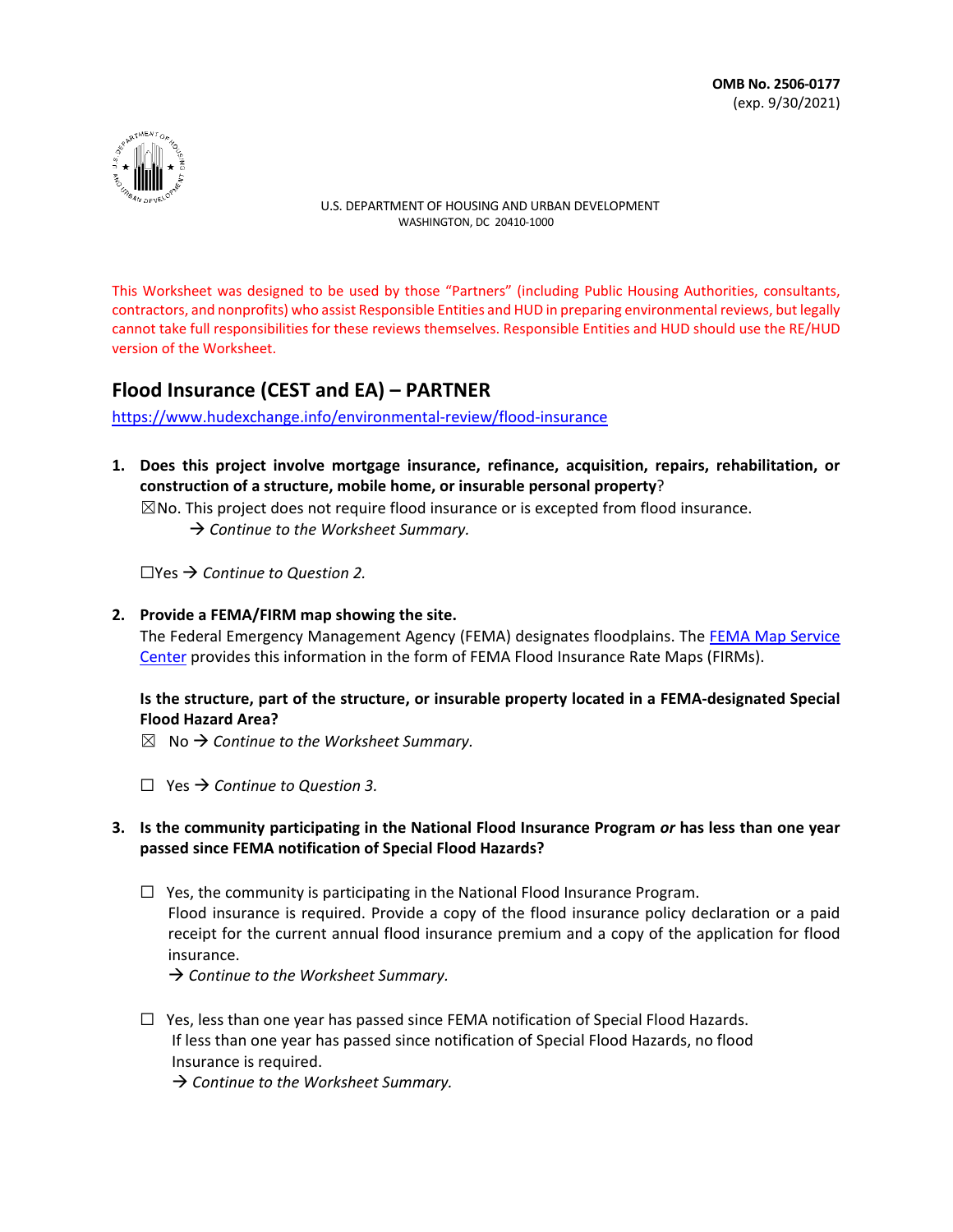$\Box$  No. The community is not participating, or its participation has been suspended. Federal assistance may not be used at this location. Cancel the project at this location.

#### **Worksheet Summary**

Provide a full description of your determination and a synopsis of the information that it was based on, such as:

- Map panel numbers and dates
- Names of all consulted parties and relevant consultation dates
- Names of plans or reports and relevant page numbers
- Any additional requirements specific to your program or region

#### **Include all documentation supporting your findings in your submission to HUD.**

Most of the project site, including areas where new structures would be sited and grading would occur is located in an area identified on the FEMA FIRM Panel Number 06109C0854C (dated April 16, 2009; see attached maps) in "Zone X," an area of very low flood hazard. Therefore, there would be no impact to floodplain management in these areas.

The project would connect to an existing sewer line within areas on the parcels identified to be within the "Zone A" 100-year flood risk area (one percent annual chance of flooding) of Curtis Creek (see attached map).

HUD is required, under 24 CFR 55.20 Subpart C Procedures for Making Determinations on Floodplain Management, to carry out an Eight Step Process for a proposed activity in a 100-year floodplain (see Appendix B). Connection to the sewer line would not alter existing impervious area or flood flows in that area. Work activities required to be carried out to connect to the sewer line would consist of temporary excavation for access and subsequent replacement of excavated materials. Work would be carried out during dry conditions; therefore, it is not expected that the temporary excavation would impact flood conditions or floodplain characteristics.

The project would not affect habitable structures, nor locate any people or habitable structures within any areas prone to flood. The project would not result in increased flood risk to people or property for these reasons and because it would not alter pervious coverage in a manner that would lead to increased flood flows or alter the existing floodplain.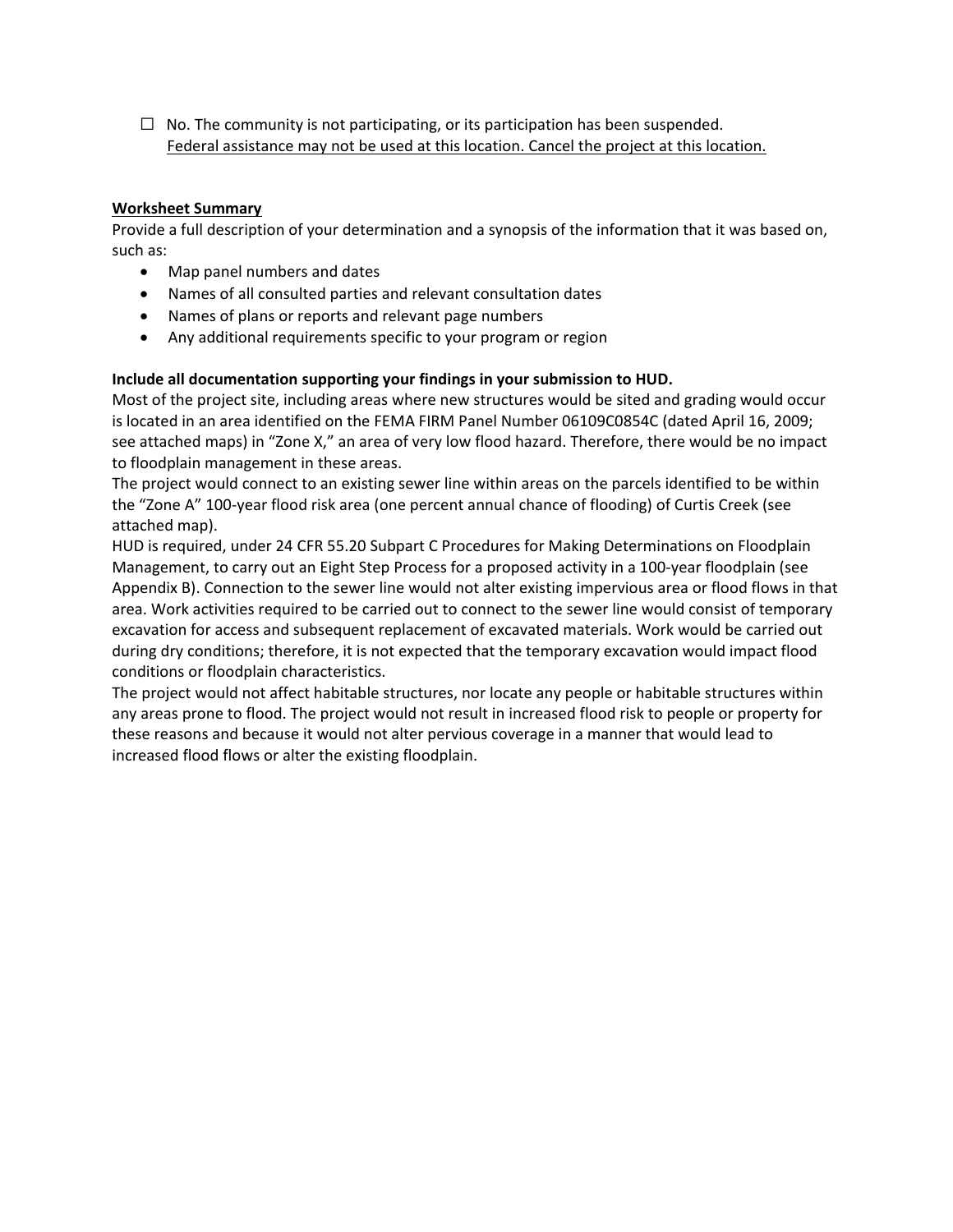

This Worksheet was designed to be used by those "Partners" (including Public Housing Authorities, consultants, contractors, and nonprofits) who assist Responsible Entities and HUD in preparing environmental reviews, but legally cannot take full responsibilities for these reviews themselves. Responsible Entities and HUD should use the RE/HUD version of the Worksheet.

# **Floodplain Management (CEST and EA) – PARTNER**

<https://www.hudexchange.info/environmental-review/floodplain-management>

**1. Does [24 CFR 55.12\(c\)](http://www.gpo.gov/fdsys/pkg/CFR-2010-title24-vol1/pdf/CFR-2010-title24-vol1-sec55-12.pdf) exempt this project from compliance with HUD's floodplain management regulations in Part 55?** 

☐ Yes

**Provide the applicable citation at 24 CFR 55.12(c) here. If project is exempt under 55.12(c)(6) or (8), provide supporting documentation.**

Click here to enter text.

 $\rightarrow$  If the RE/HUD agrees with this recommendation, the review is in compliance with this *section. Continue to the Worksheet Summary below. Continue to the Worksheet Summary.*

 $\boxtimes$  No  $\rightarrow$  Continue to Question 2.

**2. Provide a FEMA/FIRM map showing the site.**

The Federal Emergency Management Agency (FEMA) designates floodplains. The [FEMA Map](https://msc.fema.gov/portal/home)  [Service Center](https://msc.fema.gov/portal/home) provides this information in the form of FEMA Flood Insurance Rate Maps (FIRMs).

#### **Does your project occur in a floodplain?**

 $\boxtimes$  No  $\rightarrow$  Continue to the Worksheet Summary below.

☐ Yes

 **Select the applicable floodplain using the FEMA map or the best available information:** 

☐ Floodway *Continue to Question 3, Floodways* 

- ☐ Coastal High Hazard Area (V Zone) *Continue to Question 4, Coastal High Hazard Areas*
- ☐ 500-year floodplain (B Zone or shaded X Zone) *Continue to Question 5, 500-year Floodplains*
- $\Box$  100-year floodplain (A Zone)  $\rightarrow$  The 8-Step Process is required. Continue to Question *6, 8-Step Process*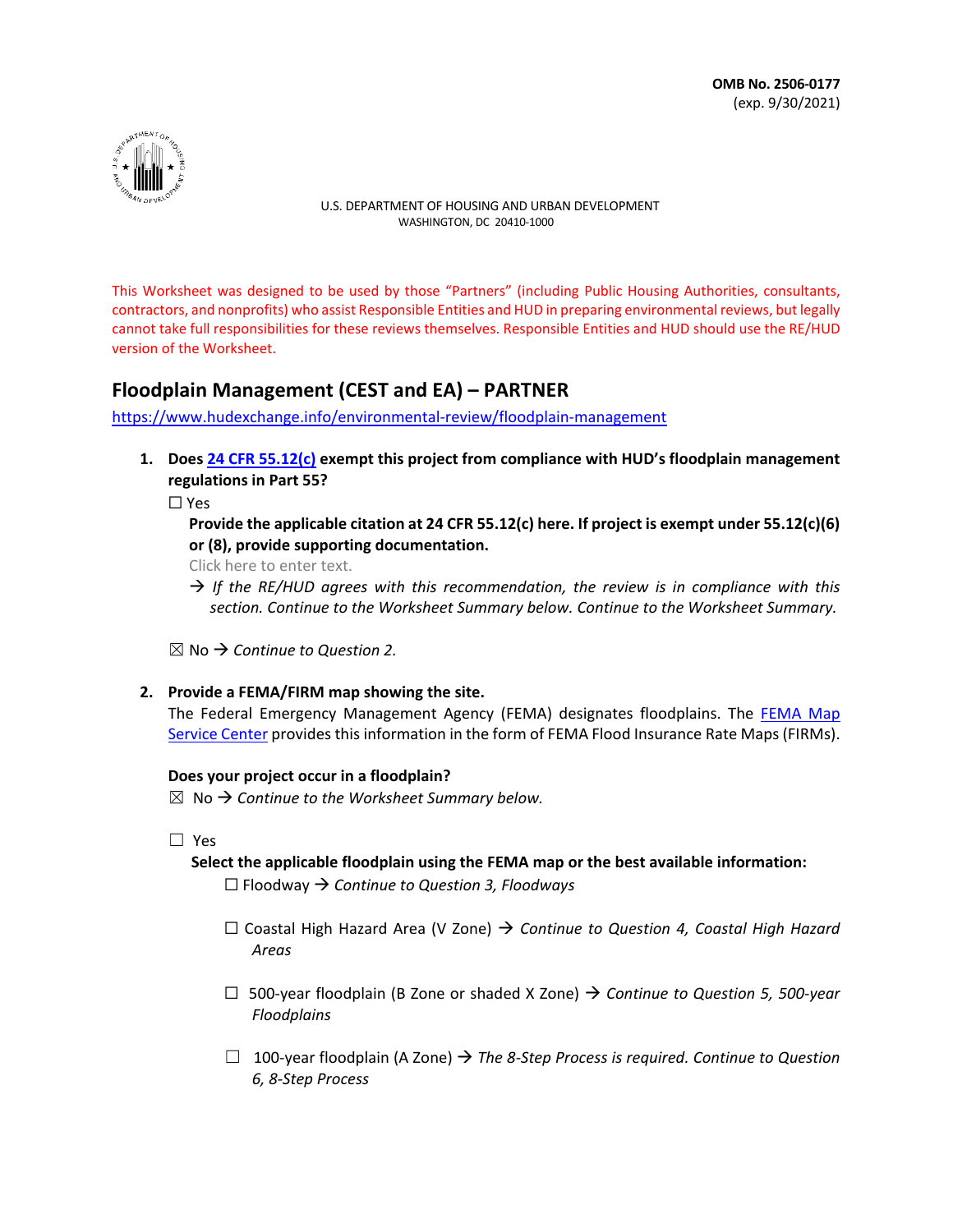#### **3. Floodways**

#### **Is this a functionally dependent use?**

☐ Yes

The 8-Step Process is required. Work with HUD or the RE to assist with the 8-Step Process. **→ Continue to Worksheet Summary.** 

☐ No *Federal assistance may not be used at this location unless an exception in 55.12(c) applies. You must either choose an alternate site or cancel the project.*

#### **4. Coastal High Hazard Area**

#### **Is this a critical action such as a hospital, nursing home, fire station, or police station?**

☐ Yes *Critical actions are prohibited in coastal high hazard areas unless an exception in 55.12(c) applies. You must either choose an alternate site or cancel the project.*

#### $\Box$  No

**Does this action include new construction that is not a functionally dependent use, existing construction (including improvements), or reconstruction following destruction caused by a disaster?** 

 $\Box$  Yes, there is new construction of something that is not a functionally dependent use. New construction must be designed to FEMA standards for V Zones at 44 CFR 60.3(e) (24 CFR 55.1(c)(3)(i)).

*Continue to Question 6, 8-Step Process* 

 $\Box$  No, this action concerns only existing construction.

Existing construction must have met FEMA elevation and construction standards for a coastal high hazard area or other standards applicable at the time of construction. *Continue to Question 6, 8-Step Process* 

#### **5. 500-year Floodplain**

#### **Is this a critical action?**

 $\Box$  No  $\rightarrow$  If the RE/HUD agrees with this recommendation, the review is in compliance with this *section. Continue to the Worksheet Summary below.* 

☐Yes *Continue to Question 6, 8-Step Process* 

#### **6. 8-Step Process**.

#### **Is this 8-Step Process required? Select one of the following options:**

□ 8-Step Process applies.

This project will require mitigation and may require elevating structure or structures. See the link to the HUD Exchange above for information on HUD's elevation requirements. *Work with the RE/HUD to assist with the 8-Step Process. Continue to Worksheet Summary.*

#### $\Box$  5-Step Process is applicable per 55.12(a)(1-3).

**Provide the applicable citation at 24 CFR 55.12(a) here.**

Click here to enter text.

*Work with the RE/HUD to assist with the 5-Step Process. Continue to Worksheet Summary.*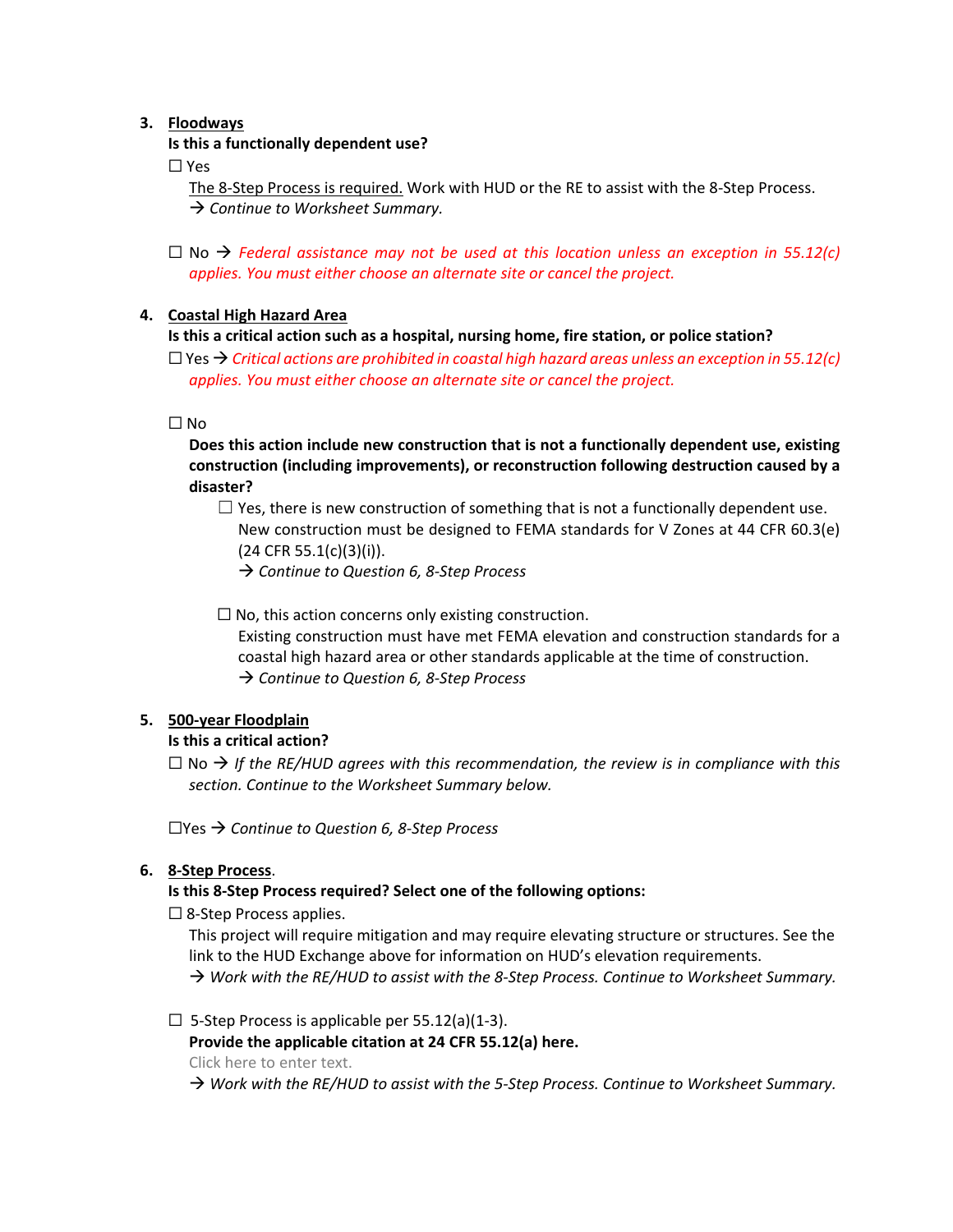#### $\Box$  8-Step Process is inapplicable per 55.12(b)(1-4).

#### **Provide the applicable citation at 24 CFR 55.12(b) here.**

Click here to enter text.

 $\rightarrow$  If the RE/HUD agrees with this recommendation, the review is in compliance with this *section. Continue to the Worksheet Summary below.*

#### **Worksheet Summary**

Provide a full description of your determination and a synopsis of the information that it was based on, such as:

- Map panel numbers and dates
- Names of all consulted parties and relevant consultation dates
- Names of plans or reports and relevant page numbers
- Any additional requirements specific to your program or region

#### **Include all documentation supporting your findings in your submission to HUD.**

The proposed project would involve activity within the 100-year floodplain; therefore, an Eight-Step Decision Making Process for activities within the 100-year floodplain was carried out pursuant to Executive Order 11988 as provided by 24 Code of Federal Regulations Section 55.20. A summary of the process findings is provided below.

Most of the project site, including areas where new structures would be sited and grading would occur is located in an area identified on the FEMA FIRM Panel Number 06109C0854C (dated April 16, 2009; see attached maps) in "Zone X," an area of very low flood hazard. Therefore, there would be no impact to floodplain management in these areas.

The project would connect to an existing sewer line within areas on the parcels identified to be within the "Zone A" 100-year flood risk area (one percent annual chance of flooding) of Curtis Creek (see attached map).

HUD is required, under 24 CFR 55.20 Subpart C Procedures for Making Determinations on Floodplain Management, to carry out an Eight Step Process for a proposed activity in a 100-year floodplain (see Appendix B). Connection to the sewer line would not alter existing impervious area or flood flows in that area. Work activities required to be carried out to connect to the sewer line would consist of temporary excavation for access and subsequent replacement of excavated materials. Work would be carried out during dry conditions; therefore, it is not expected that the temporary excavation would impact flood conditions or floodplain characteristics.

The project would not affect habitable structures, nor locate any people or habitable structures within any areas prone to flood. The project would not result in increased flood risk to people or property for these reasons and because it would not alter pervious coverage in a manner that would lead to increased flood flows or alter the existing floodplain.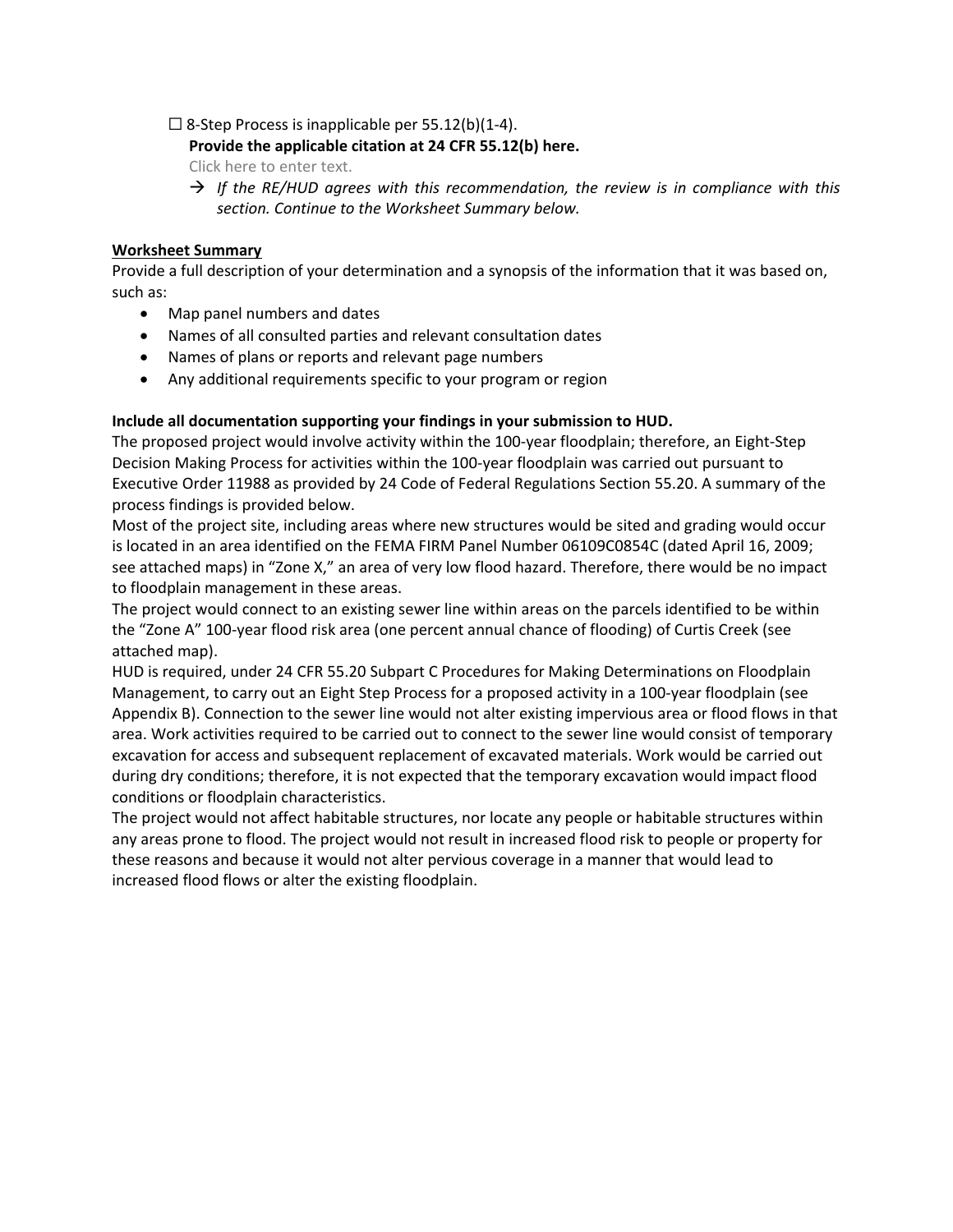

This Worksheet was designed to be used by those "Partners" (including Public Housing Authorities, consultants, contractors, and nonprofits) who assist Responsible Entities and HUD in preparing environmental reviews, but legally cannot take full responsibilities for these reviews themselves. Responsible Entities and HUD should use the RE/HUD version of the Worksheet.

# **Historic Preservation (CEST and EA) – PARTNER**

https://www.hudexchange.info/environmental-review/historic-preservation

#### **Threshold**

#### **Is Section 106 review required for your project?**

 $\Box$  No, because a Programmatic Agreement states that all activities included in this project are exempt. (See the [PA Database](https://www.hudexchange.info/resource/3675/section-106-agreement-database/) to find applicable PAs.)

**Either provide the PA itself or a link to it here. Mark the applicable exemptions or include the text here:**

Click here to enter text.

→ Continue to the Worksheet Summary.

 $\Box$  No, because the project consists solely of activities included in a No Potential to Cause Effects memo or other determination [36 CFR 800.3(a)(1)].

#### **Either provide the memo itself or a link to it here. Explain and justify the other determination here:**

Click here to enter text.

→ Continue to the Worksheet Summary.

 $\boxtimes$ Yes, because the project includes activities with potential to cause effects (direct or indirect).  $\rightarrow$ *Continue to Step 1.* 

#### **The Section 106 Process**

After determining the need to do a Section 106 review, HUD or the RE will initiate consultation with regulatory and other interested parties, identify and evaluate historic properties, assess effects of the project on properties listed on or eligible for the National Register of Historic Places, and resolve any adverse effects through project design modifications or mitigation.

Step 1: Initiate consultation

Step 2: Identify and evaluate historic properties

Step 3: Assess effects of the project on historic properties

Step 4: Resolve any adverse effects

Only RE or HUD staff may initiate the Section 106 consultation process. Partner entities may gather information, including from SHPO records, identify and evaluate historic properties, and make initial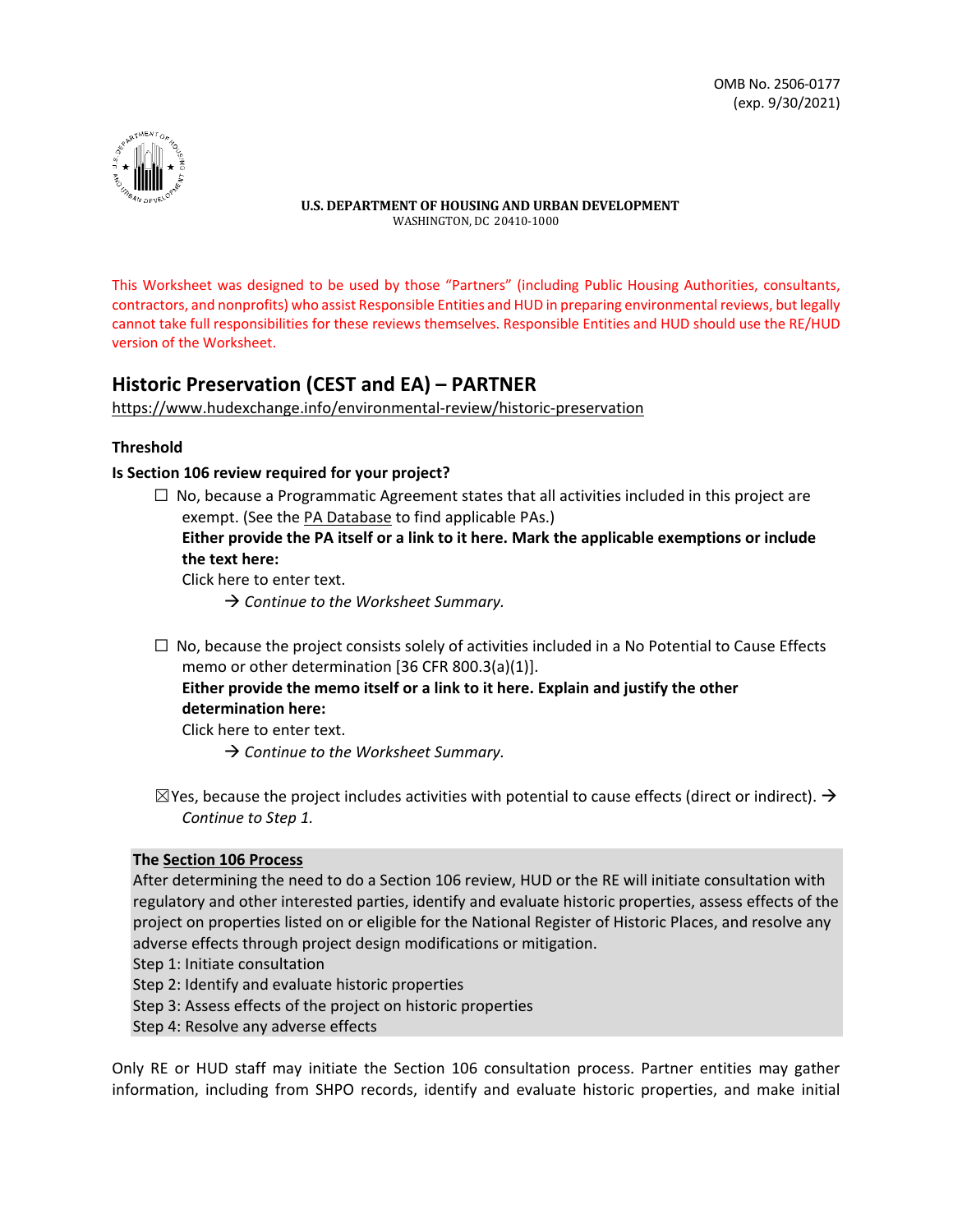assessments of effects of the project on properties listed in or eligible for the National Register of Historic Place. Partners should then provide their RE or HUD with all of their analysis and documentation so that they may initiate consultation.

#### **Step 1 - Initiate Consultation**

The following parties are entitled to participate in Section 106 reviews: Advisory Council on Historic Preservation; State Historic Preservation Officers (SHPOs); federally recognized Indian tribes/Tribal Historic Preservation Officers (THPOs); Native Hawaiian Organizations (NHOs); local governments; and project grantees. The general public and individuals and organizations with a demonstrated interest in a project may participate as consulting parties at the discretion of the RE or HUD official. Participation varies with the nature and scope of a project. Refer to HUD's website for guidance on consultation, including the required timeframes for response. Consultation should begin early to enable full consideration of preservation options.

Use th[e When To Consult With Tribes checklist](https://www.hudexchange.info/resource/3770/when-to-consult-with-tribes-under-section-106-checklist/) within [Notice CPD-12-006: Process for Tribal Consultation](https://www.hudexchange.info/resource/2448/notice-cpd-12-006-tribal-consultation-under-24-cfr-part-58/) to determine if the RE or HUD should invite tribes to consult on a particular project. Use the [Tribal](https://egis.hud.gov/tdat/)  [Directory Assessment Tool \(TDAT\)](https://egis.hud.gov/tdat/) to identify tribes that may have an interest in the area where the project is located. Note that only HUD or the RE may initiate consultation with Tribes. Partner entities may prepare a draft letter for the RE or HUD to use to initiate consultation with tribes, but may not send the letter themselves.

#### **List all organizations and individuals that you believe may have an interest in the project here:**

Telephone calls were made on April 29, 2021, to the following tribal contacts in follow up to mailings distributed April 21, 2021. None of these contacts o identified concerns or potential impacts to cultural resources in response to either method of contact.

- Chicken Ranch Rancheria of Me-Wuk Indians, Lloyd Mathiesen.
- Nashville Enterprise Miwok-Maidu-Nishinam Tribe, Cosme Valdez.
- Tule River Indian Tribe, Kerri Vera, Environmental Department.
- Tule River Indian Tribe, Joey Garfield, Tribal Archaeologist.
- Tule River Indian Tribe, Neil Peyron, Chairperson.
- Tuolumne Band of Me-wuk Indians, Stanley Cox, Cultural Resources Director.
- Tuolumne Band of Me-wuk Indians, Kevin Day, Chairperson.

#### *Continue to Step 2.*

#### **Step 2 - Identify and Evaluate Historic Properties**

#### **Provide a preliminary definition of the Area of Potential Effect (APE), either by entering the address(es) or providing a map depicting the APE.** Attach an additional page if necessary.

The APE within which the direct and indirect impacts of the proposed project may have an effect on cultural resources totals approximately 3.27 acres. The maximum vertical APE for the facility will be 3 feet. The APE is located in Section 10 of Township 1 North, Range 15 East, as shown on the 1948 Standard (Photorevised 1987) USGS 7.5-minute quadrangle (see attached map).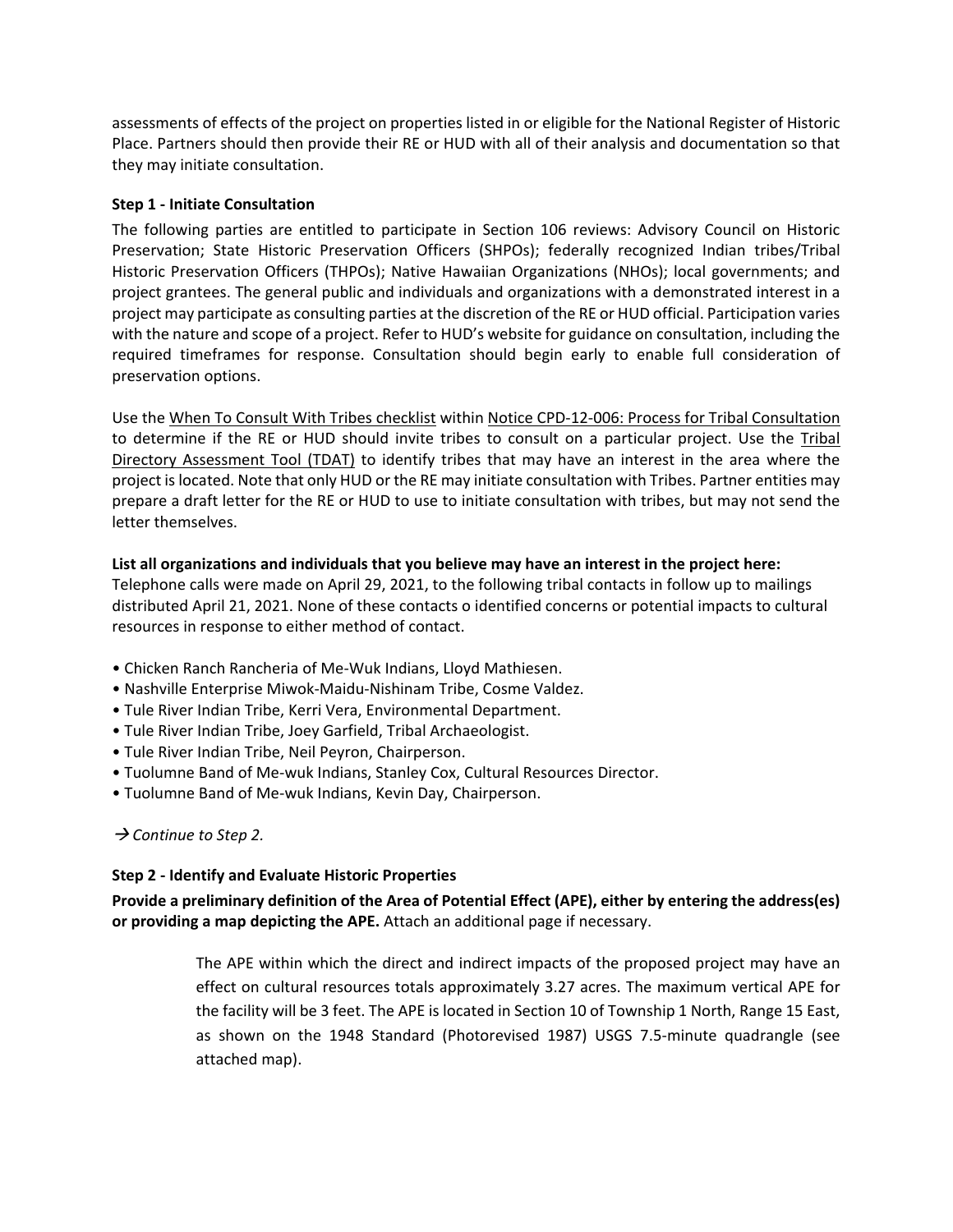Gather information about known historic properties in the APE. Historic buildings, districts and archeological sites may have been identified in local, state, and national surveys and registers, local historic districts, municipal plans, town and county histories, and local history websites. If not already listed on the National Register of Historic Places, identified properties are then evaluated to see if they are eligible for the National Register. Refer to HUD's website for guidance on identifying and evaluating historic properties.

#### **In the space below, list historic properties identified and evaluated in the APE.**

There are no historic properties identified within the APE (see Appendix E).

*Provide the documentation (survey forms, Register nominations, concurrence(s) and/or objection(s), notes, and photos) that justify your National Register Status determination.* 

#### **Was a survey of historic buildings and/or archeological sites done as part of the project?**

If the APE contains previously unsurveyed buildings or structures over 50 years old, or there is a likely presence of previously unsurveyed archeological sites, a survey may be necessary. For Archeological surveys, refer to HP Fact Sheet #6[, Guidance on Archeological Investigations in HUD Projects.](https://www.hudexchange.info/resource/287/hp-fact-sheet-6-guidance-on-archeological-investigations-in-hud-projects/)

 $□$  Yes  $→$  Provide survey(s) and report(s) and continue to Step 3. Additional notes: Click here to enter text.

 $\boxtimes$  No  $\rightarrow$  Continue to Step 3.

#### **Step 3 - Assess Effects of the Project on Historic Properties**

Only properties that are listed on or eligible for the National Register of Historic Places receive further consideration under Section 106. Assess the effect(s) of the project by applying the Criteria of Adverse Effect. [\(36 CFR 800.5\)](https://www.govinfo.gov/app/details/CFR-2011-title36-vol3/CFR-2011-title36-vol3-sec800-5) Consider direct and indirect effects as applicable as per HUD guidance.

#### **Choose one of the findings below to recommend to the RE or HUD.**

Please note: this is a recommendation only. It is **not** the official finding, which will be made by the RE or HUD, but only your suggestion as a Partner entity.

☒ No Historic Properties Affected

#### **Document reason for finding:**

 $\boxtimes$  No historic properties present.

 $\Box$  Historic properties present, but project will have no effect upon them.

#### ☐ No Adverse Effect

#### **Document reason for finding and provide any comments below.**

Comments may include recommendations for mitigation, monitoring, a plan for unanticipated discoveries, etc.

Click here to enter text.

#### ☐ Adverse Effect

#### **Document reason for finding:**

Copy and paste applicable Criteria into text box with summary and justification.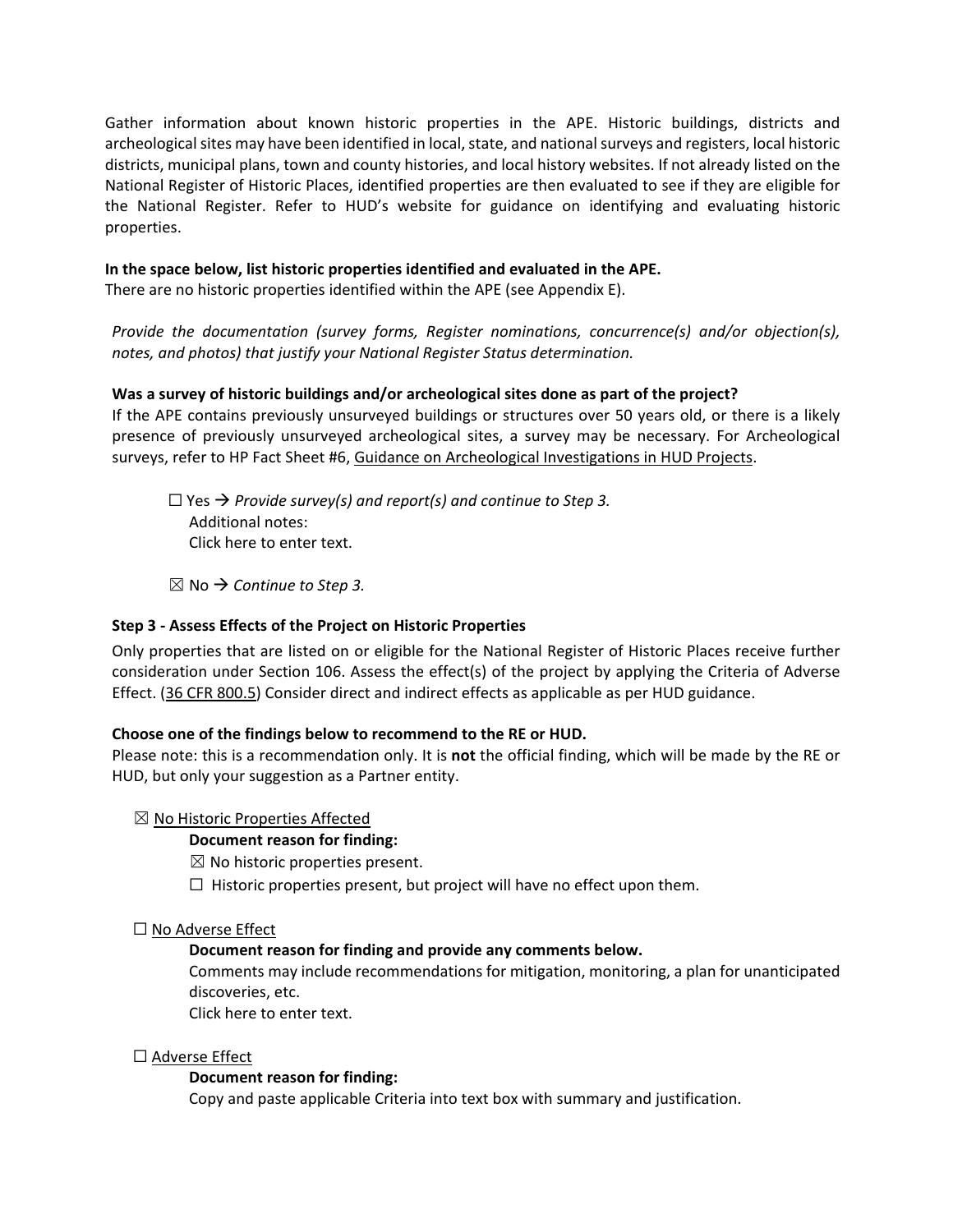Criteria of Adverse Effect[: 36 CFR 800.5\]](https://www.govinfo.gov/app/details/CFR-2011-title36-vol3/CFR-2011-title36-vol3-sec800-5) Click here to enter text.

#### **Provide any comments below:**

Comments may include recommendations for avoidance, minimization, and/or mitigation. Click here to enter text.

*Remember to provide all documentation that justifies your National Register Status determination and recommendations along with this worksheet.*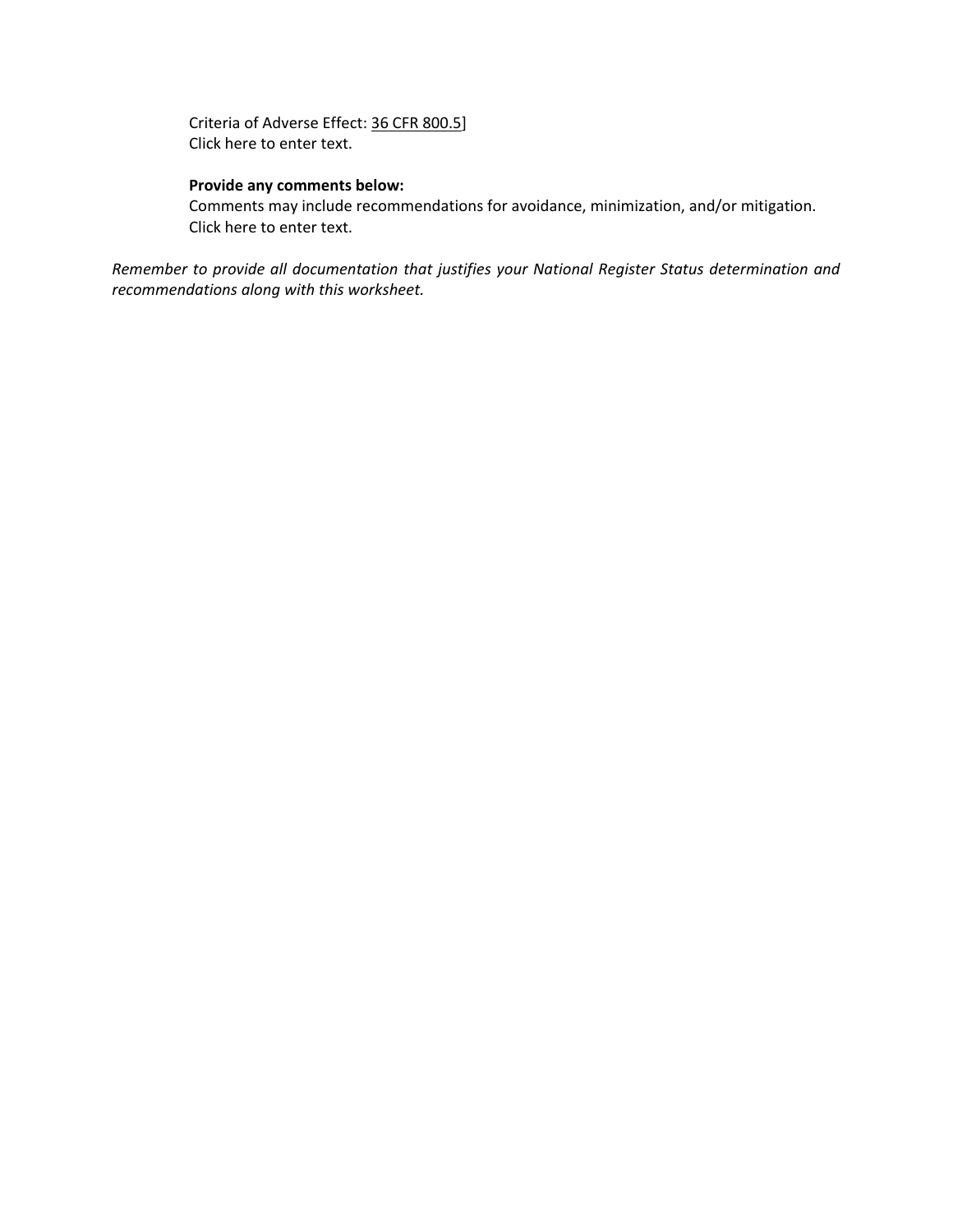# **Noise (EA Level Reviews)**

| <b>General requirements</b>       | Legislation                            | <b>Regulation</b> |  |  |
|-----------------------------------|----------------------------------------|-------------------|--|--|
| HUD's noise regulations protect   | Noise Control Act of 1972              |                   |  |  |
| residential properties from       |                                        |                   |  |  |
| excessive noise exposure. HUD     | <b>General Services Administration</b> |                   |  |  |
| encourages mitigation as          | Federal Management Circular            |                   |  |  |
| appropriate.                      | 75-2: "Compatible Land Uses at         |                   |  |  |
|                                   | <b>Federal Airfields"</b>              |                   |  |  |
| <b>B</b> - <i>C</i> - - - - - - - |                                        |                   |  |  |

**References**

https://www.hudexchange.info/programs/environmental-review/noise-abatement-and-control

# **1. What activities does your project involve? Check all that apply:**

 $\Box$  New construction for residential use

NOTE: HUD assistance to new construction projects is generally prohibited if they are located in an Unacceptable zone, and HUD discourages assistance for new construction projects in Normally Unacceptable zones. See 24 CFR 51.101(a)(3) for further details.

*Continue to Question 2.* 

 $\Box$  Rehabilitation of an existing residential property

NOTE: For major or substantial rehabilitation in Normally Unacceptable zones, HUD encourages mitigation to reduce levels to acceptable compliance standards. For major rehabilitation in Unacceptable zones, HUD strongly encourages mitigation to reduce levels to acceptable compliance standards. See 24 CFR 51 Subpart B for further details.

*Continue to Question 2.* 

 $\Box$  A research demonstration project which does not result in new construction or reconstruction, interstate, land sales registration, or any timely emergency assistance under disaster assistance provisions or appropriations which are provided to save lives, protect property, protect public health and safety, remove debris and wreckage, or assistance that has the effect of restoring facilities substantially as they existed prior to the disaster

 *Based on the response, the review is in compliance with this section. Continue to the Worksheet Summary below.*

 $\boxtimes$  None of the above

 $\rightarrow$  Based on the response, the review is in compliance with this section. Continue *to the Worksheet Summary below.*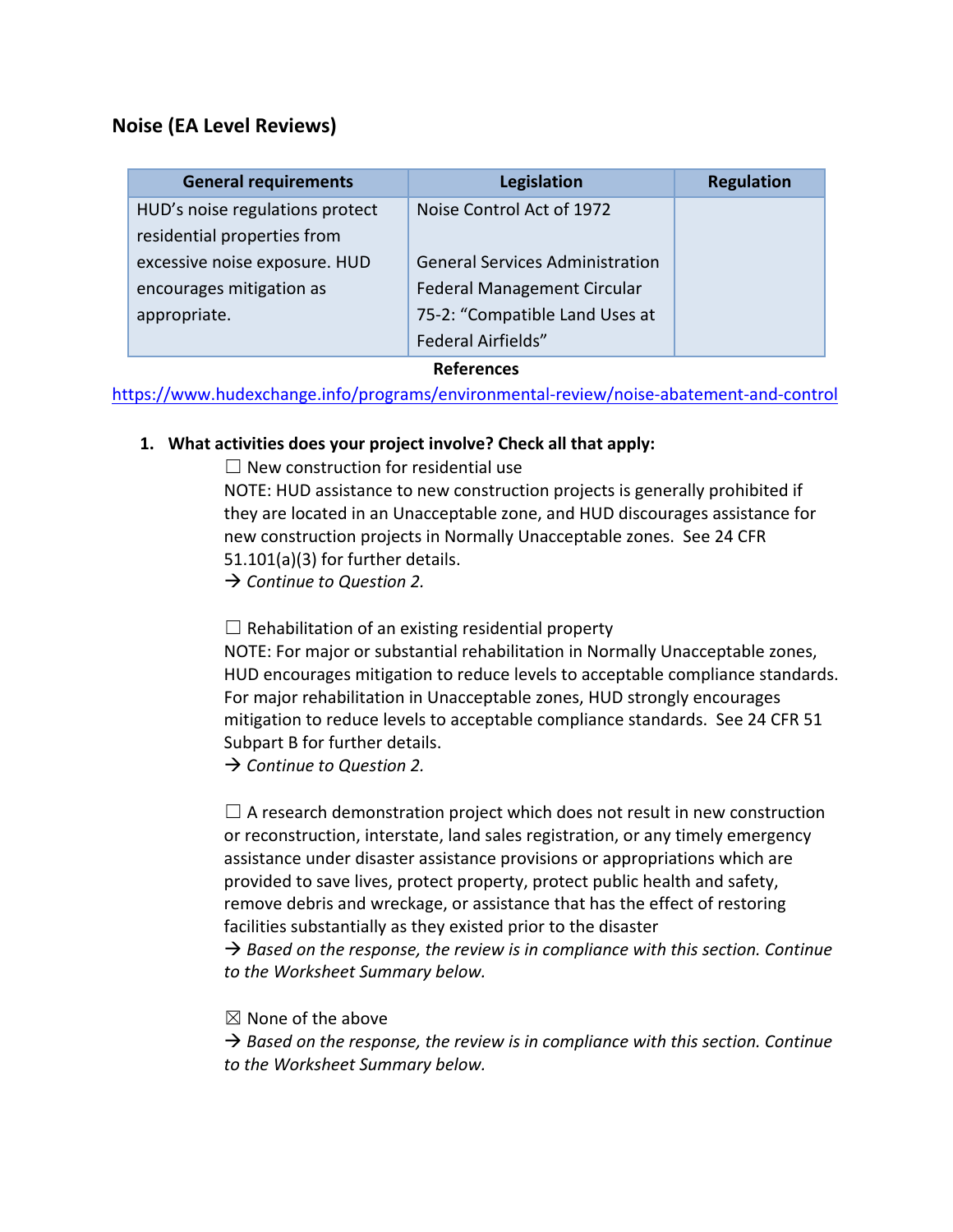**2. Complete the Preliminary Screening to identify potential noise generators in the vicinity (1000' from a major road, 3000' from a railroad, or 15 miles from an airport). Indicate the findings of the Preliminary Screening below:** 

> $\Box$  There are no noise generators found within the threshold distances above.  $\rightarrow$  Based on the response, the review is in compliance with this section. Continue *to the Worksheet Summary below. Provide a map showing the location of the project relative to any noise generators.*

 $\Box$  Noise generators were found within the threshold distances.

*Continue to Question 3.* 

**3. Complete the Noise Assessment Guidelines to quantify the noise exposure. Indicate the findings of the Noise Assessment below:**

> $\Box$  Acceptable: (65 decibels or less; the ceiling may be shifted to 70 decibels in circumstances described in §24 CFR 51.105(a))

**Indicate noise level here:** 

|  | and the control of the control of the control of the control of the control of the control of the control of the |  |
|--|------------------------------------------------------------------------------------------------------------------|--|
|  |                                                                                                                  |  |
|  |                                                                                                                  |  |
|  |                                                                                                                  |  |
|  |                                                                                                                  |  |
|  |                                                                                                                  |  |
|  |                                                                                                                  |  |
|  |                                                                                                                  |  |
|  |                                                                                                                  |  |

 $\rightarrow$  Based on the response, the review is in compliance with this section. Continue to the Worksheet Summary below. Provide noise analysis, including noise level *and data used to complete the analysis.*

 $\Box$  Normally Unacceptable: (Above 65 decibels but not exceeding 75 decibels; the floor may be shifted to 70 decibels in circumstances described in 24 CFR 51.105(a))

| Indicate noise level here: |
|----------------------------|
|----------------------------|

If project is rehabilitation:

 *Continue to Question 4. Provide noise analysis, including noise level and data used to complete the analysis.* 

If project is new construction:

**Is the project in a largely undeveloped area[1](#page-34-0)?** 

 $\Box$  No

 *Continue to Question 4. Provide noise analysis, including noise level and data used to complete the analysis, and any other relevant information.* 

☐ Yes

<span id="page-34-0"></span> $1$  A largely undeveloped area means the area within 2 miles of the project site is less than 50 percent developed with urban uses or does not have water and sewer capacity to serve the project.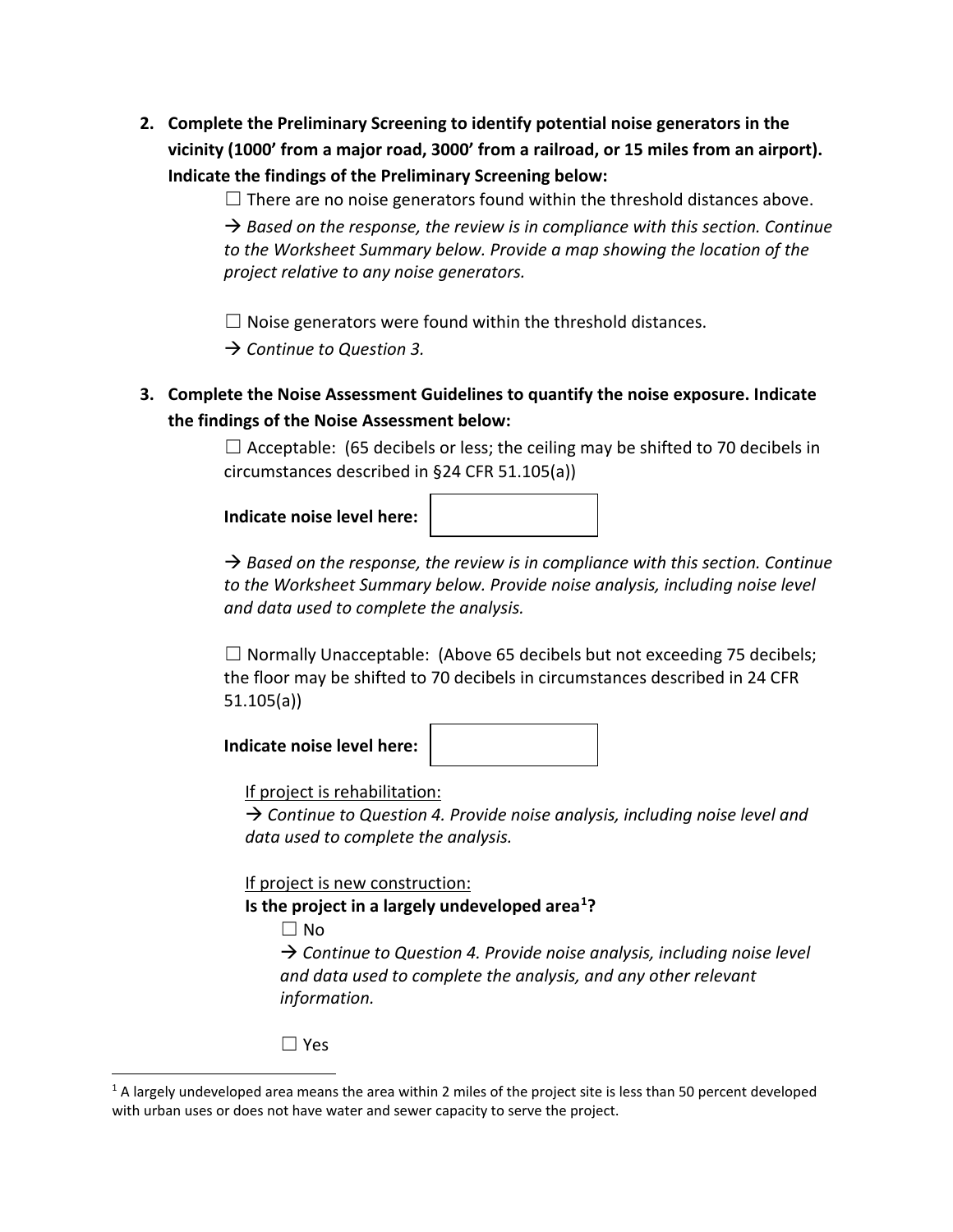*Your project requires completion of an Environmental Impact Statement (EIS) pursuant to 51.104(b)(1)(i). Elevate this review to an EISlevel review.* 

 $\Box$  Unacceptable: (Above 75 decibels)

 $\overline{\phantom{a}}$ 

#### **Indicate noise level here:**

# If project is rehabilitation:

*HUD strongly encourages conversion of noise-exposed sites to land uses compatible with high noise levels. Consider converting this property to a nonresidential use compatible with high noise levels.* 

 *Continue to Question 4. Provide noise analysis, including noise level and data used to complete the analysis, and any other relevant information.* 

# If project is new construction:

*Your project requires completion of an Environmental Impact Statement (EIS) pursuant to 51.104(b)(1)(i). You may either complete an EIS or provide a waiver signed by the appropriate authority. Indicate your choice:*

 $\Box$  Convert to an EIS

 *Provide noise analysis, including noise level and data used to complete the analysis.* 

*Continue to Question 4.*

 $\Box$  Provide waiver

→ Provide an Environmental Impact Statement waiver from the Certifying *Officer or the Assistant Secretary for Community Planning and Development per 24 CFR 51.104(b)(2) and noise analysis, including noise level and data used to complete the analysis. Continue to Question 4.*

**4. HUD strongly encourages mitigation be used to eliminate adverse noise impacts. Explain in detail the exact measures that must be implemented to mitigate for the impact or effect, including the timeline for implementation. This information will be automatically included in the Mitigation summary for the environmental review.** 

 $\Box$  Mitigation as follows will be implemented: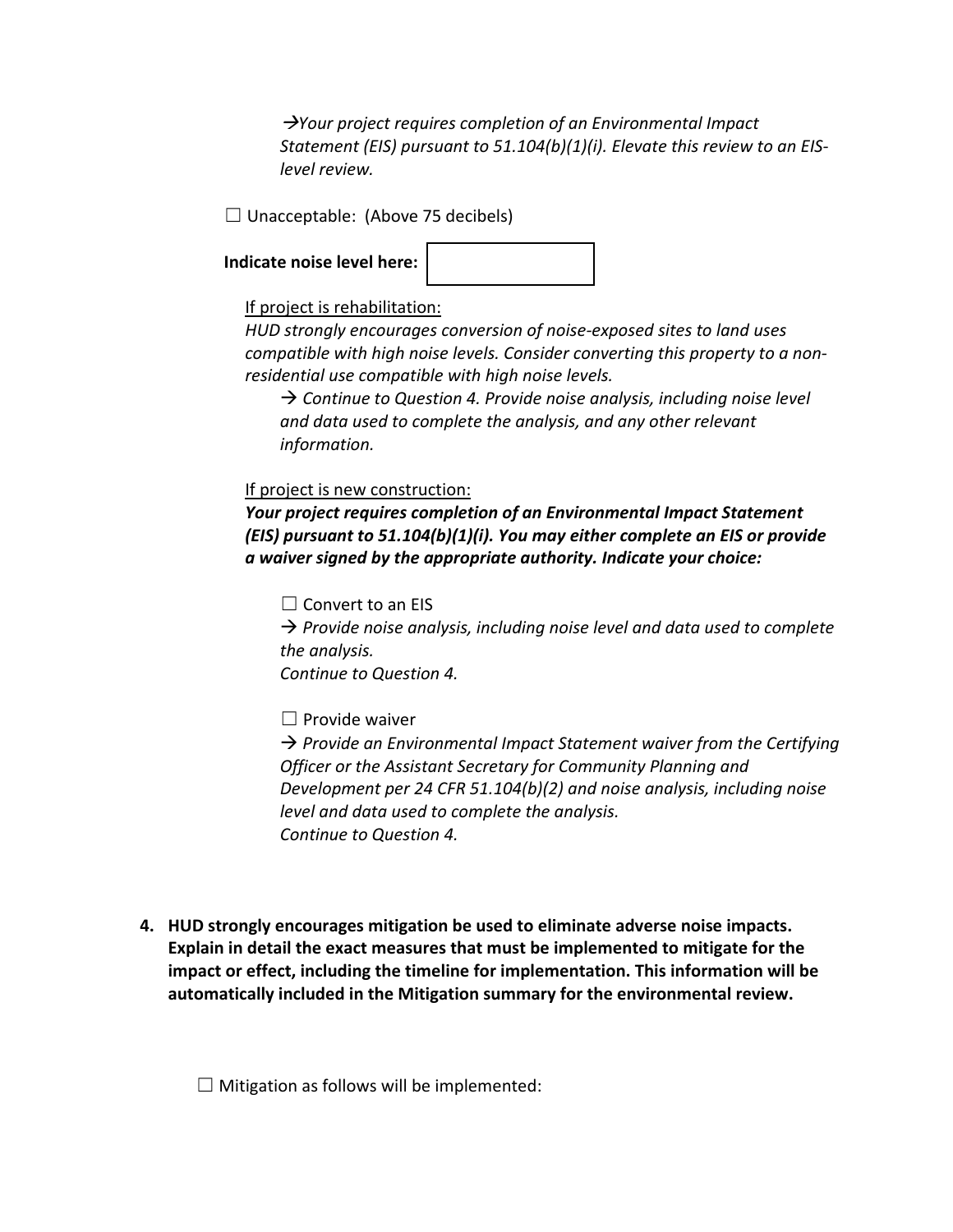*Provide drawings, specifications, and other materials as needed to describe the project's noise mitigation measures. Continue to the Worksheet Summary.* 

 $\Box$  No mitigation is necessary.

**Explain why mitigation will not be made here:** 

→ Continue to the Worksheet Summary.

# **Worksheet Summary**

 $\overline{\phantom{a}}$ 

# **Compliance Determination**

Provide a clear description of your determination and a synopsis of the information that it was based on, such as:

- Map panel numbers and dates
- Names of all consulted parties and relevant consultation dates
- Names of plans or reports and relevant page numbers
- Any additional requirements specific to your region

Title 24 CFR 51 Subpart B does not apply to the proposed project. The project would not result in construction or rehabilitation of new or existing residential structures. The project consists of industrial land use within compatible zoning and land use areas. No residences were found to be located within 1000 feet of the proposed project site. The nearest residence is located approximately 1600 feet southwest of the proposed project, adjacent to the intersection of Standard Road and Tuolumne Road.

# **Are formal compliance steps or mitigation required?**

☐ Yes  $\boxtimes$  No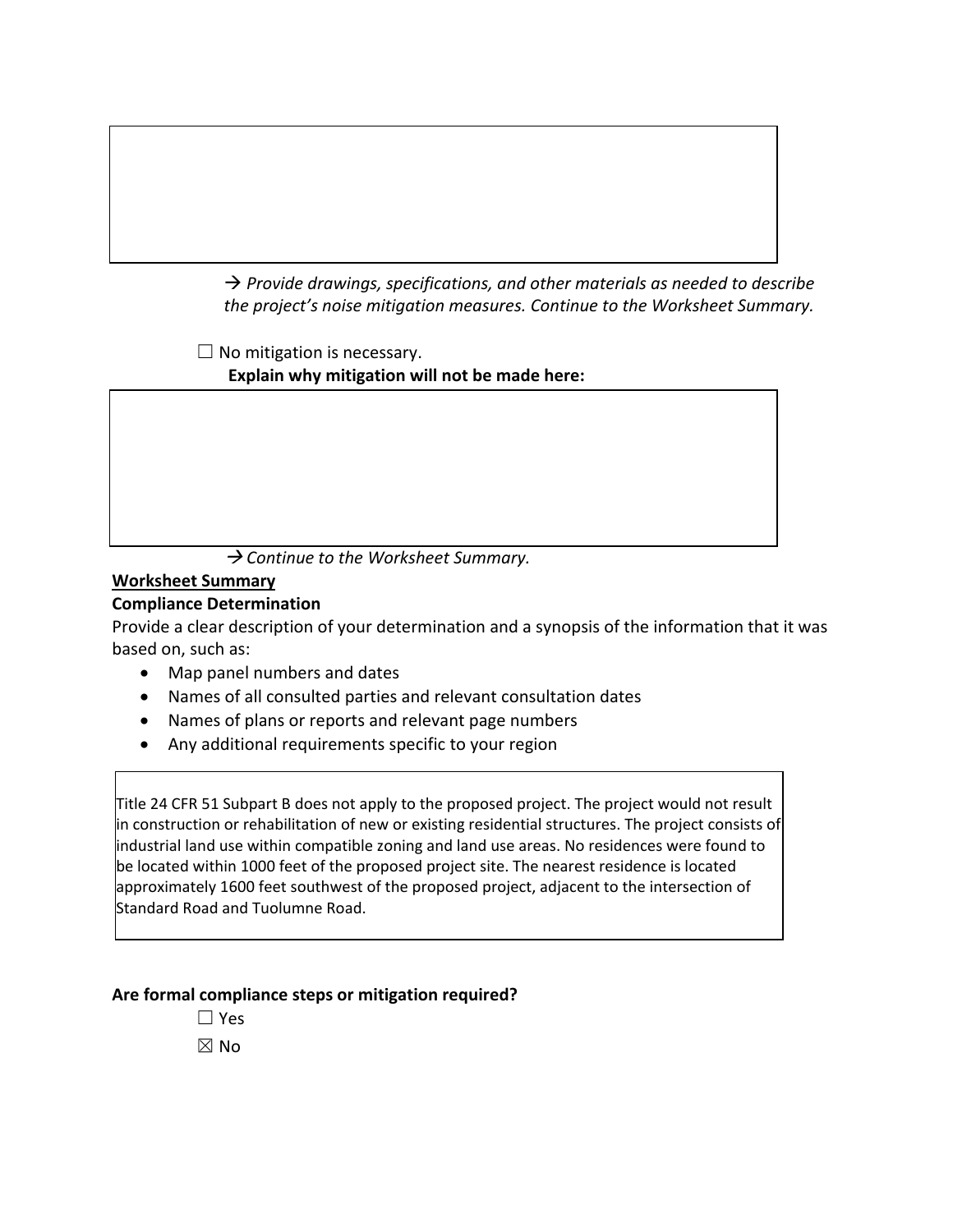

This Worksheet was designed to be used by those "Partners" (including Public Housing Authorities, consultants, contractors, and nonprofits) who assist Responsible Entities and HUD in preparing environmental reviews, but legally cannot take full responsibilities for these reviews themselves. Responsible Entities and HUD should use the RE/HUD version of the Worksheet.

# **Sole Source Aquifers (CEST and EA) - PARTNER**

<https://www.hudexchange.info/environmental-review/sole-source-aquifers>

#### **1. Is the project located on a sole source aquifer (SSA)[1](#page-37-0) ?**

 $\boxtimes$ No  $\rightarrow$  If the RE/HUD agrees with this recommendation, the review is in compliance with this section. *Continue to the Worksheet Summary below. Provide documentation used to make your determination, such as a map of your project or jurisdiction in relation to the nearest SSA.*

 $\Box$ Yes  $\rightarrow$  *Continue to Question 2.* 

**2. Does the project consist solely of acquisition, leasing, or rehabilitation of an existing building(s)?**  $\Box$ Yes  $\rightarrow$  The review is in compliance with this section. Continue to the Worksheet Summary below.

☐No *Continue to Question 3.*

**3. Does your region have a memorandum of understanding (MOU) or other working agreement with EPA for HUD projects impacting a sole source aquifer?** 

Contact your Field or Regional Environmental Officer or visit the HUD webpage at the link above to determine if an MOU or agreement exists in your area.

☐Yes *Continue to Question 4.*

☐No *Continue to Question 5.*

#### **4. Does your MOU or working agreement exclude your project from further review?**

 $\Box$ Yes  $\rightarrow$  If the RE/HUD agrees with this recommendation, the review is in compliance with this section. *Continue to the Worksheet Summary below. Provide documentation used to make your determination and document where your project fits within the MOU or agreement.*

☐No *Continue to Question 5.*

<span id="page-37-0"></span> $1$  A sole source aquifer is defined as an aquifer that supplies at least 50 percent of the drinking water consumed in the area overlying the aquifer. This includes streamflow source areas, which are upstream areas of losing streams that flow into the recharge area.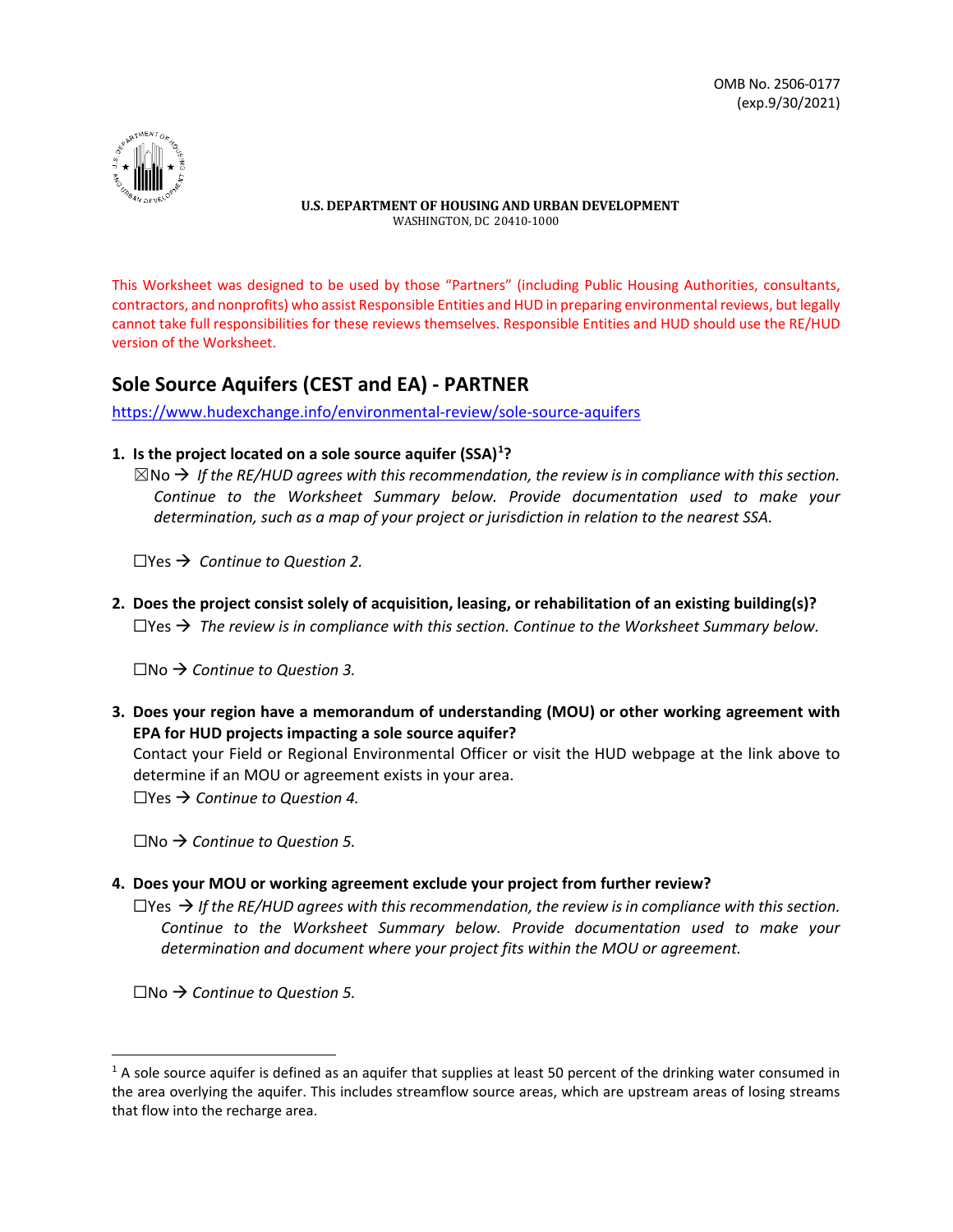- **5. Will the proposed project contaminate the aquifer and create a significant hazard to public health?** Consult with your Regional EPA Office. Your consultation request should include detailed information about your proposed project and its relationship to the aquifer and associated streamflow source area. EPA will also want to know about water, storm water and waste water at the proposed project. Follow your MOU or working agreement or contact your Regional EPA office for specific information you may need to provide. EPA may request additional information if impacts to the aquifer are questionable after this information is submitted for review.
	- $\square$ No  $\rightarrow$  If the RE/HUD agrees with this recommendation, the review is in compliance with this *section. Continue to the Worksheet Summary below. Provide your correspondence with the EPA and all documents used to make your determination*.
	- $\Box$ Yes  $\rightarrow$  The RE/HUD will work with EPA to develop mitigation measures. If mitigation measures *are approved, attach correspondence with EPA and include the mitigation measures in your environmental review documents and project contracts. If EPA determines that the project continues to pose a significant risk to the aquifer, federal financial assistance must be denied. Continue to Question 6.*

#### **Worksheet Summary**

Provide a full description of your determination and a synopsis of the information that it was based on, such as:

- Map panel numbers and dates
- Names of all consulted parties and relevant consultation dates
- Names of plans or reports and relevant page numbers
- Any additional requirements specific to your program or region

#### **Include all documentation supporting your findings in your submission to HUD.**

There are no sole source aquifers located in Tuolumne County (see attached map).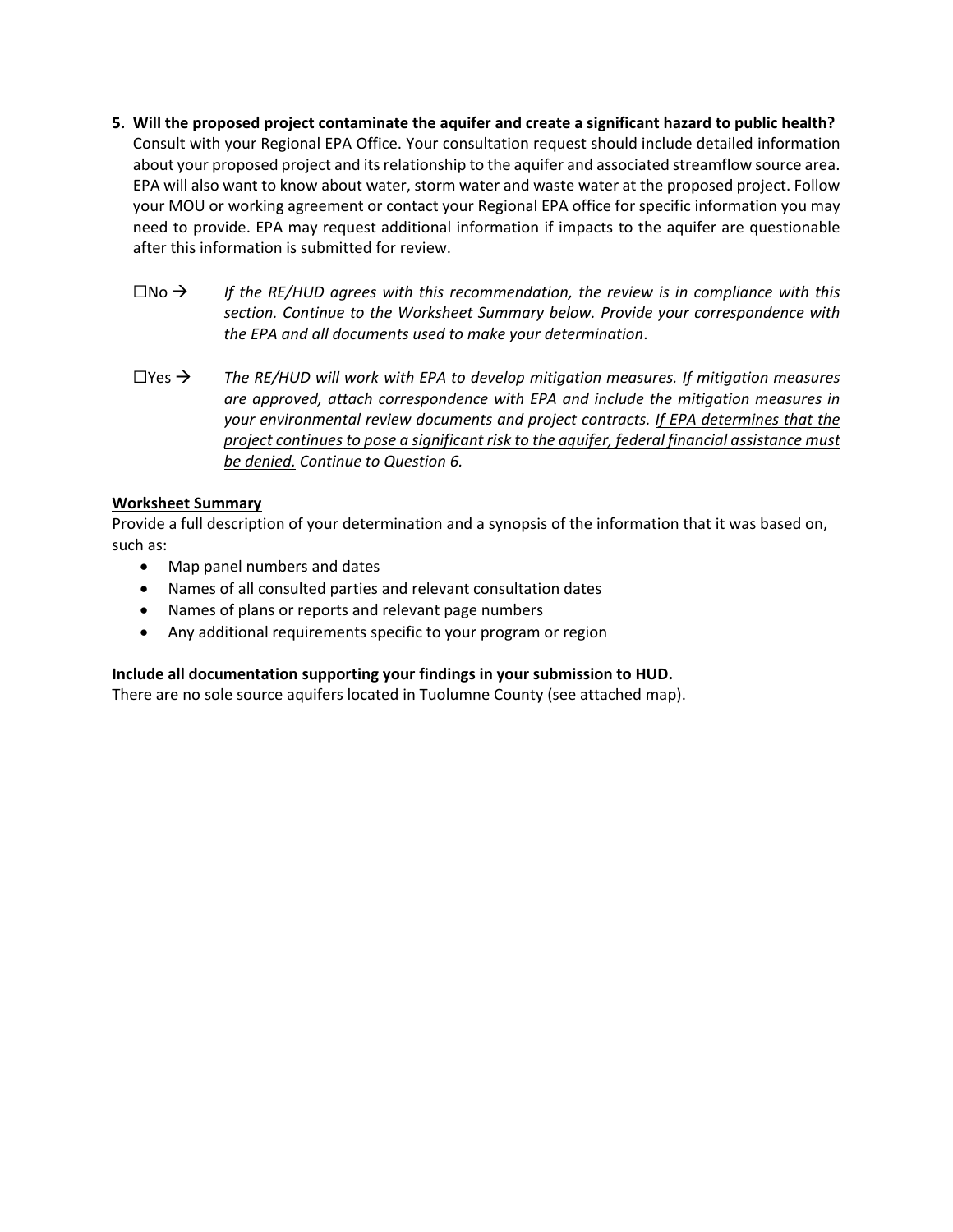

This Worksheet was designed to be used by those "Partners" (including Public Housing Authorities, consultants, contractors, and nonprofits) who assist Responsible Entities and HUD in preparing environmental reviews, but legally cannot take full responsibilities for these reviews themselves. Responsible Entities and HUD should use the RE/HUD version of the Worksheet.

# **Wetlands (CEST and EA) – Partner**

<https://www.hudexchange.info/environmental-review/wetlands-protection>

**1. Does this project involve new construction as defined in Executive Order 11990, expansion of a building's footprint, or ground disturbance?**

The term "new construction" includes draining, dredging, channelizing, filling, diking, impounding, and related activities and construction of any structures or facilities.

 $\Box$  No  $\rightarrow$  If the RE/HUD agrees with this recommendation, the review is in compliance with *this section. Continue to the Worksheet Summary below.*

 $\boxtimes$  Yes  $\rightarrow$  Continue to Question 2.

- **2. Will the new construction or other ground disturbance impact a wetland as defined in E.O. 11990?** 
	- $\boxtimes$  No  $\rightarrow$  If the RE/HUD agrees with this recommendation, the review is in compliance with *this section. Continue to the Worksheet Summary below. Provide a map or any other relevant documentation to explain your determination.*

☐ Yes *Work with HUD or the RE to assist with the 8-Step Process. Continue to Question 3.*

#### **3. Does Section 55.12 state that the 8-Step Process is not required?**

 $\Box$  No, the 8-Step Process applies.

This project will require mitigation and may require elevating structure or structures. See the link to the HUD Exchange above for information on HUD's elevation requirements. *Work with the RE/HUD to assist with the 8-Step Process. Continue to Worksheet Summary.*

 $\Box$  5-Step Process is applicable per 55.12(a).

**Provide the applicable citation at 24 CFR 55.12(a) here.** 

Click here to enter text.

 *Work with the RE/HUD to assist with the 5-Step Process. This project may require mitigation or alternations. Continue to Worksheet Summary.*

 $\Box$  8-Step Process is inapplicable per 55.12(b).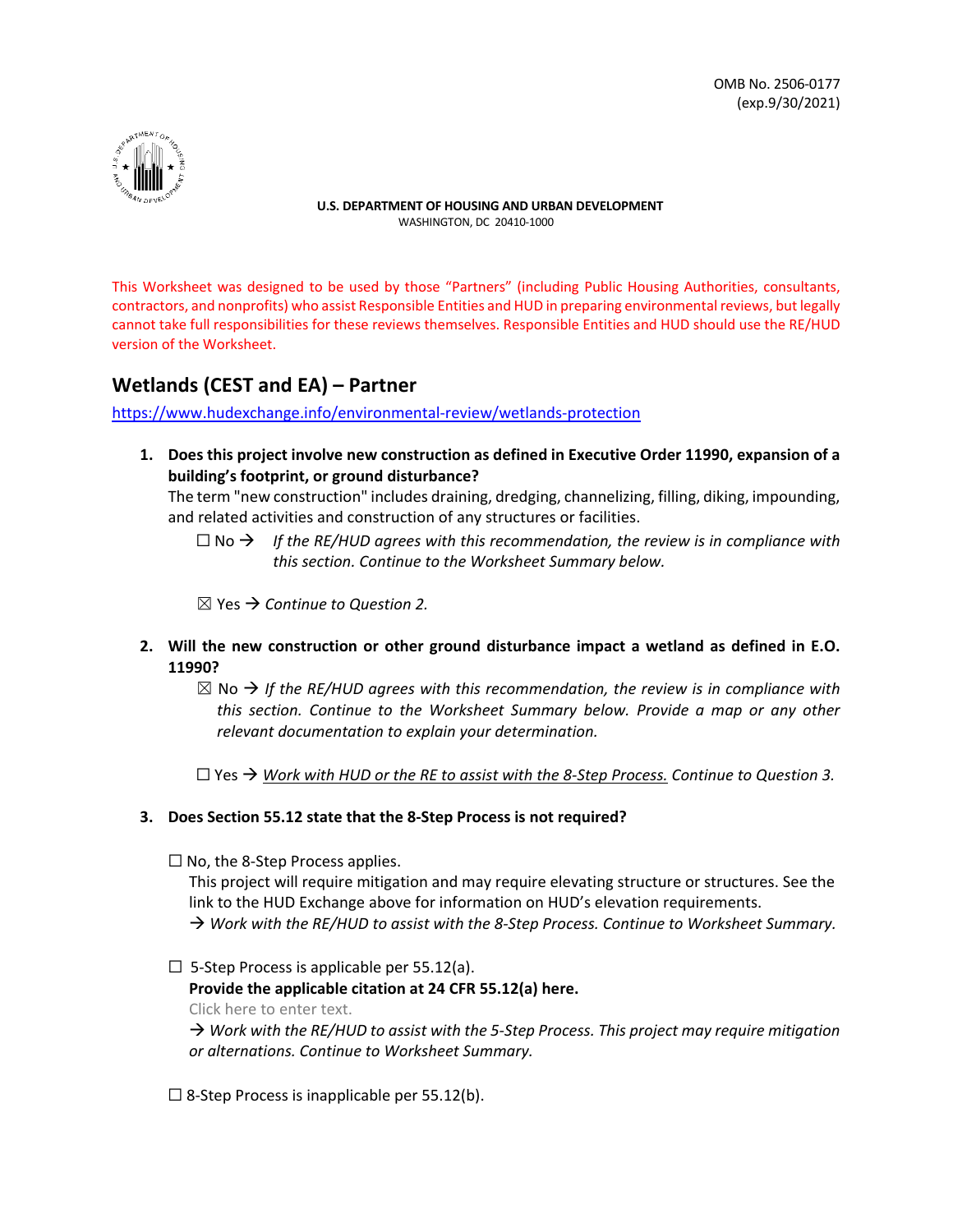#### **Provide the applicable citation at 24 CFR 55.12(b) here.**

Click here to enter text.

 $\rightarrow$  If the RE/HUD agrees with this recommendation, the review is in compliance with this *section. Continue to Worksheet Summary.*

 $\Box$  8-Step Process is inapplicable per 55.12(c).

**Provide the applicable citation at 24 CFR 55.12(c) here.**

Click here to enter text.

 $\rightarrow$  If the RE/HUD agrees with this recommendation, the review is in compliance with this *section. Continue to Worksheet Summary.*

#### **Worksheet Summary**

Provide a full description of your determination and a synopsis of the information that it was based on, such as:

- Map panel numbers and dates
- Names of all consulted parties and relevant consultation dates
- Names of plans or reports and relevant page numbers
- Any additional requirements specific to your program or region

#### **Include all documentation supporting your findings in your submission to HUD.**

The project site is located adjacent to Curtis Creek; however, no in-water activities would occur, and all project components would occur at least 50 feet from Curtis Creek. Based on U.S Fish and Wildlife Service National Wetlands Inventory data and a reconnaissance-level survey conducted on May 27, 2021, by a qualified biologist, wetlands are not present on the project site (see attached report). One drainage ditch was identified on the project site and is exempt from federal jurisdiction according to the Navigable Waters Protection Rule and no federal permits would be required for filling the ditch. The ditch is not a water of the state pursuant to the State Procedures so no State discharge or fill permit is required.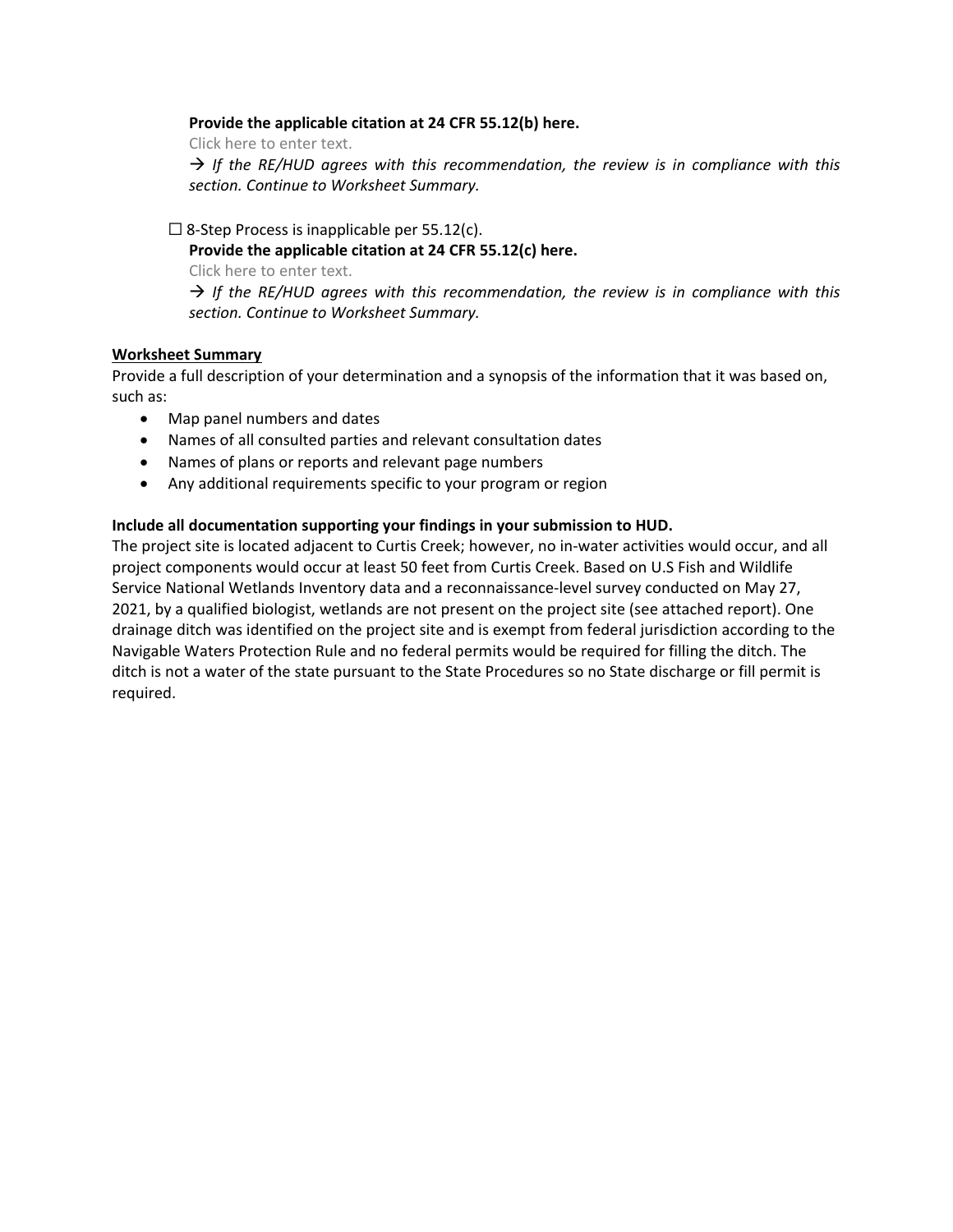

This Worksheet was designed to be used by those "Partners" (including Public Housing Authorities, consultants, contractors, and nonprofits) who assist Responsible Entities and HUD in preparing environmental reviews, but legally cannot take full responsibilities for these reviews themselves. Responsible Entities and HUD should use the RE/HUD version of the Worksheet.

# **Wild and Scenic Rivers (CEST and EA) – PARTNER**

<https://www.hudexchange.info/environmental-review/wild-and-scenic-rivers>

**1. Is your project within proximity of a Wild and Scenic River, Study River, or Nationwide Rivers Inventory River?** 

 $\boxtimes$  No  $\rightarrow$  If the RE/HUD agrees with this recommendation, the review is in compliance with this *section. Provide documentation used to make your determination.* 

☐ Yes *Continue to Question 2.* 

#### **2. Could the project do** *any* **of the following?**

- Have a direct and adverse effect within Wild and Scenic River Boundaries,
- **Invade the area or unreasonably diminish the river outside Wild and Scenic River Boundaries,** or
- Have an adverse effect on the natural, cultural, and/or recreational values of a NRI segment.

Consult with the appropriate federal/state/local/tribal Managing Agency(s), pursuant to Section 7 of the Act, to determine if the proposed project may have an adverse effect on a Wild & Scenic River or a Study River and, if so, to determine the appropriate avoidance or mitigation measures.

#### **Select one:**

- $\Box$  The Managing Agency has concurred that the proposed project will not alter, directly, or indirectly, any of the characteristics that qualifies or potentially qualifies the river for inclusion in the NWSRS.
- $\rightarrow$  If the RE/HUD agrees with this recommendation, the review is in compliance with this section. *Provide documentation of the consultation (including the Managing Agency's concurrence) and any other documentation used to make your determination.*
- $\Box$  The Managing Agency was consulted and the proposed project may alter, directly, or indirectly, any of the characteristics that qualifies or potentially qualifies the river for inclusion in the NWSRS.
- *The RE/HUD must work with the Managing Agency to identify mitigation measures to mitigate the impact or effect of the project on the river.*